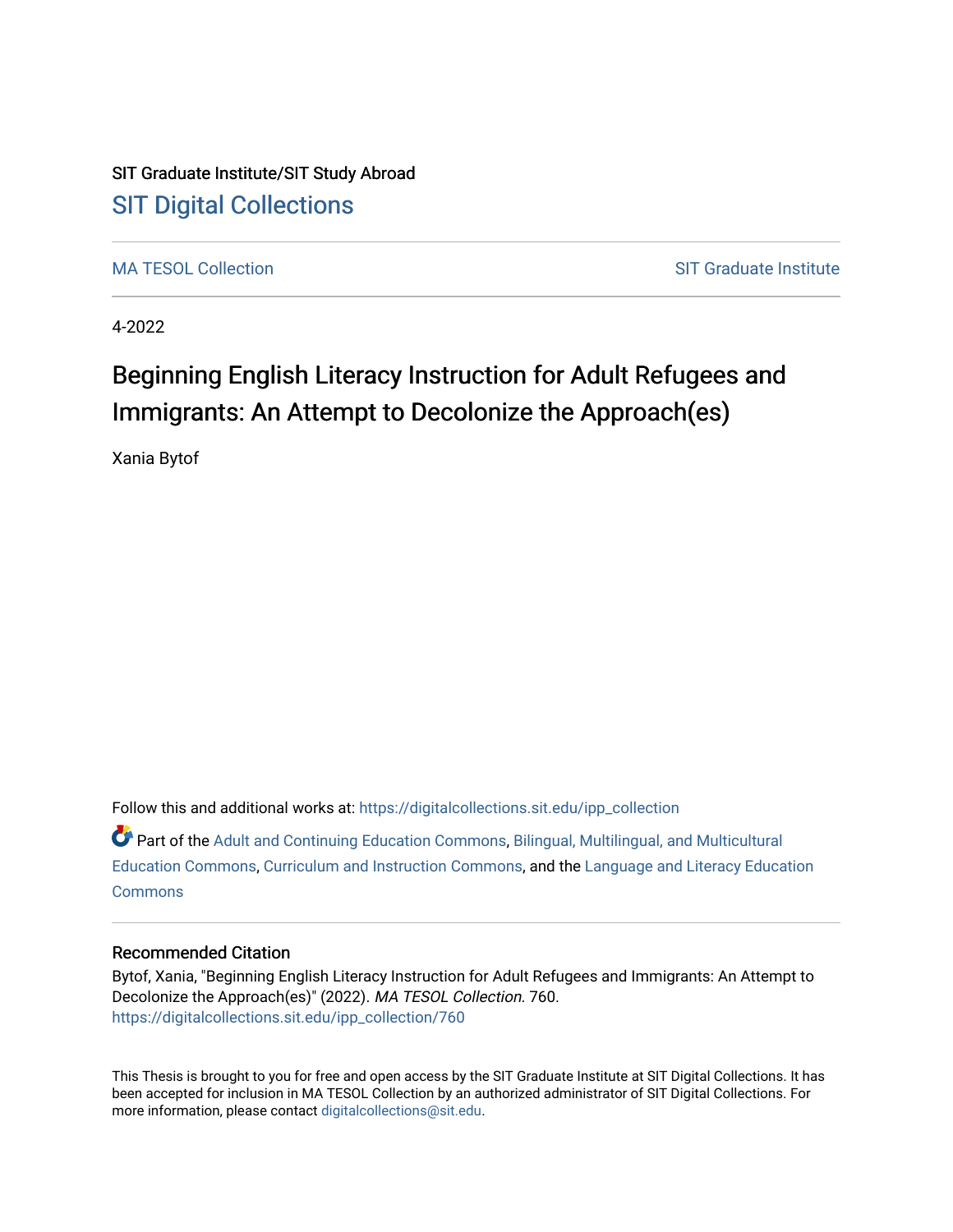# **Beginning English Literacy Instruction for Adult Refugees and Immigrants: An Attempt to**

### **Decolonize the Approach(es)**

Xania Bytof

SIT Graduate Institute

Independent Professional Project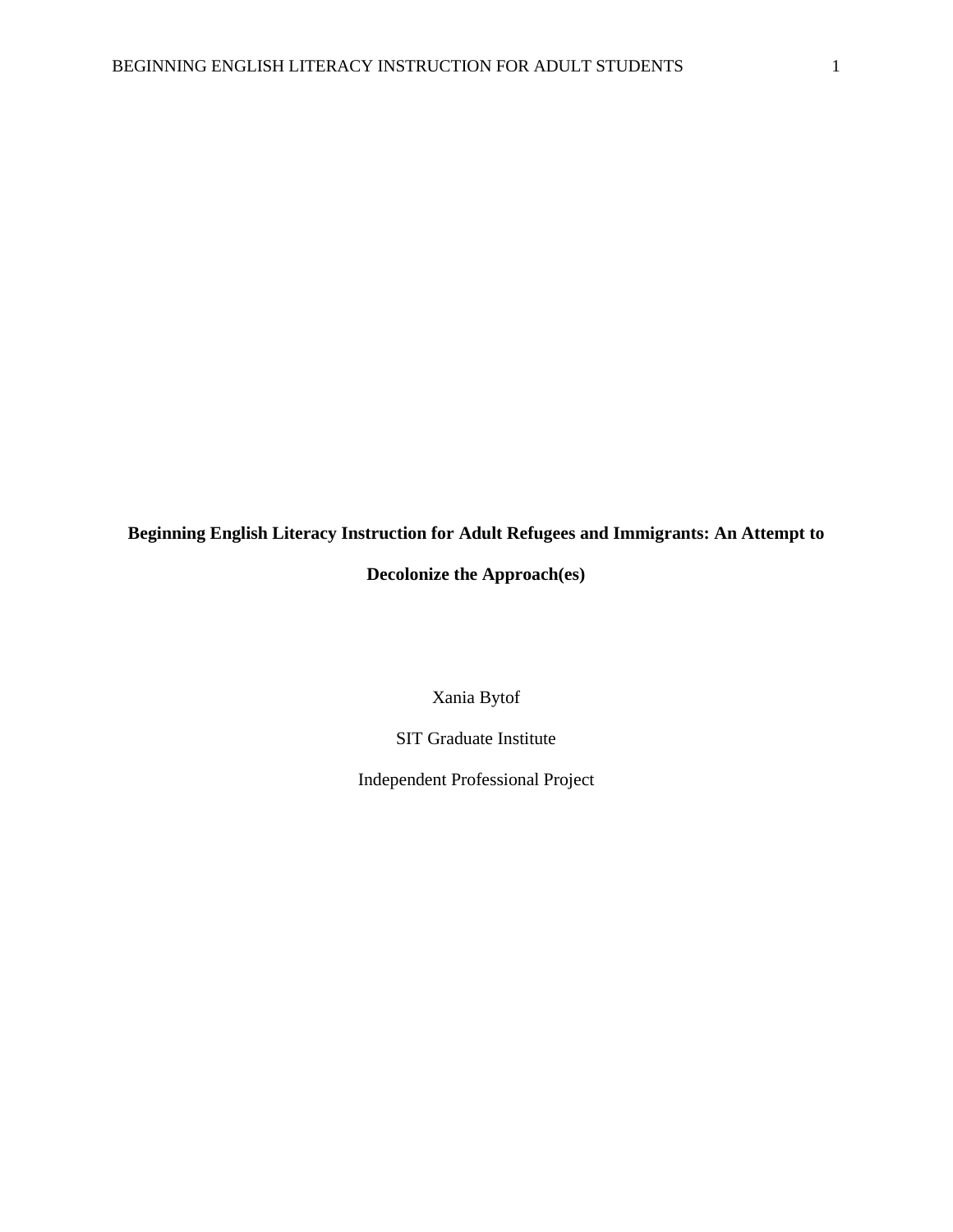#### **Consent to Use of Capstone**

I hereby grant permission for World Learning to publish my Capstone on its websites and in any of its digital/electronic collections, and to reproduce and transmit my CAPSTONE ELECTRONICALLY. I understand that World Learning's websites and digital collections are publicly available via the Internet. I agree that World Learning is NOT responsible for any unauthorized use of my Capstone by any third party who might access it on the Internet or otherwise.

Student name: Xania Bytof Date: 4/25/2022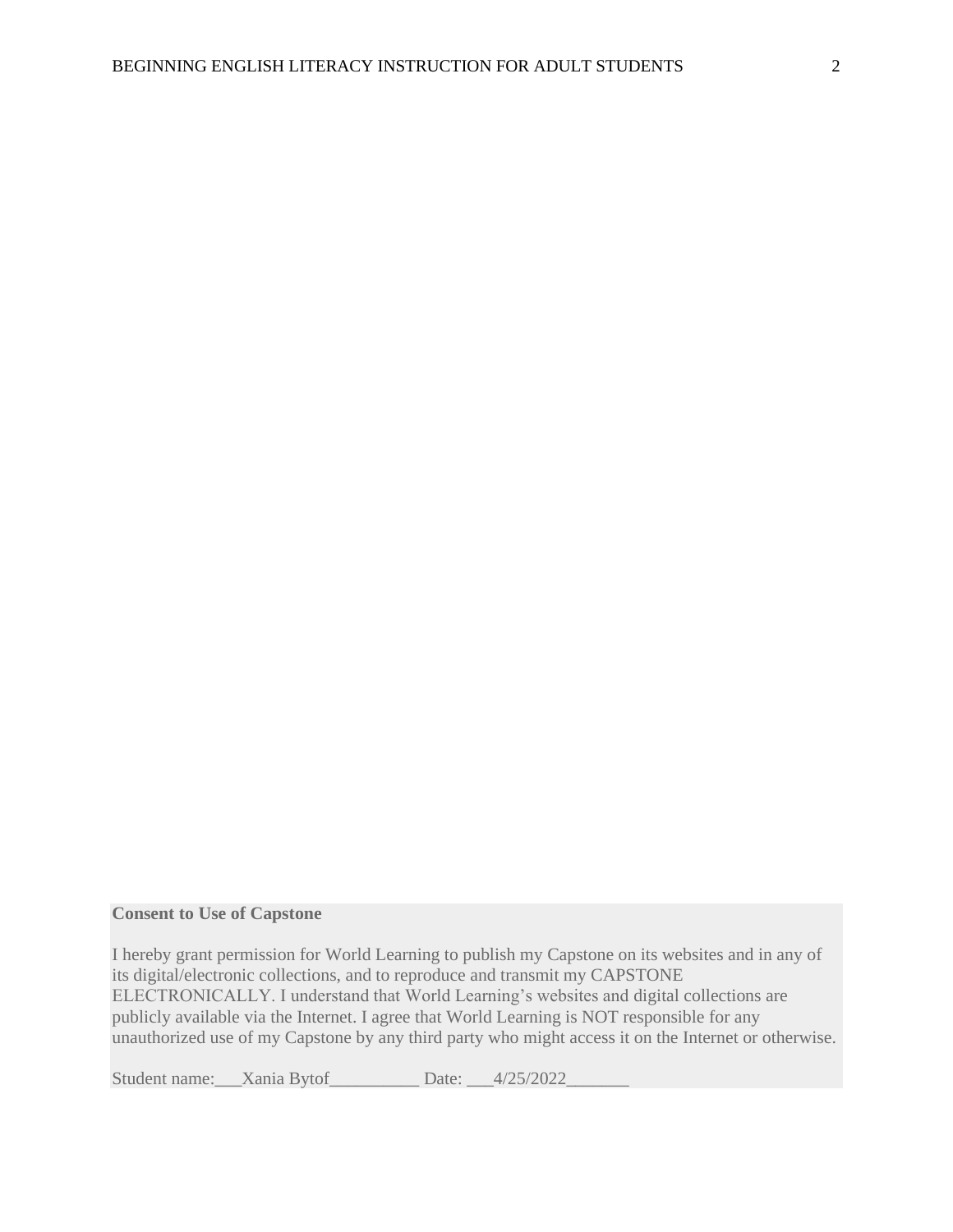Although many organizations offer free "beginning" English classes for adult refugees and immigrants in the U.S., most of these classes depend on written worksheets and other print materials – therefore requiring students to be familiar with the English alphabet in order to follow along. The lack of accessible beginning literacy classes for adult refugees and immigrants puts students with limited or interrupted formal education and those whose language(s) don't use the roman alphabet at a stark disadvantage. Additionally, most literacy coursework is designed from a Western perspective whose historical, political and social foundational structures hold English literacy and Western funds of knowledge as superior to others. In this thesis, the author explores the question of whether it might be possible to decolonize English literacy instruction, why this is important, and how instructors can shift away from the imperial influence inherent to Western teaching methods. Additionally, the author outlines some key considerations for English literacy instruction that have proven effective for adult refugees and immigrants. This includes expanding upon the ways in which adult refugee and immigrant students' prior knowledge, wisdom and personal motivations might be integrated into beginning English literacy curriculum. The paper concludes with a collection of practical teaching recommendations and sample materials.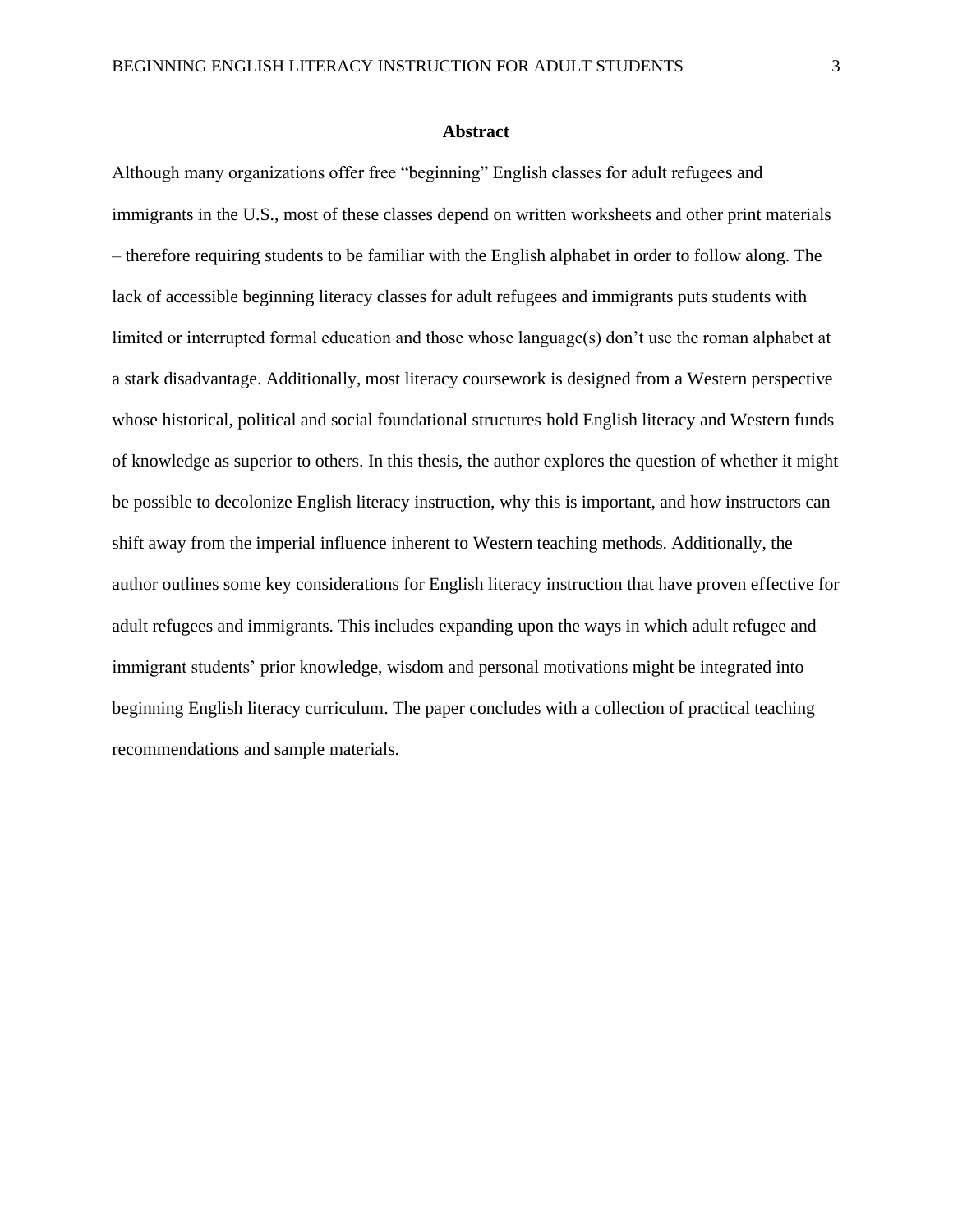### **Table of Contents**

| Beginning English Literacy Instruction for Adult Refugees and Immigrants: An Attempt to |  |
|-----------------------------------------------------------------------------------------|--|
|                                                                                         |  |
|                                                                                         |  |
|                                                                                         |  |
|                                                                                         |  |
|                                                                                         |  |
|                                                                                         |  |
|                                                                                         |  |
|                                                                                         |  |
|                                                                                         |  |
|                                                                                         |  |
|                                                                                         |  |
|                                                                                         |  |
|                                                                                         |  |
|                                                                                         |  |
|                                                                                         |  |
|                                                                                         |  |
|                                                                                         |  |
|                                                                                         |  |
|                                                                                         |  |
|                                                                                         |  |
|                                                                                         |  |
|                                                                                         |  |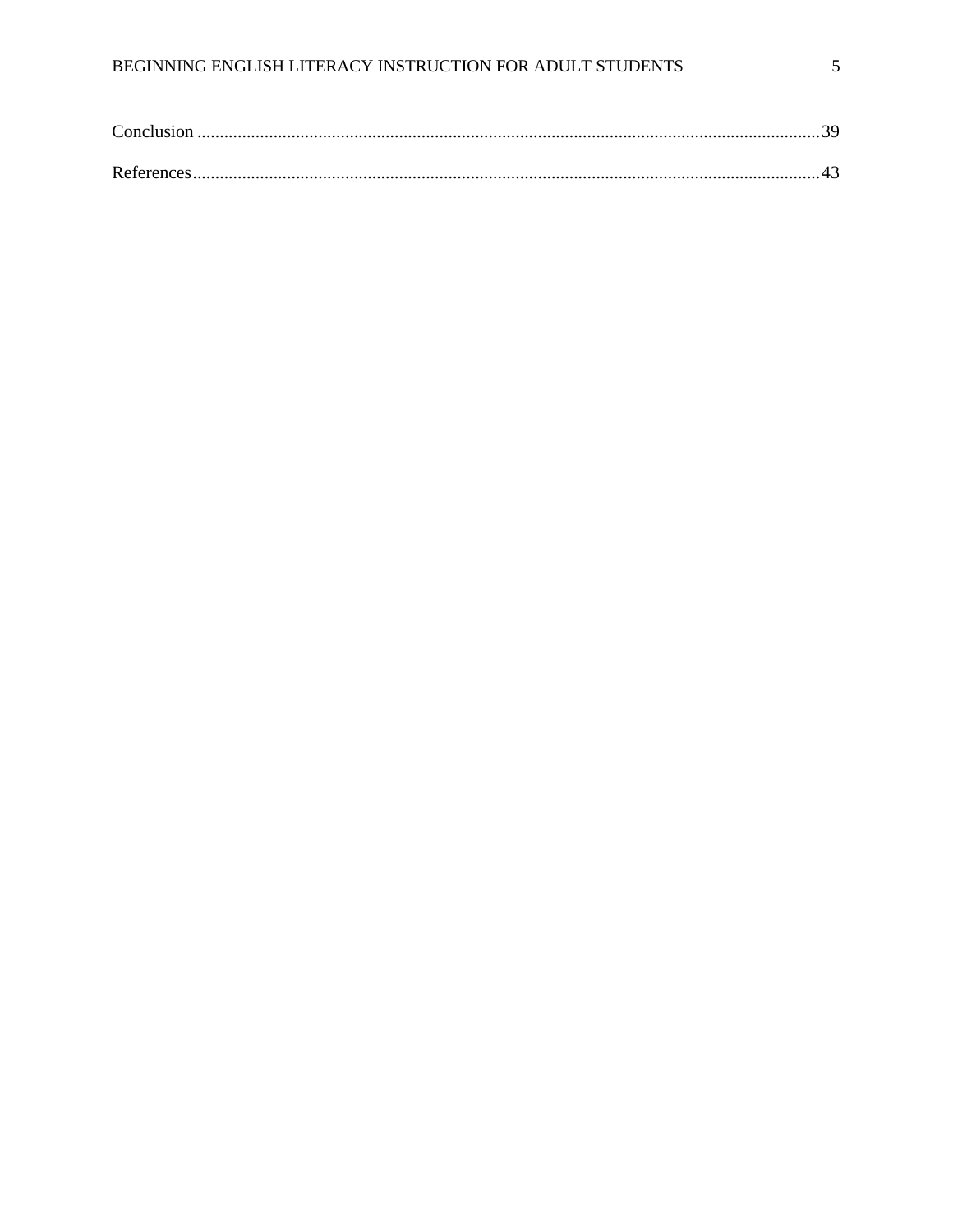## <span id="page-6-0"></span>**Beginning English Literacy Instruction for Adult Refugees and Immigrants: An Attempt to Decolonize the Approach(es)**

In the U.S. today, the ability to read and write in English is often expected from all individuals after early childhood. Because of this expectation, very few English as a Second Language (ESL) courses include literacy instruction in their curriculum; however, most courses do rely heavily on written materials and assignments to impart information and demonstrate students' understanding. Textbooks and other written materials are an integral resource in many ESL classes, but these are little use to students if they are unable to read them. This poses a particular challenge for some refugee and immigrant students, either youth or adults, who have not yet learned beginning English literacy. My attention to this topic stems from an interest in teaching basic literacy skills to those adult English language learners who are left behind by the more mainstream teaching approaches.

I've seen this with my own students – in my current teaching context, our beginning-level English class consists of adult students from a wide range of backgrounds and with a variety of educational needs. Historically, the majority of students were Vietnamese immigrants who had completed high school and often post-secondary education as well. This meant that most students possessed high level literacy skills in Vietnamese, which translates rather easily to English because of the similarities between the two alphabets. For this reason, our beginner ESL class has traditionally been designed with the belief that students are already familiar with the English alphabet; as such, the course begins with a quick review before moving onto more complex skills. However, in recent years our ESL program has begun to see an increase in immigrant and refugee students from countries such as Eritrea, Ethiopia and Sudan. Many of these new students have limited formal education and low-level literacy in both their home languages and English, therefore putting them at a stark disadvantage. We need to adapt our beginning level class to the specific needs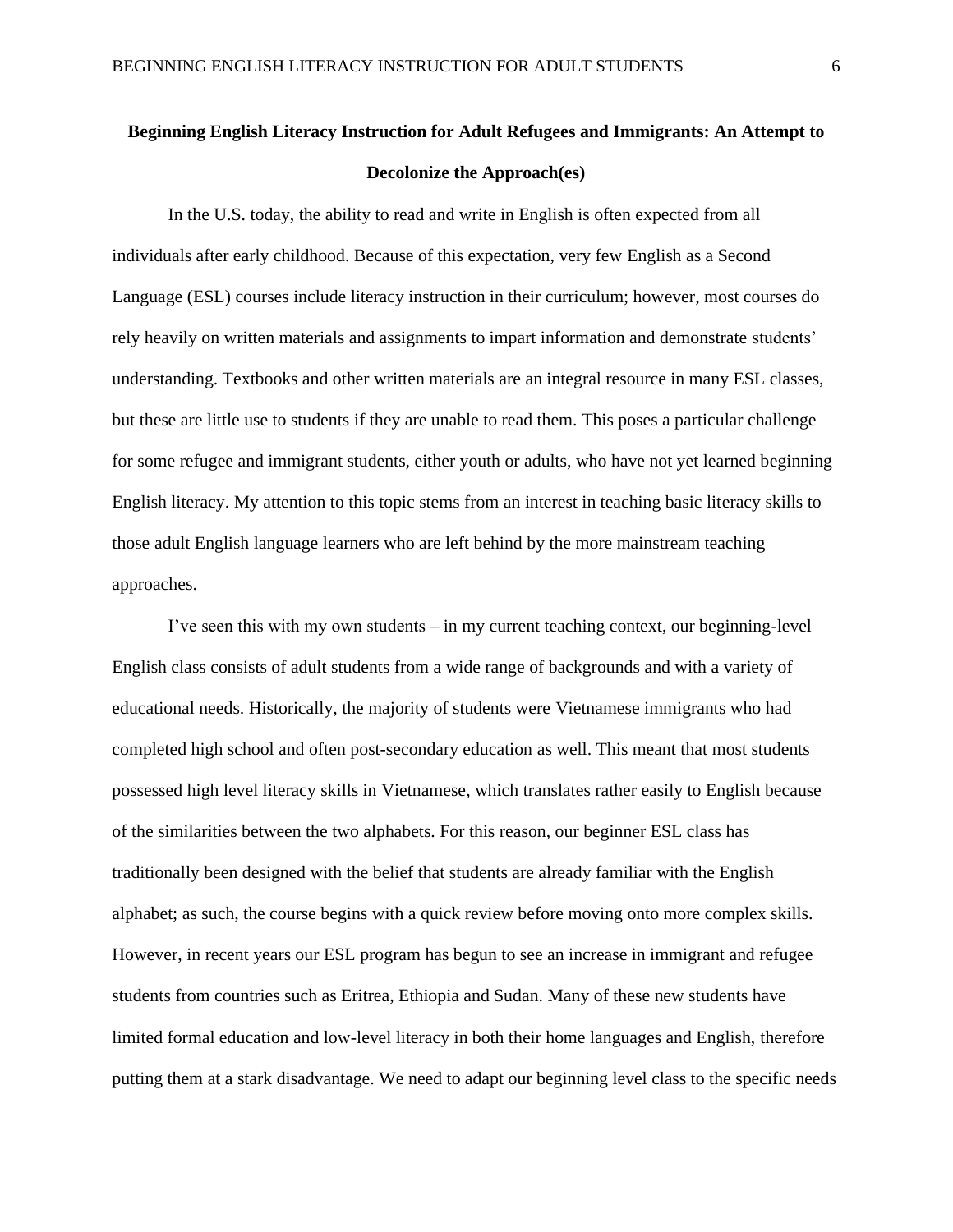of these students who are still learning the basics of English literacy so that they can feel successful in the classroom.

Of course, English literacy can be beneficial to students beyond the classroom – it is often a requirement for employment, is associated with higher self-esteem and longer life expectancy, and better equips students to advocate for themselves, to name a few reasons (Ammar et al., 2021). For many of my students, English literacy is particularly important because it is a requirement of the U.S. citizenship test; passing this test would allow them access to those resources only available to U.S. citizens. Similar to Paulo Freire's thinking, MacDonald (2017) sees literacy as "a powerful means of awareness and resistance" (p. 18). However, teaching English literacy without any further reflection of the power structures that are being upheld and/or broken down is not a radical act on its own; the idea of literacy sponsorship in and of itself is problematic in that it assumes those who are not English-literate in need of help (MacDonald, 2017). At its most extreme, this "'white savior' mentality" (Becker & Alcaide, 2020, p. 68) can turn into a harmful misunderstanding of the needs and capabilities of speakers of other languages. As evidence of this, teachers at a primary school in New York thought "that something was inherently wrong" with Iraqi students who struggled to learn English literacy skills in their classrooms and began to refer these Iraqi students to special education classes at an increased rate (Nykiel-Herbert, 2010, p. 6). MacDonald (2017) suggests that English literacy acquisition be approached from a decolonial perspective which breaks down imperialist power structures rather than uphold them.

This can be achieved in a number of ways and through a number of different avenues. When teaching English literacy, it's important to consider a combination of aspects – the imperialist nature of literacy sponsorship and English language instruction (Freire, 1970/2000; Kee & Carr-Chellman, 2019; MacDonald, 2017; Rodrigues et al., 2019), student involvement and representation in the classroom (Beach et al., 2020; Bigelow et al., 2017; Davidson & Wheat, 1989; Nykiel-Herbert,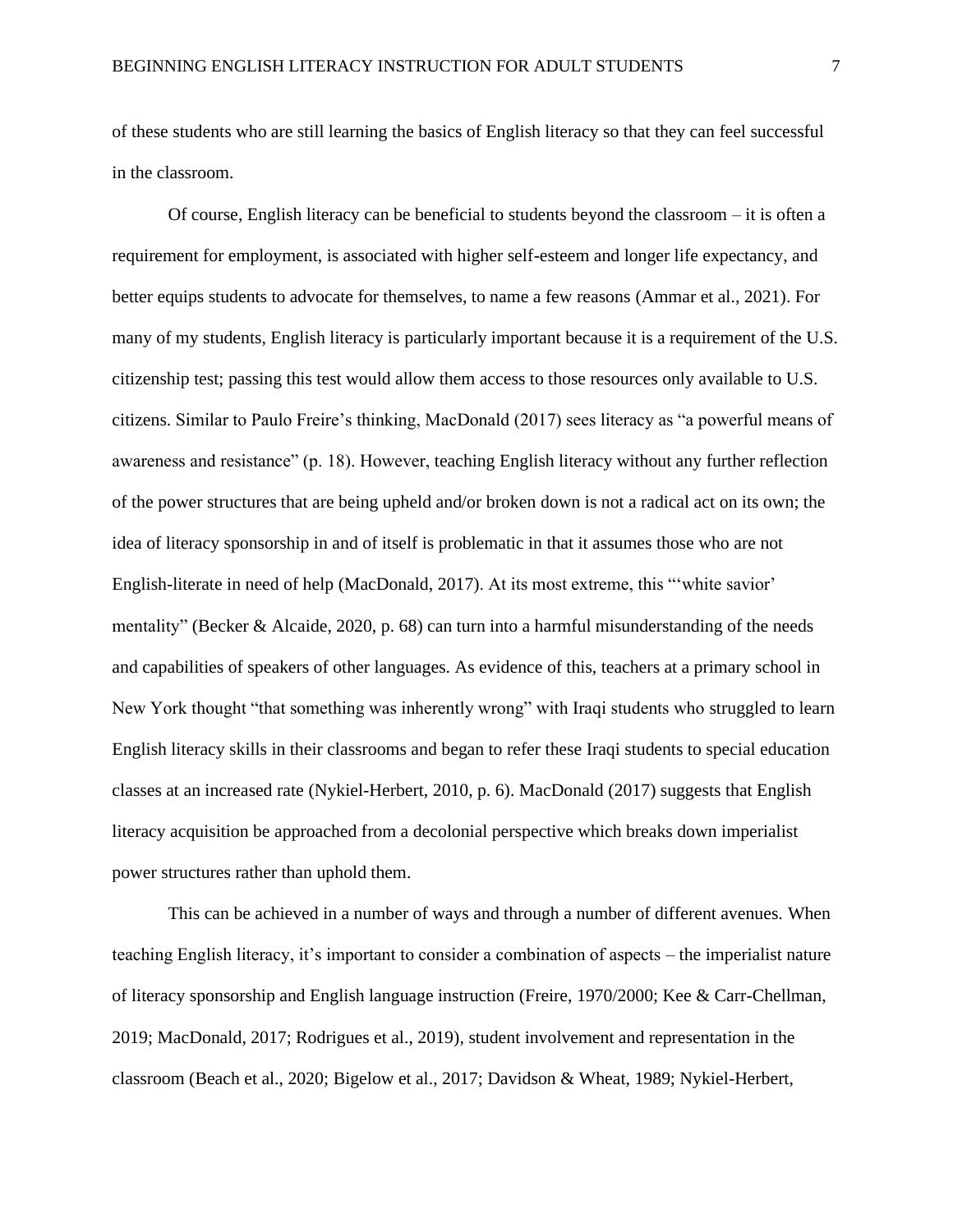2010), cultural responsiveness (DeCapua et al., 2018; Nykiel-Herbert, 2010), mediums of instruction (Bigelow et al., 2017; Kaur, 2016; Perry & Moses, 2011), language of instruction (Beach et al., 2020; Bigelow et al., 2017; Condelli et al., 2002; D'Annunzio, 1990; Hasan et al., 2020; Osterling, 2001), content (Auerbach, 1990; Carroll, 2017; Condelli et al., 2002; Ewert, 2014; Huang, 2013; Malicky & Norman, 1989; Nykiel-Herbert, 2010; Wurr, 2002) and more. However, it's important to recognize that limited English literacy is not necessarily the disadvantage many think it is for refugees in English-speaking countries. Those who cannot read or write in English often develop strategies to mitigate any challenges associated with this obstacle; for example, they might turn to their social networks to help translate notices and fill out forms (Nakutnyy & Sterzuk, 2018; Walter, 1998). While these networks may initially be limited compared to their home countries, one case study found that refugees with limited literacy continue to find support from immediate family members, social workers and other community members in their new countries (Nakutnyy & Sterzuk, 2018). In fact, this collectivist sentiment is the norm for many immigrants and refugees even before arriving to the U.S., particularly those that come from oral cultures and therefore have always relied on social networks to relay information (Thompson, 2015). Additionally, despite being thought of as Englishdominant, many community spaces in the U.S. are multilingual in nature – for example, even the most mainstream grocery stores often carry products with labels in languages other than English, so you don't necessarily have to be English-literate to navigate those spaces. Furthermore, many refugees are multilingual and multiliterate in languages other than English which means that they can read labels, signage and documents in one of their many languages (Walter, 1998). I found this to be the case with my own students, all of which speak at least two languages other than English. As an example, most of my Vietnamese students are literate in both Vietnamese and Cantonese, so they can

use Vietnamese and Cantonese signage to navigate public spaces. Most of my Vietnamese and Chinese students don't need to use English in their day to day lives because they live in communities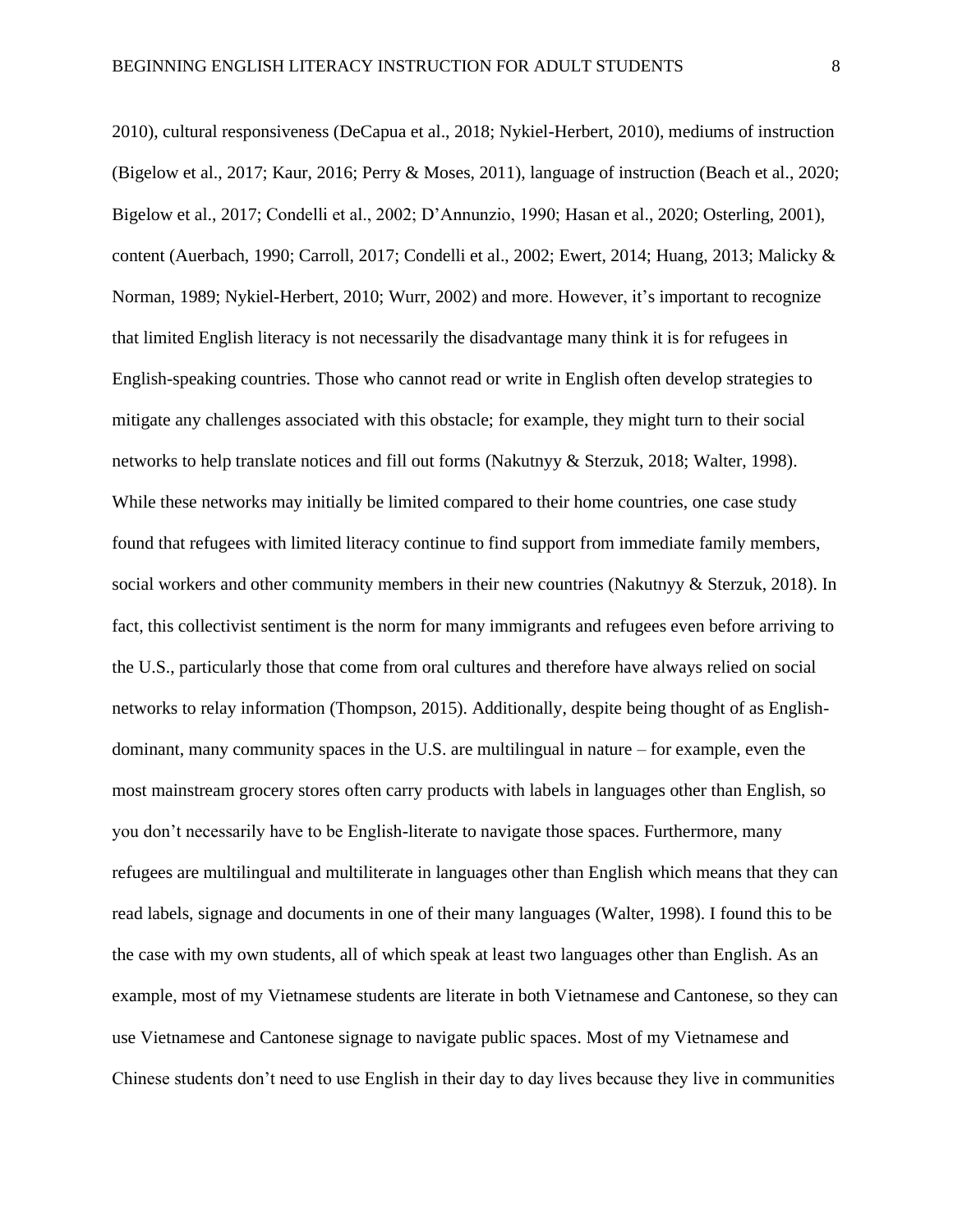where the stores, community organizations, restaurants and neighbors all use Vietnamese and Cantonese as their main form of communication.

This calls into question *why* we think literacy is so important in the first place – and challenges us to question our true motivations for promoting English literacy, as well as the methods we employ to guide students' learning. The first section of this paper explores whether it might be possible to teach English literacy in a way that disrupts the colonial power structures inherent to the English language and Western forms of instruction. The subsequent section breaks down some of the best practices associated with English literacy learning, followed by a brief description of two approaches to literacy instruction and a collection of suggestions for teaching. Finally, the author concludes with sample teaching plans for beginning literacy adult refugee and immigrant students based on the findings from this paper.

#### **Decolonizing English Literacy Instruction**

<span id="page-9-0"></span>The English language has long been used as "an instrument of colonial imperialism" and it's instruction, particularly in indigenous communities and non-English speaking countries, "presents an implicit risk of recreating and reinforcing neocolonial hierarchies of knowledge production that favor Western perspectives over traditional indigenous systems of knowledge" (Rodrigues et al., 2019, p. 2). English literacy instruction in particular is often driven by white supremacist and imperialist power structures that value written literacy over all other language skills (MacDonald, 2017). Historically, the English language has been taught using methods that not only pose a risk of subjugating non-English speaking communities to Western culture and systems of power but, in many cases, actually do so (Rodrigues et al., 2019). This is because the primary goal of such educational methods was assimilation rather than the exchange of multiple cultures, languages and forms of knowledge (Kee and Carr-Chellman, 2019). This phenomenon is what Freire (1970/2000) designates a "cultural invasion" in which an oppressive group imposes their values and worldview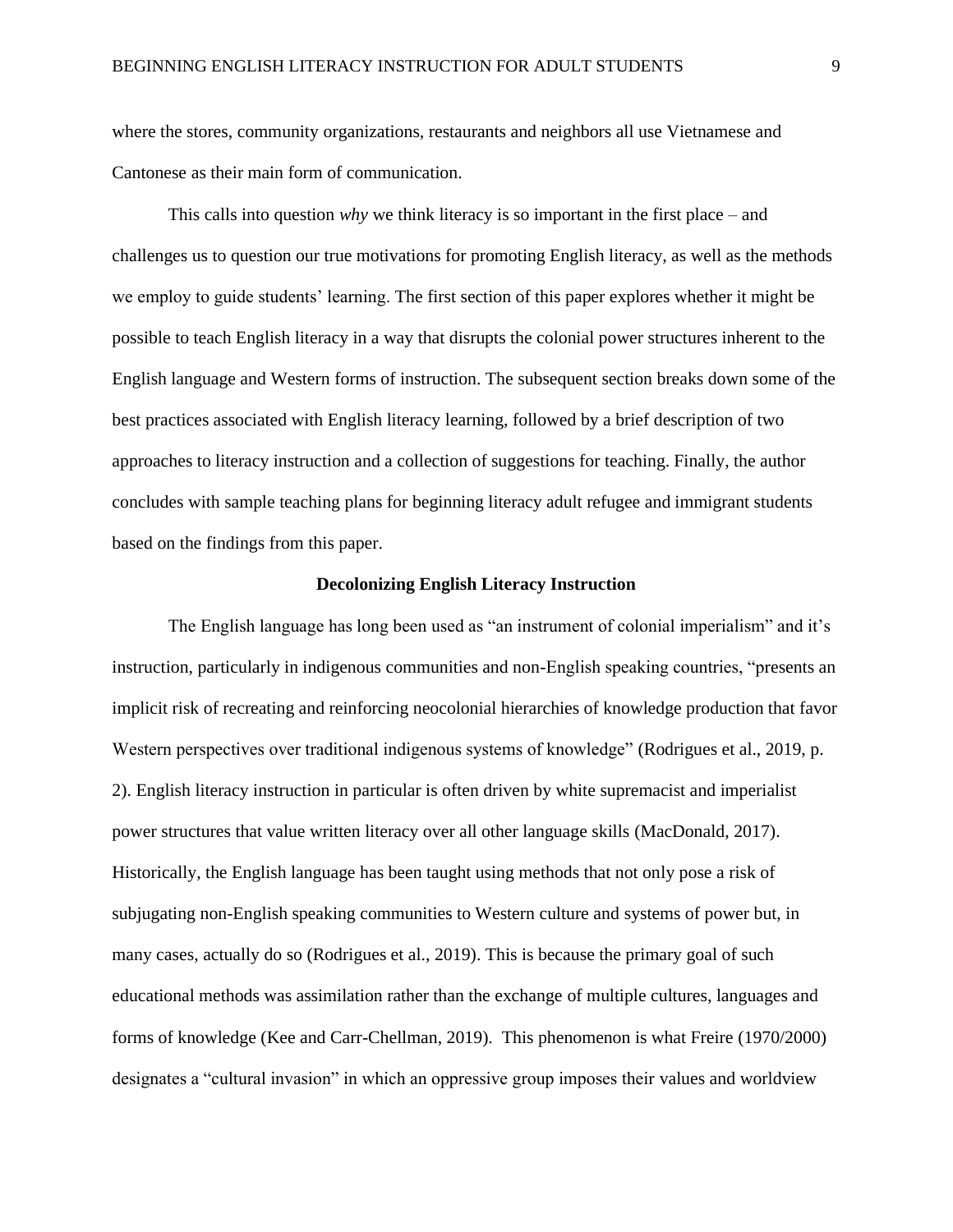onto others. However, Rodrigues et al. (2019) suggests that there may be "a weakening in the Western influence" of the English language as it is increasingly used as a lingua franca that does not uphold the native speaker as the ideal standard (p. 7). This implies that there may be a number of actions English language and literacy instructors can take to move away from this cultural invasion and towards a decolonial approach to instruction. For example, Kee and Carr-Chellman (2019) call for "programs that allow students to switch between Indigenous and Western modes of thinking without deeming one culturally inferior or inappropriate for the classroom environment" (p. 101).

One way to further weaken this Western influence is to turn to non-English speaking instructors and students when creating English literacy programs. Educators always bring "marks of their origin" with them into the classroom, including prejudices, values and worldviews; however, they must be careful not to impose these prejudices, values and worldviews on their students (Freire, 1970/2000, p. 60). Because most Western and native English-speaking teachers were taught according to the Western values that uphold colonial structures, they often revert to these same problematic educational models – even if they try not to. For this reason, it would be problematic for them to design decolonial educational programs on behalf of their students; as Freire (1970/2000) writes, "It would be a contradiction in terms if the oppressors not only defended but actually implemented a liberating education" (p. 54). Therefore, it's preferable that English literacy teachers come from similar backgrounds as their students. When this is not possible, Western and native English-speaking teachers should work to equip more individuals from these backgrounds to become teachers themselves. For example, the non-directive model of English literacy instruction in D'Annunzio (1990)'s study was created such that adult students could move into an instructor role once they became familiar with the approach and reached a certain level of English proficiency.

Rodrigues et al. (2019) claims that English language instruction can indeed be decolonized but only within these bounds: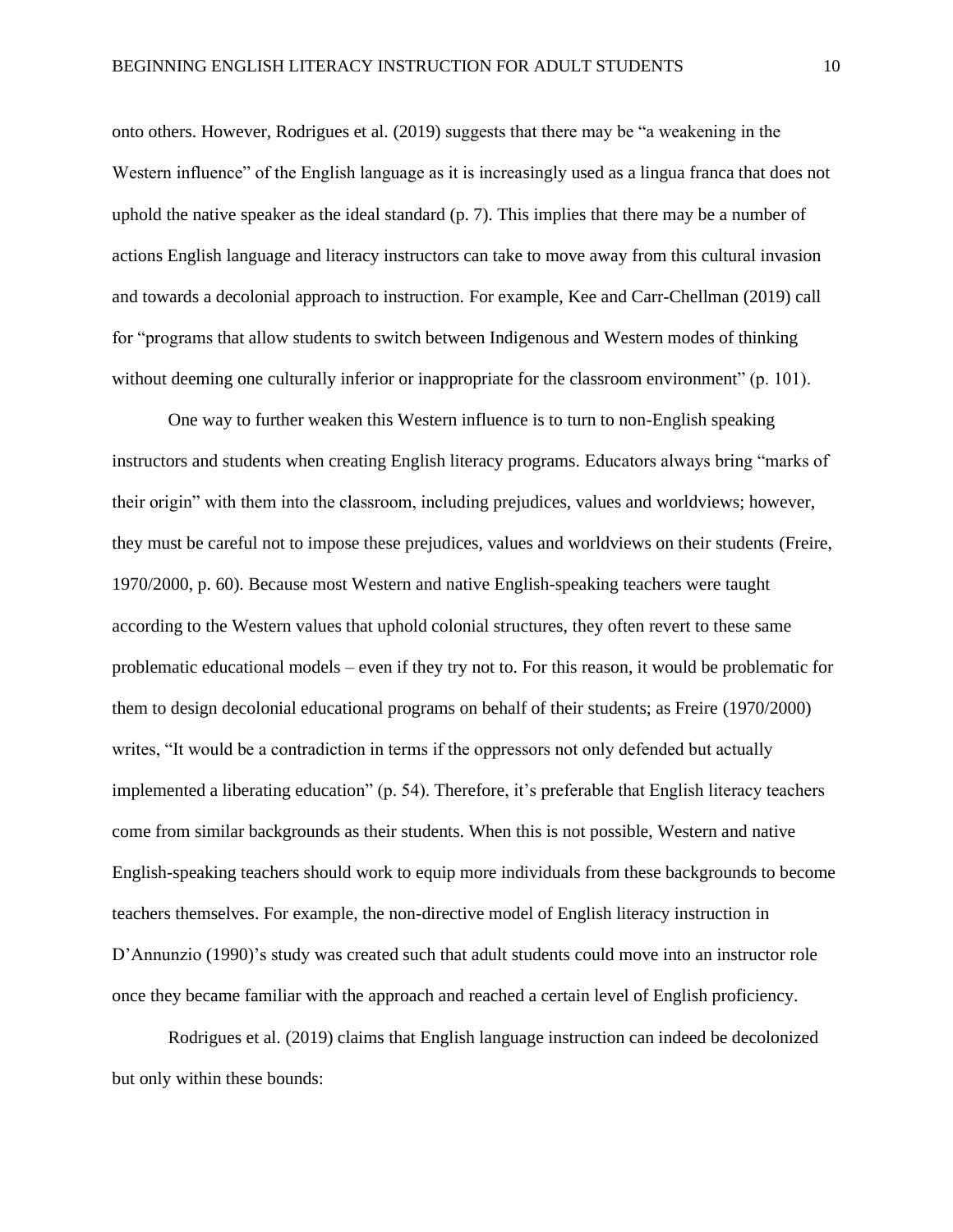Instead of subjecting indigenous students to Westernized neocolonial discourse through the teaching of native speaker English and culture, a more positive goal would be to focus on ways of helping indigenous students to tell their own story to the world, using English as a tool to negotiate from within the language and to resist discourses of the colonizing Self and subaltern Other. (p. 9)

The common theme here is storytelling; English language instruction can be decolonized only if it is presented as a resource that marginalized learners can use to combat Western discourses that uphold systems of oppression. Therefore, it is of utmost importance for instructors to dialogue with students (Freire, 1970/2000) and support them to share their stories in English (Rodrigues et al., 2019). Primary school teachers in Uganda echo the importance of "discussion, collaboration, and storytelling" in decolonized instruction (Beach et al., 2020, p. 221).

For those teachers from Western backgrounds, the decolonization of our instructional practices will require that we shift our understanding of ourselves, our relationship with our students and our role in the classroom. In traditional educational paradigms, the teacher is considered an allknowing authority figure and "knowledge is a gift bestowed by those who consider themselves knowledgeable upon those whom they consider to know nothing" (Freire, 1970/2000, p. 72). Even the most well-intentioned teacher is susceptible to reverting to this "banking concept of education" because it's what is familiar to them (Freire, 1970/2000, p. 72). Instead, we must position everyone in the classroom as both students *and* teachers (Freire, 1970/2000) and create a self-directive space in which students "are involved in mutual inquiry with the teacher" (Davidson & Wheat, 1989, p. 344). True learning occurs when teachers and students engage in discourse and make discoveries together. Freire (1970/2000) describes the relationship between teacher and student as such:

The teachers thinking is authenticated only by the authenticity of the students thinking. The teacher cannot think for her students, nor can she impose her thought on them… If it is true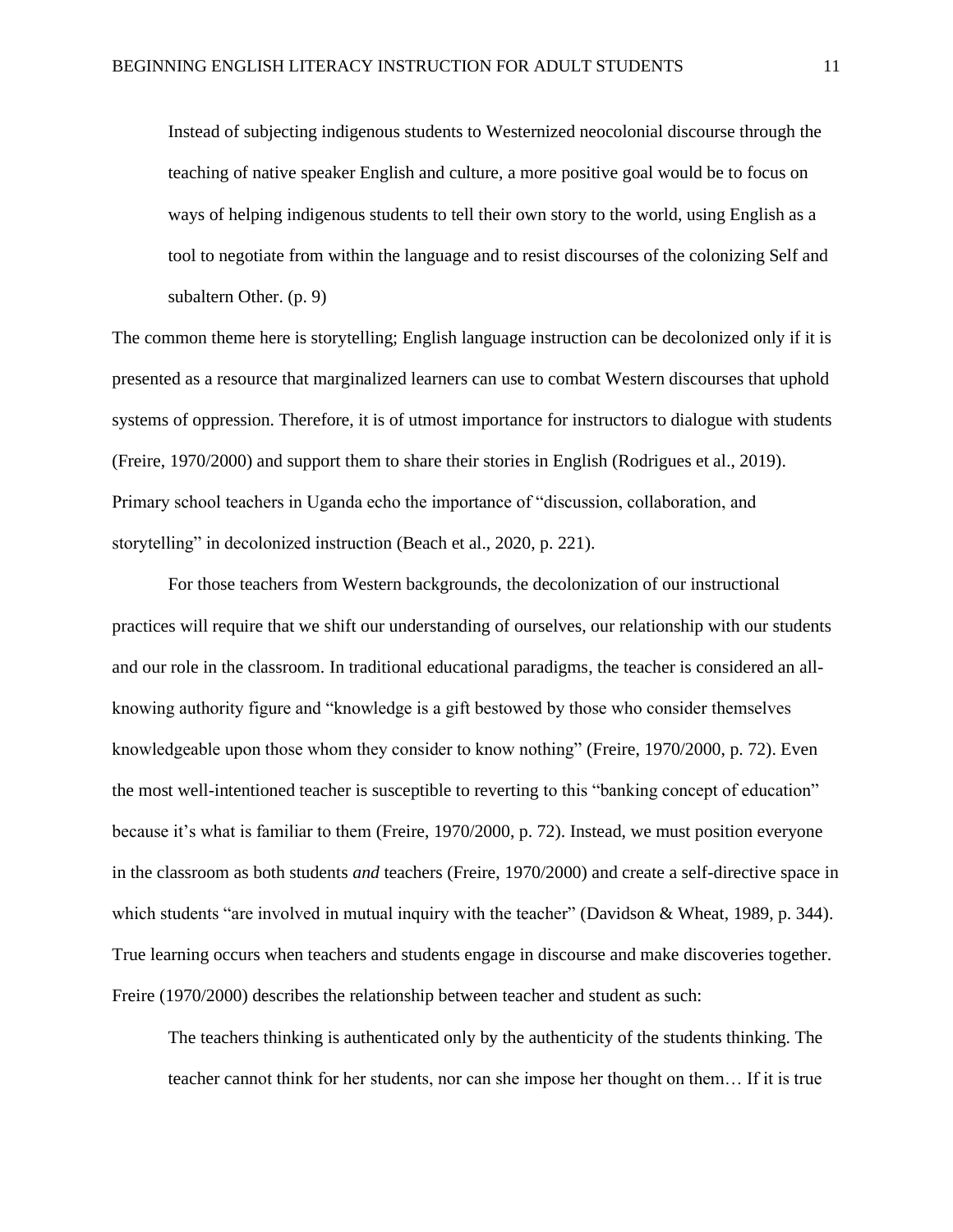that thought has meaning only when generated by action upon the world, the subordination of students to teachers becomes impossible. (p. 77)

In Freire's view, decolonized education is "co-intentional education" in which "while no one liberates himself by his own efforts alone, neither is he liberated by others" (1970/2000, p. 66).

Becker and Alcaide (2020) suggest that popular education might be an effective response to colonial power structures in the classroom. One tenant of popular education is the idea of horizontal teaching, which places value on students' funds of knowledge and their active learning. According to Gonzalez et al. (2005), "The concept of funds of knowledge…is based on a simple premise: People are competent, they have knowledge, and their life experiences have given them that knowledge" (p. ix-x). The funds of knowledge approach suggests that instructors recognize and highly value all of the experiences, skills and prior knowledge that students bring with them to the classroom (Osterling, 2001). This is different from the more vertical nature of most Western classrooms in which the instructor is the all-knowing expert who lectures to students. Nykiel-Herbert (2010) makes the case that a classroom in which the "cultural and experiential knowledge" of each student is prized rather than seen as an annoyance or deficit is most effective when it comes to English literacy learning (p. 4). When teaching younger students, Western norms can be broken down to allow student agency in subtle ways – for example, Nykiel-Herbert (2010) and her team included middle school students in classroom decision-making by encouraging them to choose their own seats each day. Whether it's where they sit or the curriculum they learn, input from English literacy students of any age should be valued above the beliefs of instructors from inside the colonial framework, i.e. white Western teachers.

Practicing cultural responsiveness is one way to value and uphold students' beliefs in the English literacy classroom. Culturally responsive pedagogy asks instructors to "critically explore their students' underlying cultural beliefs and assumptions as well as their own" in order to leverage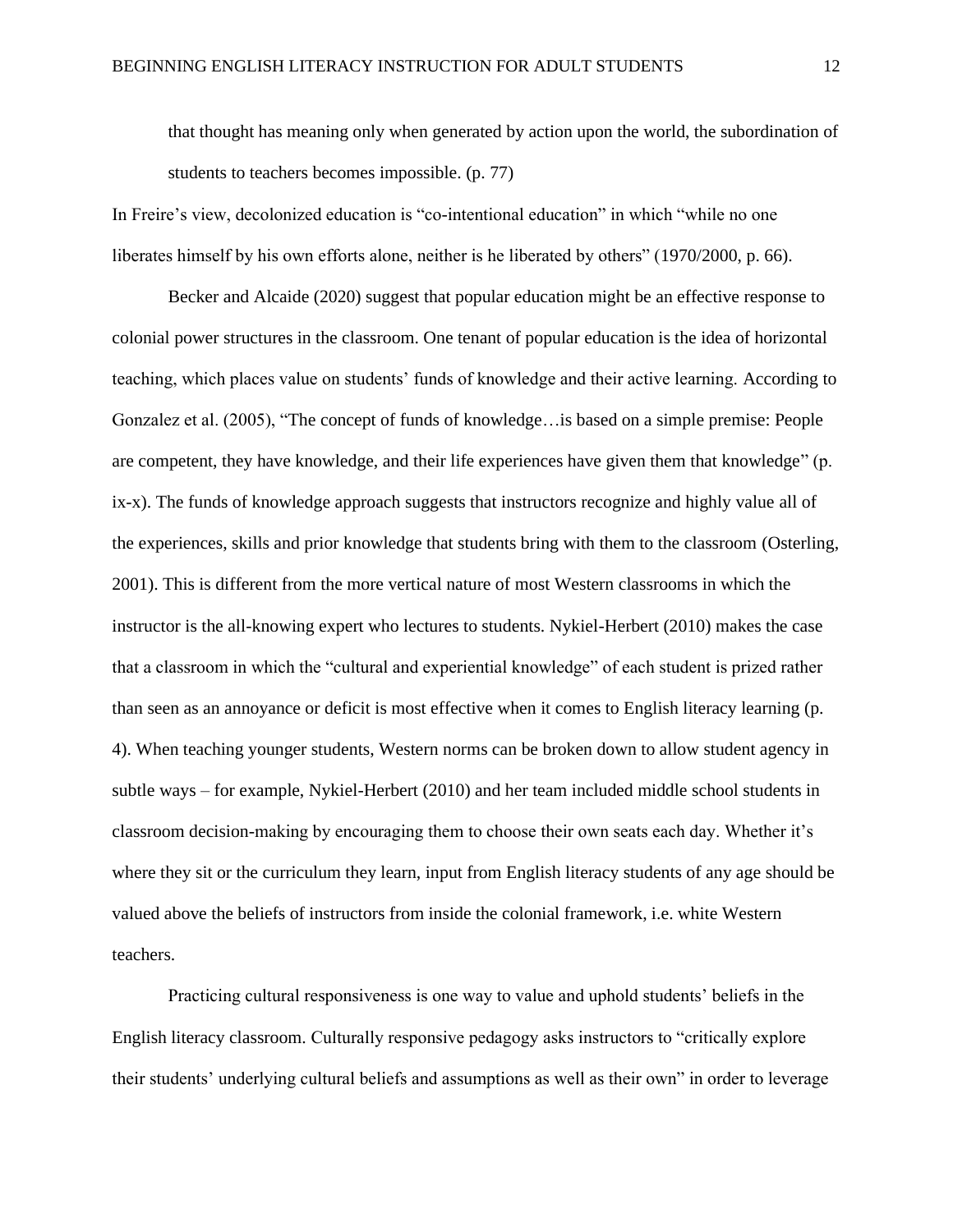elements of students' culture and experiences to support their learning in class (DeCapua et al., 2018, p. 18). As a practice, cultural responsiveness requires that instructors undergo a reflective and transformative process in which they question what they believe to know about teaching and learning so as to provide instruction that aligns with students' own backgrounds (DeCapua et al., 2018). In the case of refugee students living in their new countries, it may be important to integrate students' home cultures with that of the country they've settled in. A pilot program by Nykiel-Herbert (2010) in New York used cultural responsive teaching practices to help Iraqi refugee students learn written English literacy as a tool to improve their oral story-telling abilities, which was highly valued in their culture. Whereas many Western classrooms promote written texts as the final product to aspire to, the teachers in this pilot program found that by showing students how writing notes could prepare them for more advanced and engaging storytelling, they became very invested in practicing written literacy skills. The teachers also practiced cultural responsiveness by allowing students to "copy" and assist each other with their work, thereby validating the collectivist learning values of the Iraqi students over the U.S.'s individualism and competition. Nykiel-Herbert (2010) sums up the findings of her study as follows:

Hybridized cultural environments…in which the norms, values, and expectations inherent in our public education system provide space for the norms, values, and expectations of students from outside the majority culture, appear to positively affect these students' experience of the education process and their academic performance. (p. 13)

If we are truly dedicated to decolonizing English literacy instruction, we need to commit to unlearning everything we thought we knew about teaching and learning, and then re-learn in collaboration with our students who possess knowledges outside of the Western frame of reference. Furthermore, instructors from Western backgrounds will have to "acknowledge and recognize their own complicities in the process of knowledge production about these populations, thus unlearning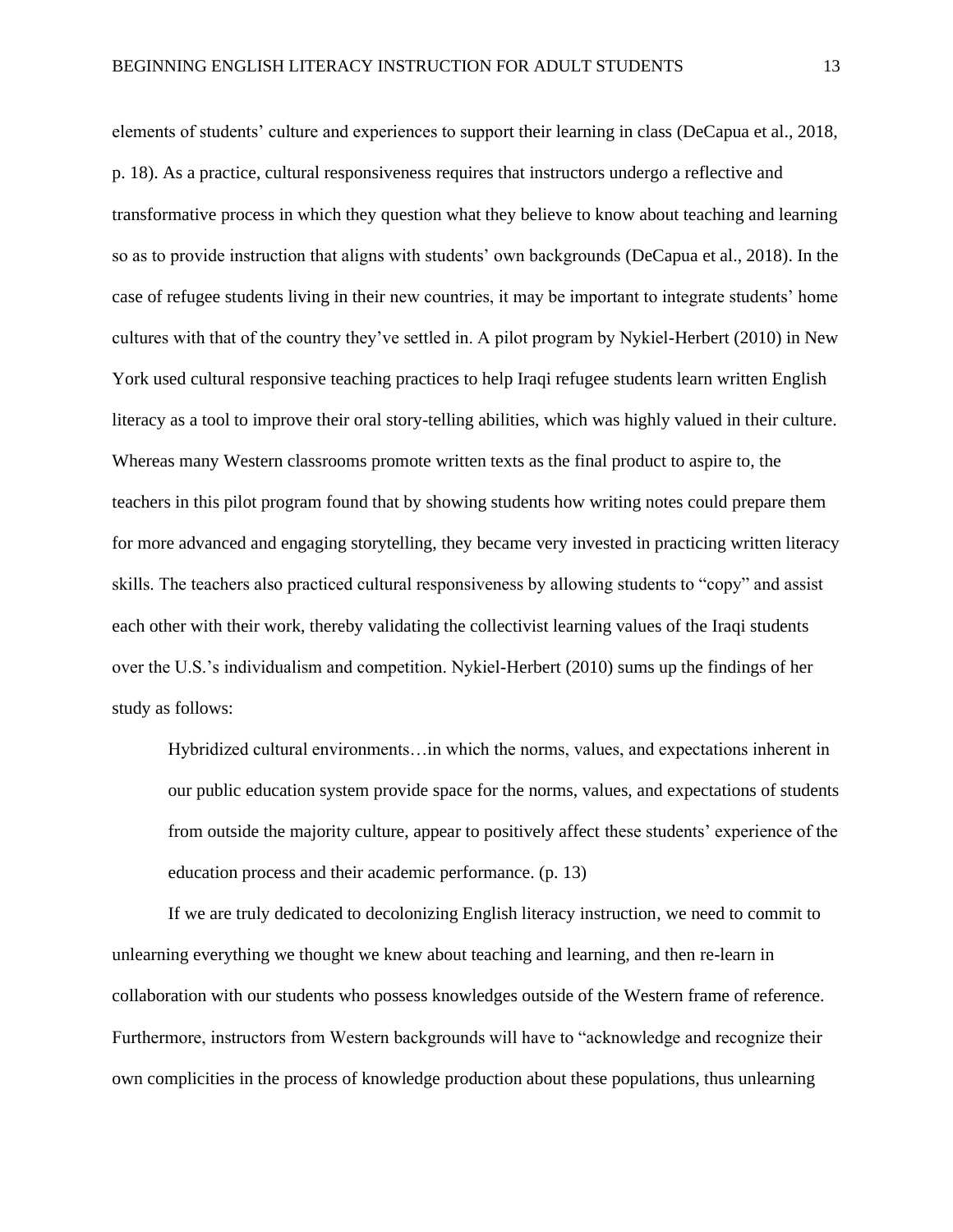their privilege, and seeking to learn from the subaltern instead" (Rodrigues et al., 2019, p. 4). This will require constant and critical self-reflection (Freire, 1970/2000) and it may be useful to have a trusted mentor who can act as an accountability partner as we work to hold our commitment to our goals (DeCapua et al., 2018).

#### **Considerations for English Literacy Instruction**

#### <span id="page-14-1"></span><span id="page-14-0"></span>**Building Social Networks**

It should be noted that learning is an affective process and a social practice that is both heightened by and relies on personal connections and community-building. The community-building aspect to language learning can be a significant motivator for students. I find this to be true in my own teaching context where students repeat the same course many times in order to continue building relationships with the friends they've made in class. Some literacy programs have taken advantage of this fact by prioritizing opportunities for community building in class; for example, a family literacy program in Australia was designed to focus on building social capital and support networks by including a shared meal between participants and instructors after each session (Carroll, 2017). Similarly, a workplace literacy program for Somali refugee workers in the U.S. found that participants' non-familial networks grew as a result of attending classes (Nwude & Zajicek, 2021). The social capital that refugee and immigrant adults can acquire from English literacy classes has impacts beyond a sense of community and belonging; these networks can help bridge gaps in social inequity by providing learners with better access to resources and support.

The act of attending English literacy classes alone is unlikely to solve adult refugee and immigrants' social and economic disadvantages. Instead, literacy programs need to be combined with additional services (Malicky & Norman, 1989). This is why many researchers such as Nakutnyy  $\&$ Sterzuk (2018) and Osterling (2001) call for community schools that offer both literacy classes and social, wellness and other services. A study conducted at a community school in Pennsylvania found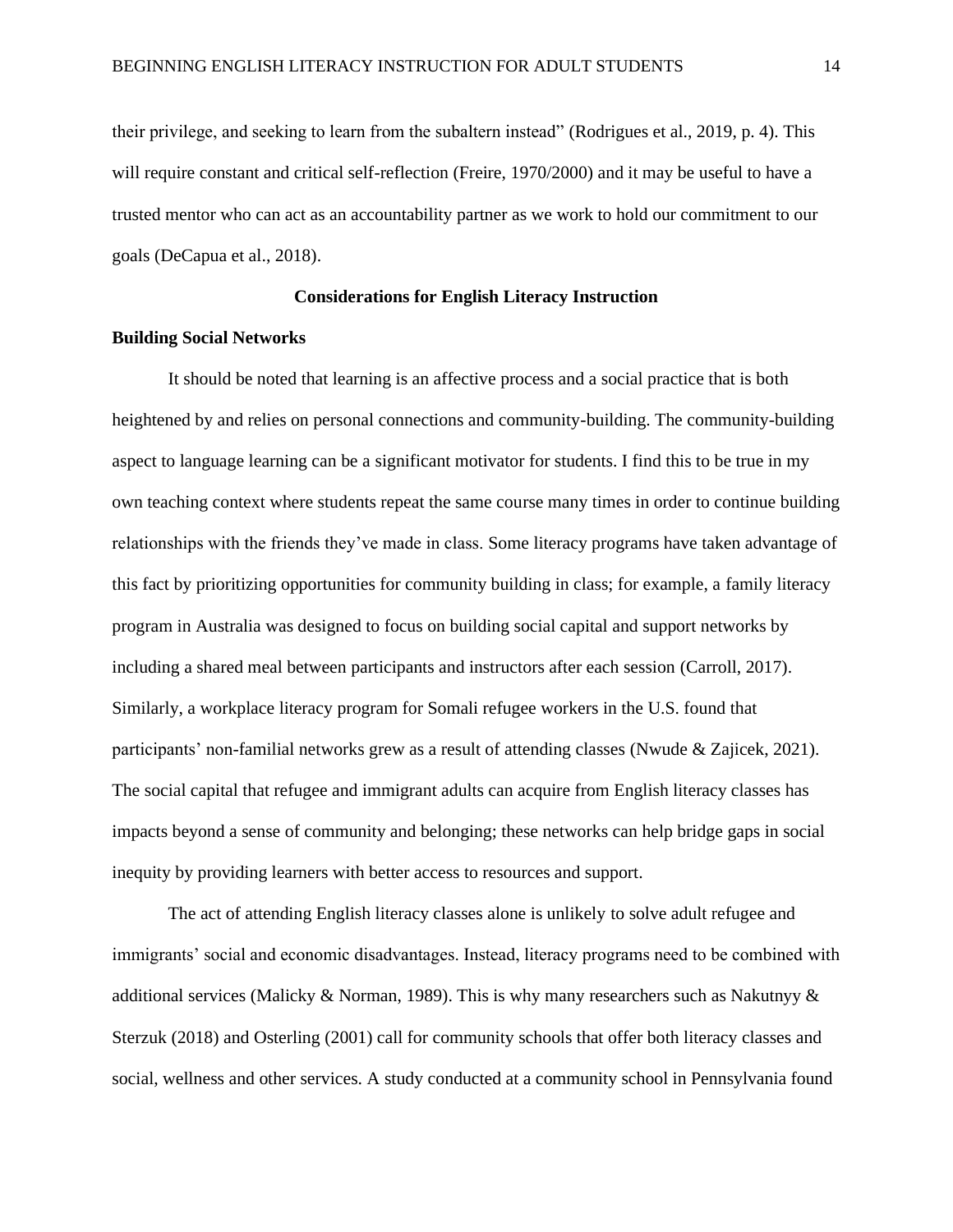that middle school-aged English language learners (ELLs) who were provided with holistic resources to meet all their basic needs, both academic and non-academic, outperformed their counterparts in the mainstream school (Ammar et al., 2021).

#### <span id="page-15-0"></span>**Collaborative Learning**

Collectivism is a common thread between most refugee populations here in the U.S. For this reason, classroom collaboration is important from a cultural responsiveness standpoint – students may feel more comfortable working together in class if they come from a culture where literacy is socially mediated. Collaborative and cooperative teaching strategies can also be beneficial when it comes to learning outcomes. Especially when dealing with complex topics and concepts, collaboration allows for students to pool their prior knowledge and, in the context of English literacy, convey or understand meaning at a higher level than each individual would be able to on their own (Ewert, 2014). Group work can be particularly effective in the context of multi-level classrooms where higher-level students can help lower-level students construct meaning and communicate their thinking (Çekiç, 2010). Pappamihiel and Knight (2016) led a collaborative activity in a second grade class in an effort to engage an ELL who had been isolated because of his low English proficiency. This digital storytelling project required students in each group to assign themselves to a specific role and then work together to create a final product; as a result, "Not only was he [the ELL] engaged in the activities…, the other students were engaged with him—an essential benefit of this activity" (Pappamihiel & Knight, 2016, p. 278). Collaboration can also address typical logistical hiccups in the ESL classroom – things like catching up students who miss class, who didn't have time to complete homework assignments, or who join the course later on. A case study on Collaborative Strategic Reading found that adult students enjoy group work and find it useful when trying to comprehend texts (Lee, 2016). In a different case study, a young Sudanese refugee reported a preference for classes and instructors that made use of group activities (Nakutnyy & Sterzuk, 2018). Similarly,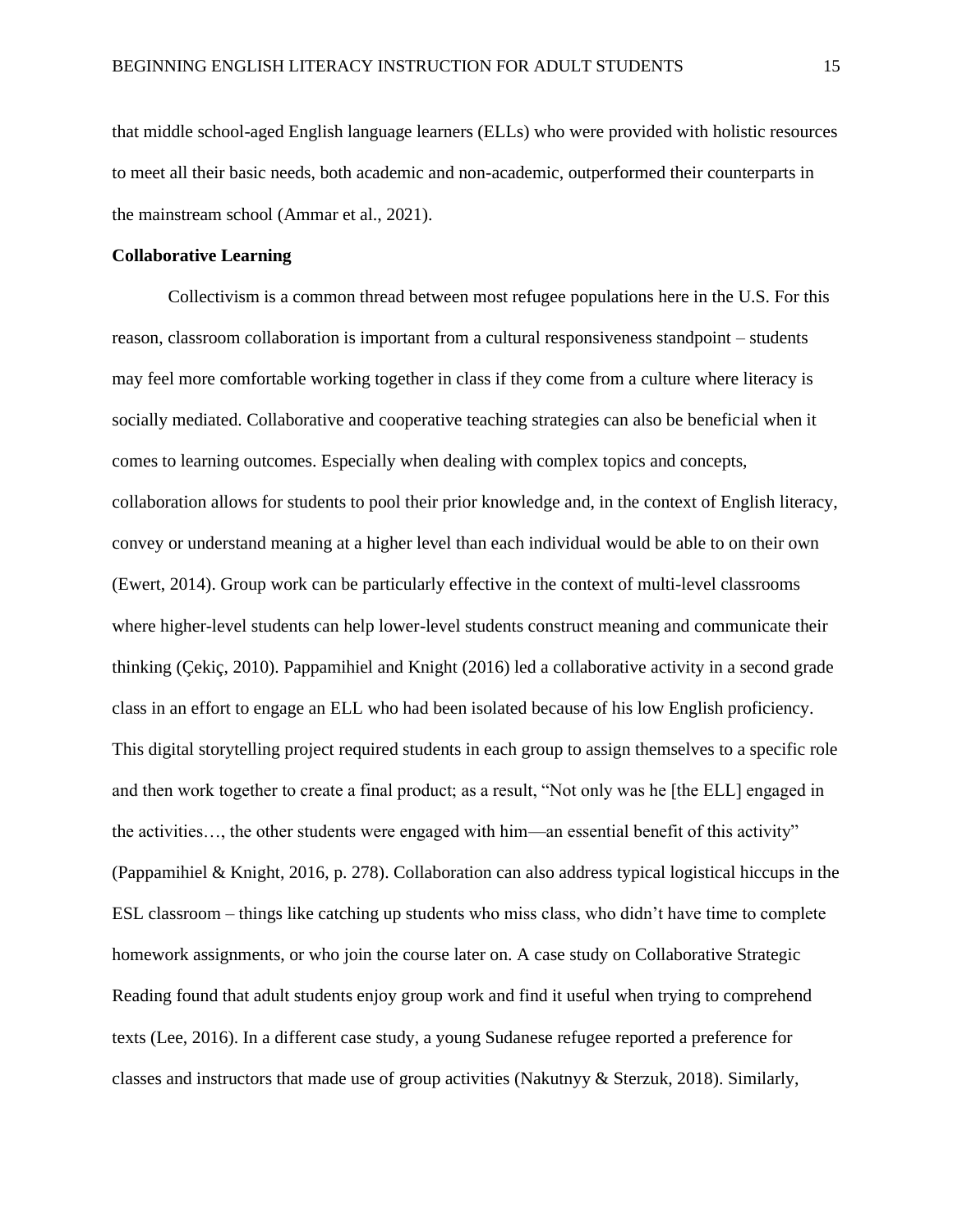Severinsen et al. (2018) identified the promotion of collaborative learning as one of six effective teaching strategies to increase motivation of adult literacy learners.

#### <span id="page-16-0"></span>**Native Language Instruction**

Although there tends to be some disagreement among scholars around the incorporation of students' native languages in English language instruction, it may help adult ELLs to learn to read and write in their own languages(s) before moving on to English (Osterling, 2001). Based on their teaching experience, a group of Ugandan schoolteachers assert that "mother-tongue literacy" should be taught before introducing English literacy (Beach et al., 2020, p. 221). Additionally, one study of almost 500 adult English literacy learners in the U.S. found that basic reading comprehension and oral English language development saw more growth when students' native languages were integrated into instruction (Condelli et al., 2002). Practices like translanguaging (Hasan et al., 2020) and other uses of students' native languages in the classroom can help promote literacy, especially in the case of students with limited or interrupted formal education (SLIFE) (Bigelow et al., 2017). D'Annunzio (1990) found bilingual instruction to be effective in a modified version of the Language Experience Approach; adult refugee and immigrant students' reading and writing scores increased significantly after only a few months of instruction. Even if they don't speak the same native language as their students, literacy programs with non-native English-speaking and foreign-born instructors may also contribute to improved learning outcomes. A class of adult learners in central Texas was successful in improving their written literacy skills after exchanging letters with foreignborn instructors – likely due to the instructors' ability to relate to their students' experiences, form an emotional connection with them, and provide a unique sense of support and belonging (Larrotta  $\&$ Chung, 2020). Furthermore, many learners prefer to be taught by teachers who can communicate with them in their native languages. As evidence of this, a survey of parents of Latino K-12 students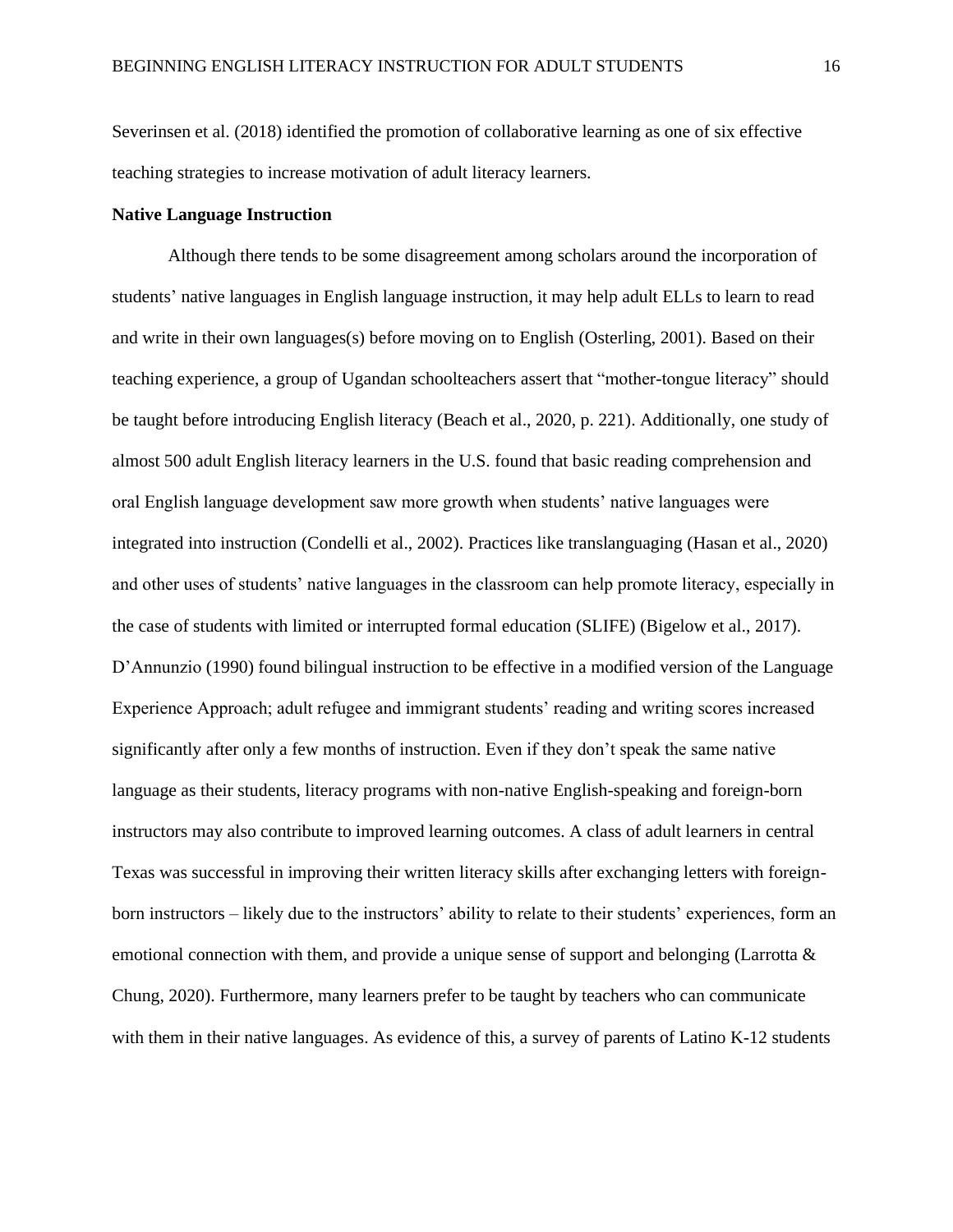in Virginia found that there was a clear want and need for English literacy classes with bilingual teachers (Osterling, 2001).

#### <span id="page-17-0"></span>**Use of Media and Technology**

Media and technology have increasingly been used as a tool for English language instruction. Social media seems to be an effective medium for English literacy learning because of its relevant nature and access to easy and efficient translation tools, as well as the way it allows for multilingual texts (Kaur, 2016). It is increasingly common for refugees in the U.S. to use messaging apps such as WhatsApp to communicate with family and friends both in their home countries and here in the U.S. Some adult ESL classes already use this to their advantage, creating WhatsApp groups where students can post messages and short responses to assignments as well as communicate with the instructors (J. Weemaes, personal communication, October 24, 2021). For adult refugee and immigrant learners who are job seekers, it may be effective to incorporate online job search strategies with English literacy instruction. A pilot program with mostly Somali secondary school students in Minnesota successfully incorporated both multilingual instruction and social media to facilitate English literacy learning; students were asked to critically reflect on the representations of their home cultures on the internet and express themselves through written posts on Facebook (Bigelow et al., 2017). This particular approach, despite its effectiveness, required either an interpreter or a bilingual instructor which is unfortunately impractical in many ESL teaching contexts. Fortunately, refugees and immigrants can use different forms of media to learn English outside of the classroom as well. In one example, a Syrian refugee in New Zealand found it most practical to practice her English literacy skills in the form of text messages with her psychologist (Kaur, 2016). Television can also be an impactful resource for language learning; a study of Sudanese refugees concluded that all participants – both children and adults – used television to learn English, including print literacy and the Roman alphabet via captions on the news (Perry & Moses, 2011).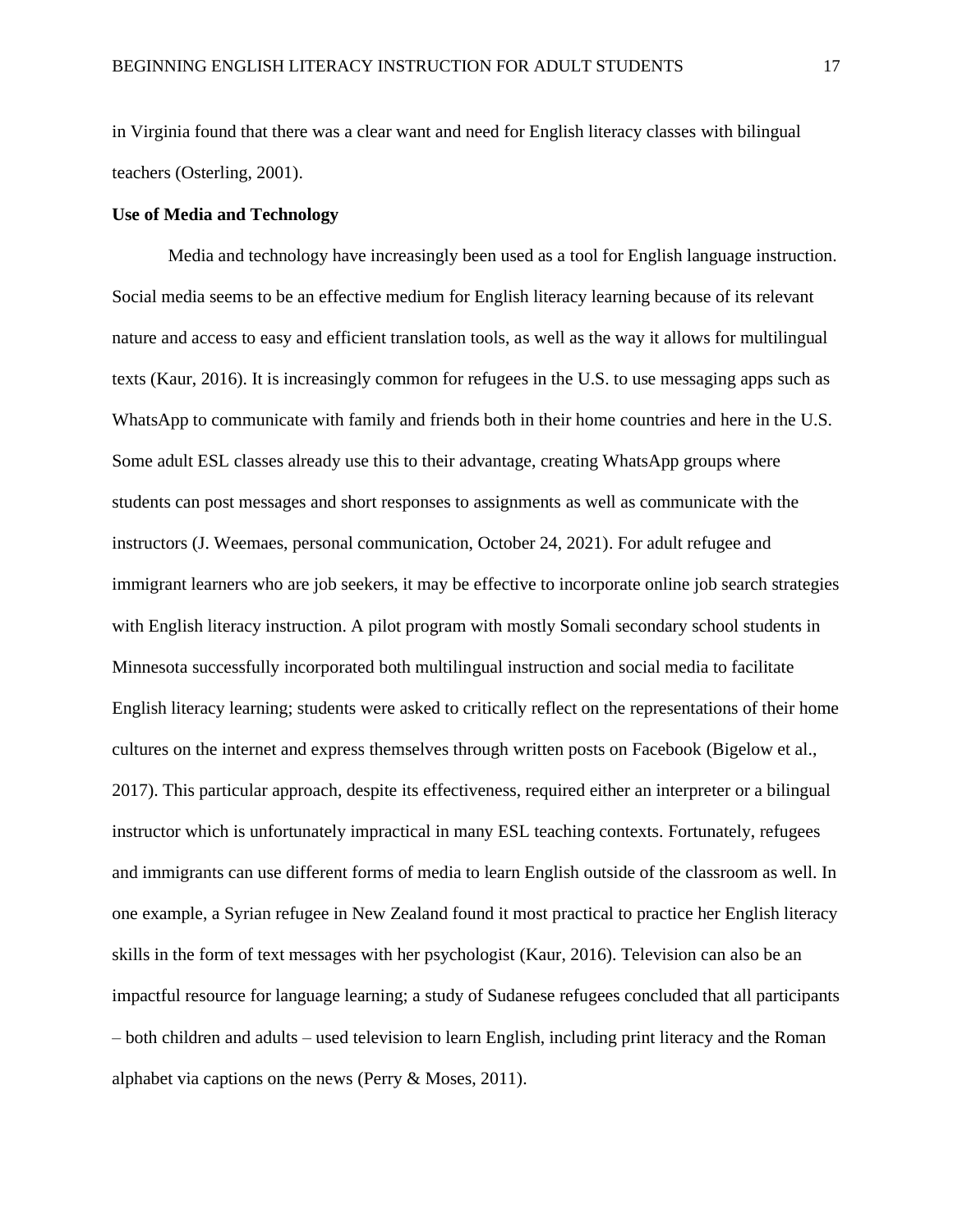#### <span id="page-18-0"></span>**Course Content and Suitable Materials**

One of the biggest considerations for English literacy instructors is the content of their course. It's important to ensure that instructional content is relevant, age-appropriate, levelappropriate and culturally responsive while avoiding harmful stereotypes or tropes that are often imperialist in nature. Especially for adult learners, finding suitable materials can be really difficult; lower-level texts generally are geared towards younger audiences, and it's not uncommon for instructors to simplify content rather than simply modifying it (scaffolding) to meet students' English levels. Wurr (2002) notes the importance of written materials that are simple in form but complex in substance, while Freire (1970/2000) emphasizes the importance of codifications – that is, images or other realia to be reflected upon – that are "neither overly explicit or overly enigmatic" (p. 115). Additionally, standardized curricula often do not take students' unique backgrounds into account (Ewert, 2014). One way to gear curriculum towards students' true interests and language levels is by administering needs assessments (Osterling, 2001). In the context of family literacy programs, content is not as much of a concern because the aim is for parents to learn literacy skills so they can read with their young children and promote literacy at home; in this case, it would be acceptable to use children's books to facilitate parents' learning (Carroll, 2017). Vocational English classes also present a solution to this issue as materials can be gathered from students' workplaces. For example, students in a class geared towards food service workers might read a passage on the shelf life of various food items and then create an ordering plan for a restaurant (Ewert, 2014). In order to include all students' interests and real-life contexts, especially those of more introverted learners, Severinsen et al. (2018) recommends rotating students who choose a theme or share their stories with the class.

In some cases, it's best to allow students to generate their own content. In one pilot program, Iraqi students created their own texts based on stories they told verbally in class (Nykiel-Herbert, 2010). Because these Iraqi students possessed an intermediate level of verbal English skills, they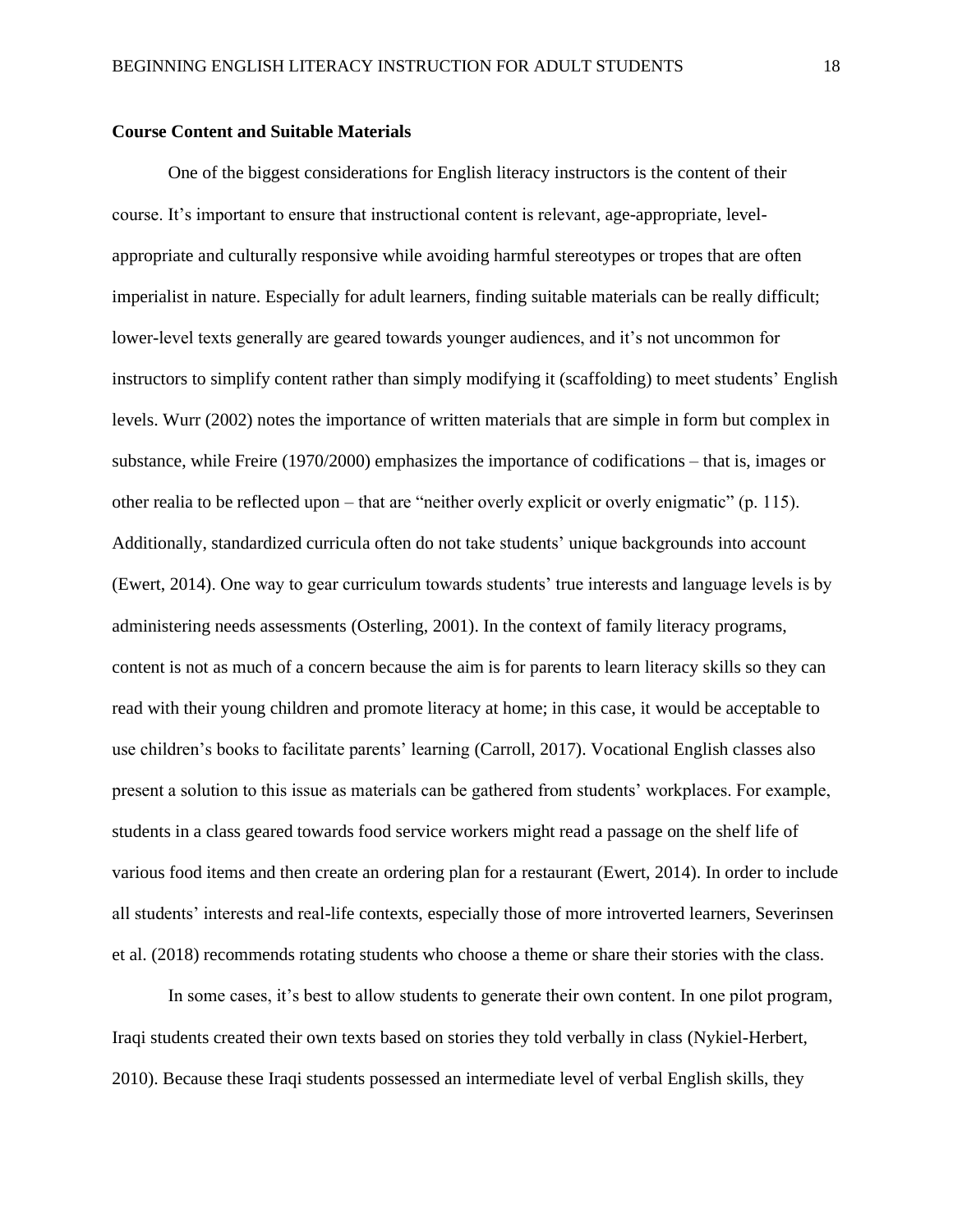were able to generate relatively complex texts; in the case of true beginning-level students, the texts might be as simple as a phrase or basic dialogue. Texts that have been created by students support language learning because they are familiar and contextualized, therefore "facilitating the link between sound, symbol and meaning" (Auerbach, 1990, p. 165). Additionally, student-generated texts are one possible response to Osterling (2001)'s call for community-led and student-centered design (see the section titled "The Language Experience Approach" on page 20 of this paper).

Whether materials are student-generated or otherwise, it is important that an English class' content is tied to real-world experiences (Condelli et al., 2002; Malicky & Norman, 1989; Nakutnyy & Sterzuk, 2018; Severinsen et al., 2018). Freire (1970/2000) agrees that "the starting point" for educational content "must be the present, existential, concrete situation, reflecting the aspirations of the people" (p. 95). From this perspective, content is not a collection of knowledges that a teacher simply presents to their students but rather, "the organized, systematized, and developed 'representation' to individuals of the things about which they want to know more" (Freire, 1970/2000, p. 93). Additionally, because such content reflects students' worldviews, it is constantly changing (Freire, 1970/2000). One study of adult ESL literacy students found that learners developed more basic reading skills when their instructors made "outside" connections – for example, through "field trips, speakers, and real-life materials" (Condelli et al., 2002, p. 2). In another study, adult students used more knowledge-based strategies when reading familiar language materials rather than those less familiar and less predictable (Malicky & Norman, 1989). This is likely because adult students struggle to find the relevance and, therefore, the meaning of language if it is not contextualized with real-world connections. As Davidson and Wheat (1989) write: "…methods stemming from a bottomup instructional model cause many adults to look upon learning as fragmented, confusing, and meaningless" (p. 343). Similarly, Huang (2013) suggests that adult learners feel more motivated when their learning is relevant to their lives.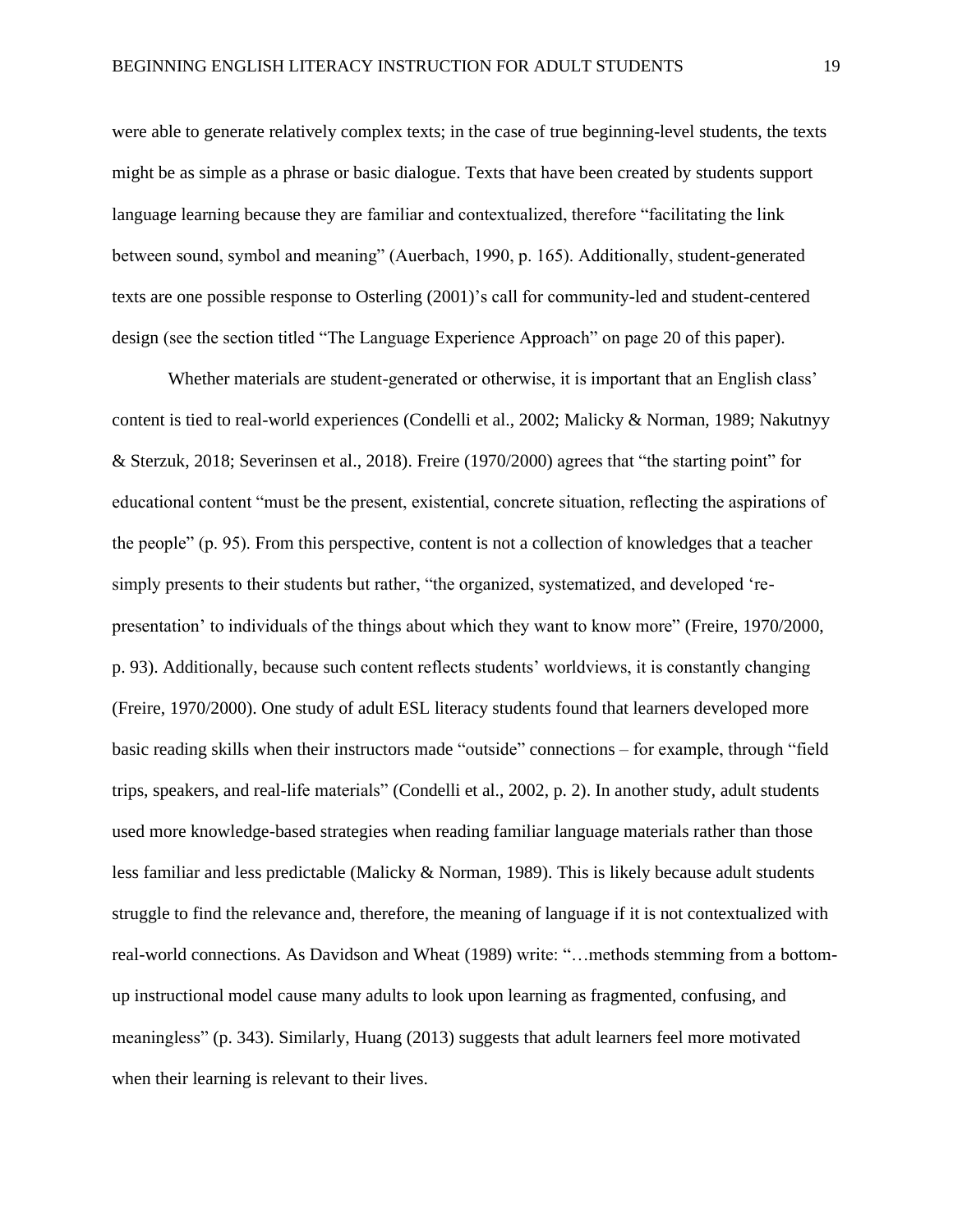Larrotta and Chung (2020) hypothesized that a pen pal program would be an effective way for adult students to make real-world connections while also improving their reading and writing skills. Over a 10-week period, adult students exchanged letters with ESL instructors in which they shared intimate details about their lives and experiences; at the end of the ten weeks, their ability to negotiate the flow of conversation, choose appropriate words and read carefully showed considerable improvement. In fact, Huang (2013) argues that "…adults have advantages over children in that they can make meaningful connections more easily between their life experiences and the language they are learning" (p. 11). It is important for teachers to give students space to make these meaningful connections so that they are invested in their learning. Especially for students with limited or interrupted formal education (SLIFE) who may lose motivation more easily, instructors should prioritize what's meaningful to learners when planning lessons (Severinsen et al., 2018).

#### <span id="page-20-0"></span>**Learning Assessments**

Teachers might struggle with the question of how to assess adult students' English literacy learning in a fair and productive way. Unsurprisingly, there is little consensus among instructors when it comes to their preferred assessment strategies. A survey of adult literacy instructors in Australia supports this fact – results showed that teachers used a variety of different strategies including ongoing informal assessments, "learning to learn" assessments, participation assessments, and even no assessments at all (Moore, 2007, p. 28). Furthermore, most of the surveyed instructors reported using a variety of these strategies depending on the particular class and students they teach. Those that advocated for a lack of assessments argued that, at the pre-literacy and beginning literacy levels, "teaching and learning were far more pressing issues than assessment" (Moore, 2007, p. 29). However, Croydon (2005) maintains that it is important to track students' progress even at the preliteracy level. The instructors in Moore's (2007) study suggest that informal assessments and continual feedback may be more appropriate for beginning literacy adult learners than end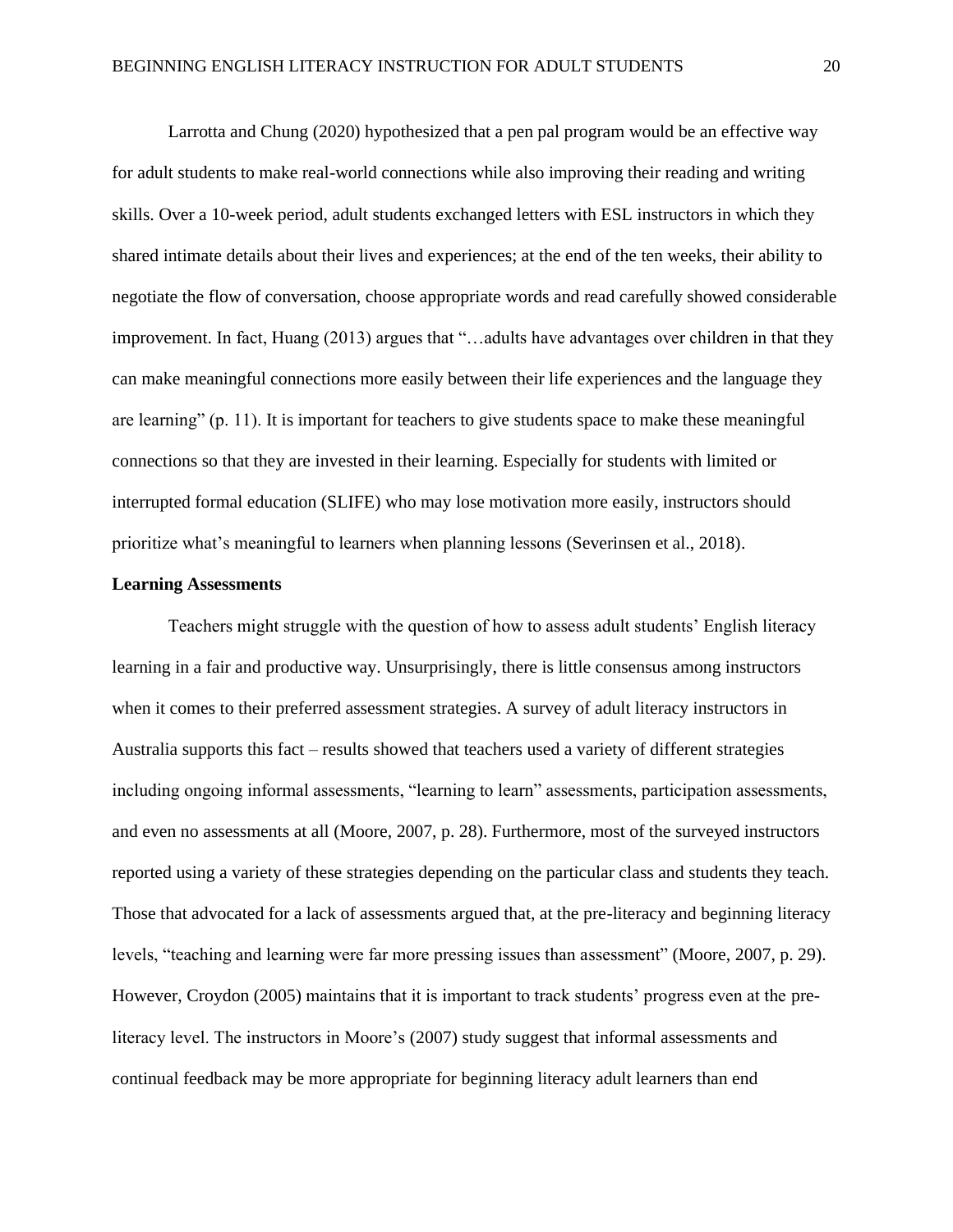assessments, likely because improvements in literacy skills are difficult to measure at the beginning levels. Davidson and Wheat (1989) argue that adult learners should engage in self-assessments so that they can monitor their own progress. At the beginning level of literacy this might mean recording their handwriting and keeping track of how their word identification and spelling improve over time. At the higher levels, adult students might record the number of pages or books they read or keep journals to track their progress. In general, assessments in the form of projects rather than standardized tests may be preferable because they "bring about a more humanistic and qualitative perspective…which in turn motivates learners stuck in quantitative assessments dichotomy of pass or fail" (Çekiç, 2010, p. 228). Alternatively, instructors may opt to ask their adult students how they would like to be assessed, although not all students will feel comfortable giving feedback on this topic. One focus group in Australia found that most adult learners preferred to defer to their instructors in deciding assessment types (Moore, 2007). Especially if they have only been exposed to teacher-student hierarchical classrooms in the past, some learners may view requests for student input as a sign of incompetency on the instructor's part (Auerbach, 1990). This aligns with my personal experience as an adult English instructor, as my attempts to survey low-level students on their preferences for instruction in the past have yielded few constructive results.

#### **Approaches to English Literacy Learning**

#### <span id="page-21-1"></span><span id="page-21-0"></span>**The Language Experience Approach**

The Language Experience Approach (LEA) is a commonly used strategy for reading development that "builds upon a learner's oral language skills and experiences in the world as the foundation for reading and writing" (Huang, 2013, p. 11). Although this approach targets reading skills most directly, it's also a powerful tool for students to develop skills in speaking, listening and writing (Taylor et al., 1992). LEA is unique in that it "emphasizes writing as a social rather than individual process" in which students work collaboratively to communicate meaning in written form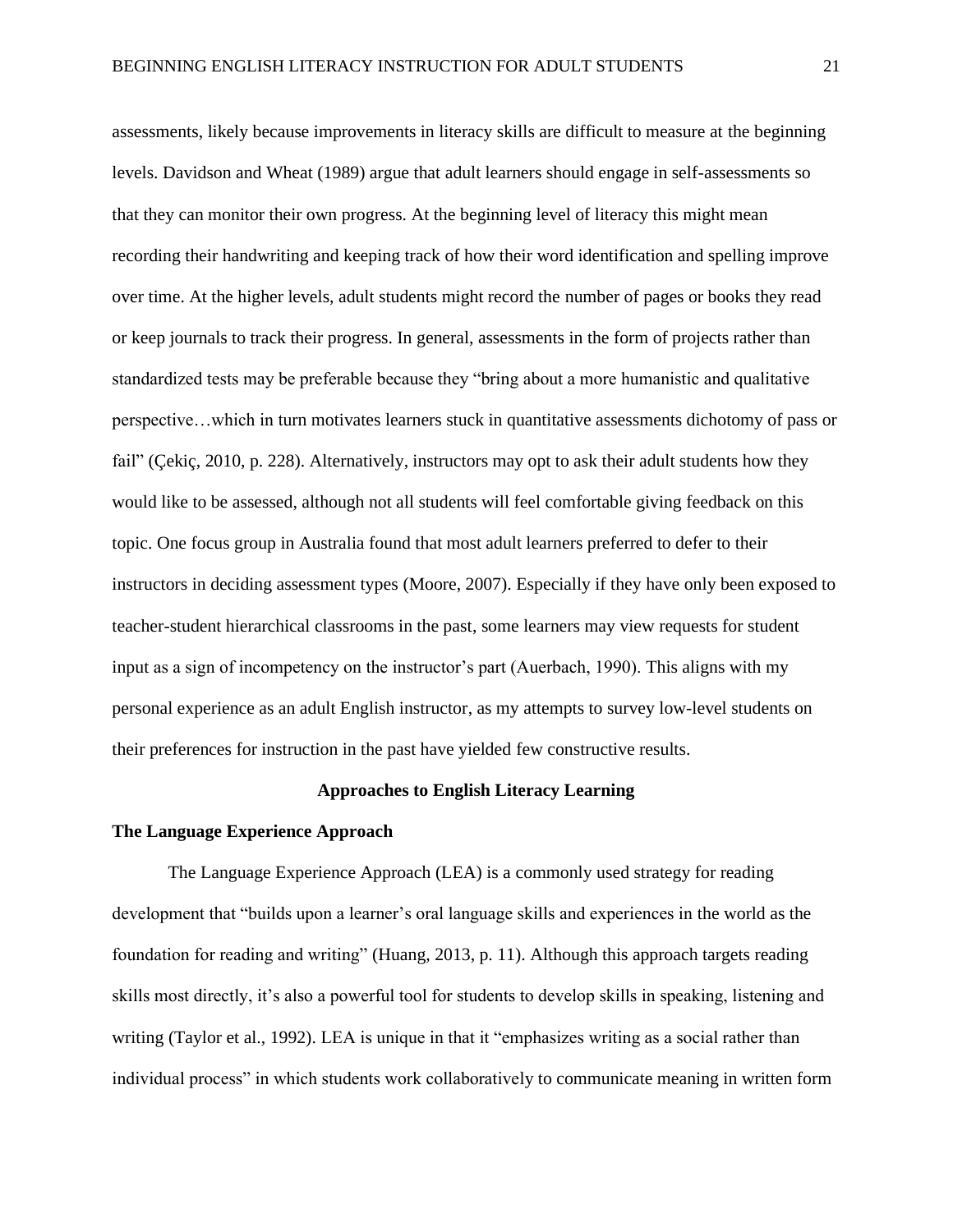(Auerbach, 1990, p. 170). In LEA, students generate their own texts by discussing a topic orally – oftentimes an experience shared in class – which is then transcribed by instructor. There are three basic stages in LEA: before creating the text, during creation of the text, and after creating the text (Nessel & Dixon, 2008). Before the text is generated, students spend time talking about a shared experience such as a classroom activity or field trip. In this stage students speak and listen freely without any assessment; the goal is to voice their ideas and opinions. When creating the account, students work collaboratively to synthesize their thoughts into a succinct text. As students orate the text, the instructor records it in written form. The instructor should read it back to the students so that they can make any changes until a finalized text is decided upon. After the text is generated, students will read it both chorally and individually as they begin to associate the written text with their oral account. In subsequent lessons, students should engage in activities that encourage them to use the text and the vocabulary wherein in a wide range of contexts.

In LEA, the instructor's role is more similar to a facilitator or co-learner rather than the traditional "teacher." Since texts are student-generated, the instructor should defer to students' interests, motivations and life experiences when considering the content of the course and the nature of the shared experiences. I would recommend conducting needs assessments – informal or otherwise – and that instructors involve students in the decision-making process about which field trips and class experiences they would like. Once an activity or experience has been decided, instructors can assist students in identifying and clarifying any new vocabulary. They can also facilitate the text generation process by asking prompting questions (Huang, 2013) or by providing photographs or other visual clues (Auerbach, 1990). Traditionally, teachers will record students' words verbatim as they dictate the text, regardless of any potential errors. The idea behind this technique is that students can focus on content while creating the text and self-correct any errors later (Taylor et al., 1992). Additionally, these un-corrected texts serve as a useful tool for students to monitor their own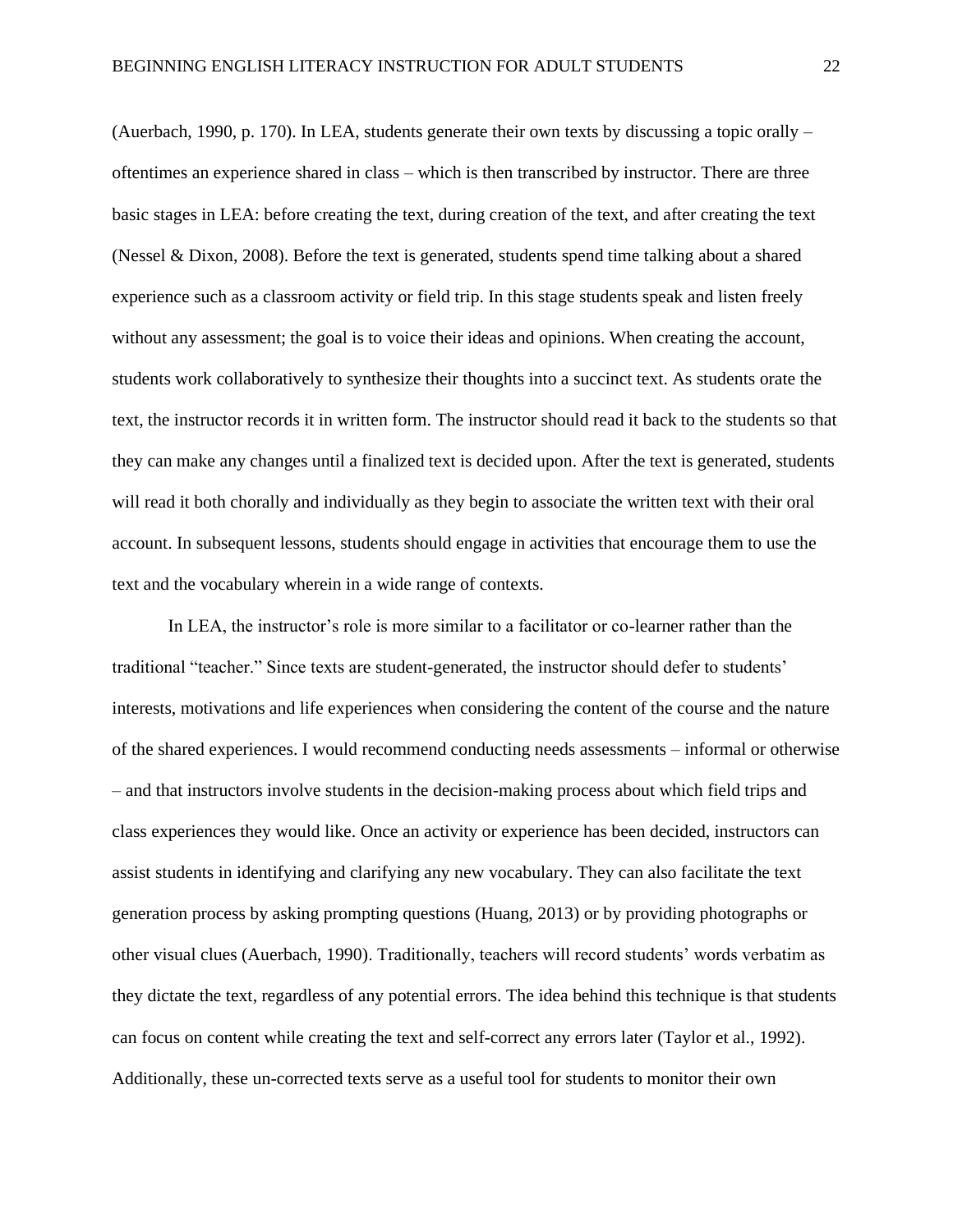progress over time. However, in some cases it may be appropriate to correct grammatical errors in real time. Wurr (2002) notes that students who come from educational backgrounds in which grammatical accuracy is prioritized may be resistant to the idea of leaving errors uncorrected. Additionally, newcomer immigrants and refugees might be "more amiable to corrections from the teacher or fellow students" because they have invested less time in developing their English language skills; in contrast, students who have lived in the U.S. for an extended period of time "have years of experience successfully using nonstandard but intelligible forms with native speakers" (Wurr, 2002, p. 4). After the text has been generated, instructors should organize post-text activities that encourage learners to use the text and the accompanying new vocabulary and grammatical structures so as to cement their learning. Possible activities include, but are certainly not limited to: cloze activities with the text, categorizing vocabulary by letter or sound, and organizing scrambled sentences (Huang, 2013); creating a word bank of flash cards with new vocabulary (D'Annunzio, 1990); and composing a "word wall" of all relevant vocabulary including sight words (Oldrieve, 2012, p. 30).

Apart from their role as a facilitator and co-learner, an LEA instructor's main concern should be to create a supportive and agentic learning environment. Wurr (2002) asserts that this can be achieved by "actively listening and responding to ideas in a nonjudgmental way, and fostering an environment where mistakes can be made without an accompanying sense of failure" (p. 6). Encouraging students to take initiative and engage in "nondirective" learning is of utmost importance (D'Annunzio, 1990). Ideally, LEA instructors will support their students to take action and create change both on an individual and collective scale. Auerbach (1990) outlines numerous examples of this, including one learner who "became more active in her school's PTA" after writing about a similar topic in class, and a group of students that developed a newsletter for their housing project (p. 189).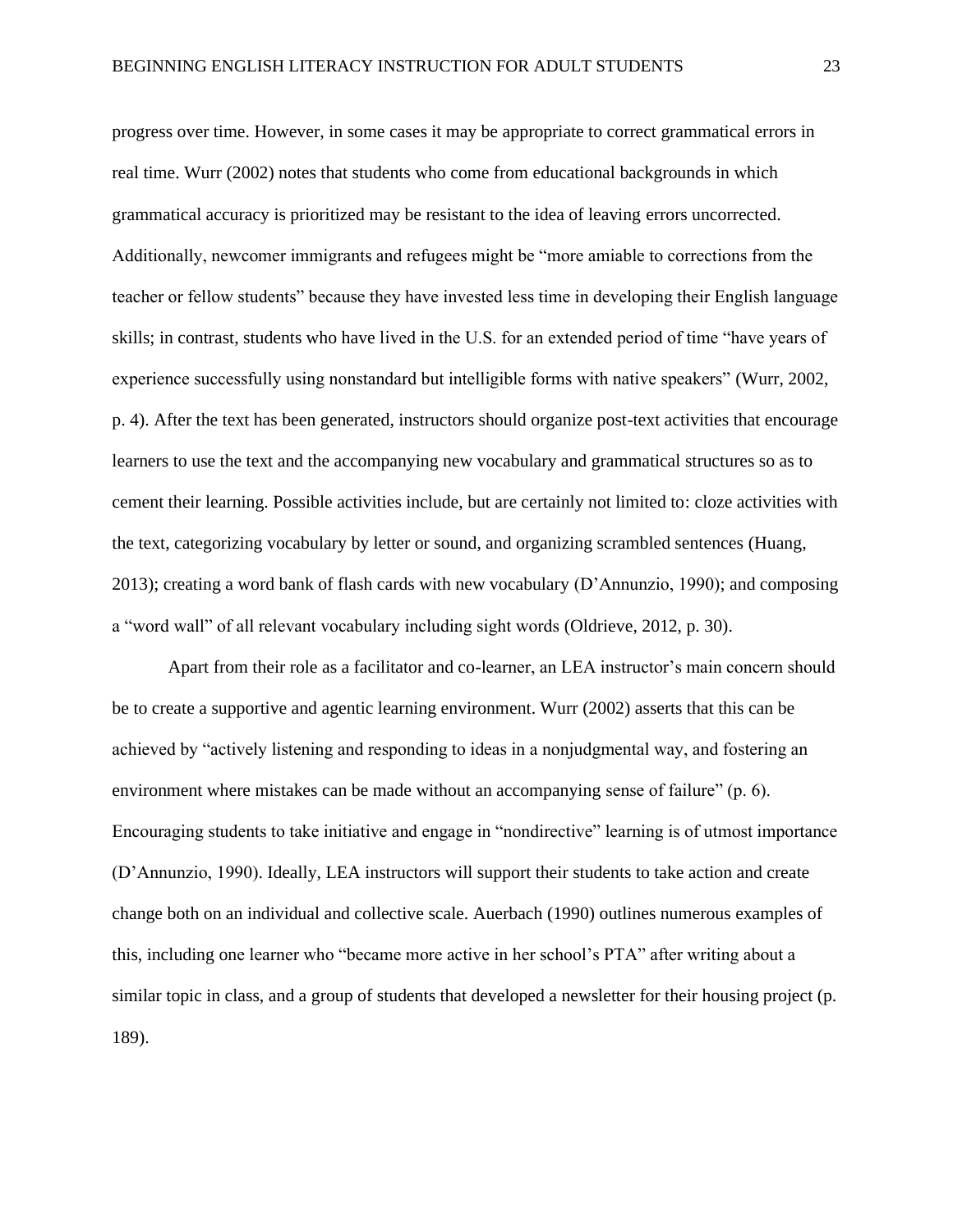Although LEA is often used with English literacy learners who can speak English at a foundational level, it can also be adapted for adult learners with little to no spoken English proficiency. Student-generated texts don't need to be long or structurally complex; even a collection of phrases or short sentences can make for adequate learning material. Still, instructors should be careful that the text is simple in structure but not in content "so as not to insult the intelligence of adult learners" (Wurr, 2002, p. 4). LEA can also be modified so that beginning English learners can create rich and meaningful texts despite their limited English proficiency. One option is to have bilingual instructors who can translate texts generated by students in one of their higher-proficiency languages (D'Annunzio, 1990). Once students have built up their vocabulary they can begin to generate texts in English. Fortunately, LEA can be highly effective in group learning environments (Wurr, 2002) where students can support each other and pool their knowledge while creating texts. Another way LEA can be modified for low-level students is by incorporating digital storytelling (DST) when generating texts (Pappamihiel & Knight, 2016). The resulting technique, coined the Digital Language Experience Approach (DLEA) by Pappamihiel and Knight (2016), uses images in conjunction with students' oral dictations and "provides the combination of visual and linguistic input that can help scaffold…their English language development" (p. 280). However, in some cases it may prove beneficial to spend time developing oral English abilities before introducing the written form (Croydon, 2005). Condelli et al. (2002) found that adult students with higher oral English skills saw more improvement in basic reading skills than those with less oral proficiency.

LEA is unique in the way it puts students' experiences and prior knowledge at the forefront of their learning. By encouraging students to create their own texts, LEA centers students' stories – therefore working to undo the Western influence inherent in most forms of English literacy instruction. Additionally, this approach challenges deficit theories that view English literacy learners as lacking in knowledge or intelligence (Huang, 2013). Especially for adult learners, it is essential to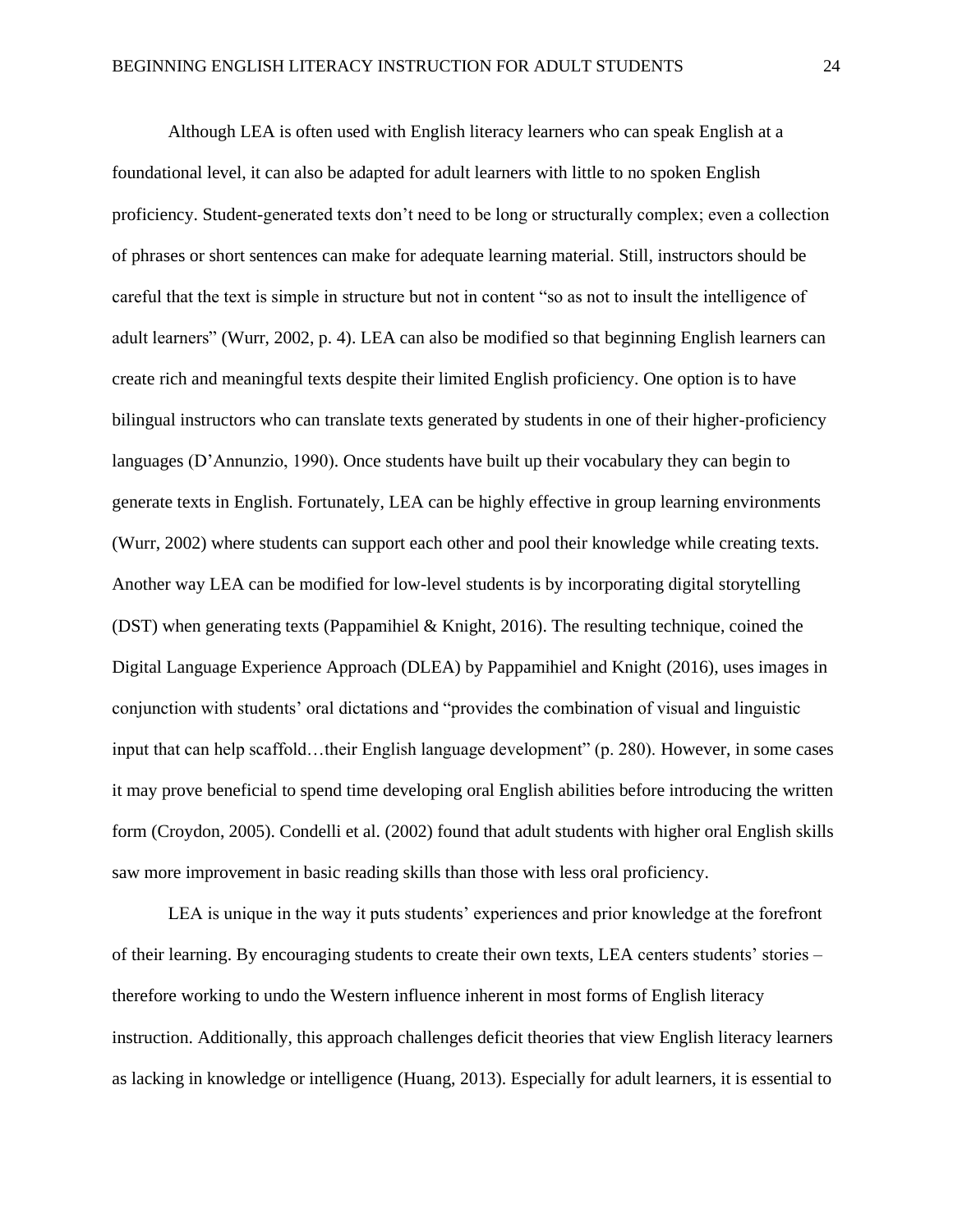employ approaches to teaching and learning that motivate students and build their confidence by validating their life experiences. Student-generated texts are key to accomplishing this as they are comprehensible in complexity and relevant to students' personal lives (Taylor et al., 1992). As Wurr (2002) states, "Students gain a sense of accomplishment since they are reading material that is selfgenerated and thus easily comprehended, as well as a sense of satisfaction working with materials that are personally meaningful" (p. 5). Additionally, adults with limited literacy skills may experience feelings of failure or insecurity around learning (Wurr, 2002). Fortunately, LEA can work to combat these feelings because "learners' self-worth is reinforced when they see their own language in print" (Nessel & Dixon, 2008, p. 14). This approach also puts students in charge of their own learning when they decide the class content and materials, thus encouraging them to take agency in the classroom.

An added benefit of LEA is that it allows students to see how whole texts are formed rather than trying to understand decontextualized reading and writing skills (Huang, 2013). Studentgenerated texts should be written for "real purposes and audiences" and communicate meaning in the form of "semantically whole texts" (Auerbach, 1990, p. 170). As opposed to the decontextualized texts associated with many language classes, contextualized language is often preferred by learners. As evidence of this, a case study in Canada identified field trips and other learning activities that were relevant, contextualized and group-focused as a priority for one Sudanese mother (Nakutnyy & Sterzuk, 2018). LEA includes all of these aspects, which suggests that this approach might be uniquely appropriate for adult refugee and immigrant learners. Furthermore, LEA is an effective approach that can result in improved learning outcomes; one study showed a dramatic increase in test scores after only a few months of LEA instruction (D'Annunzio, 1990).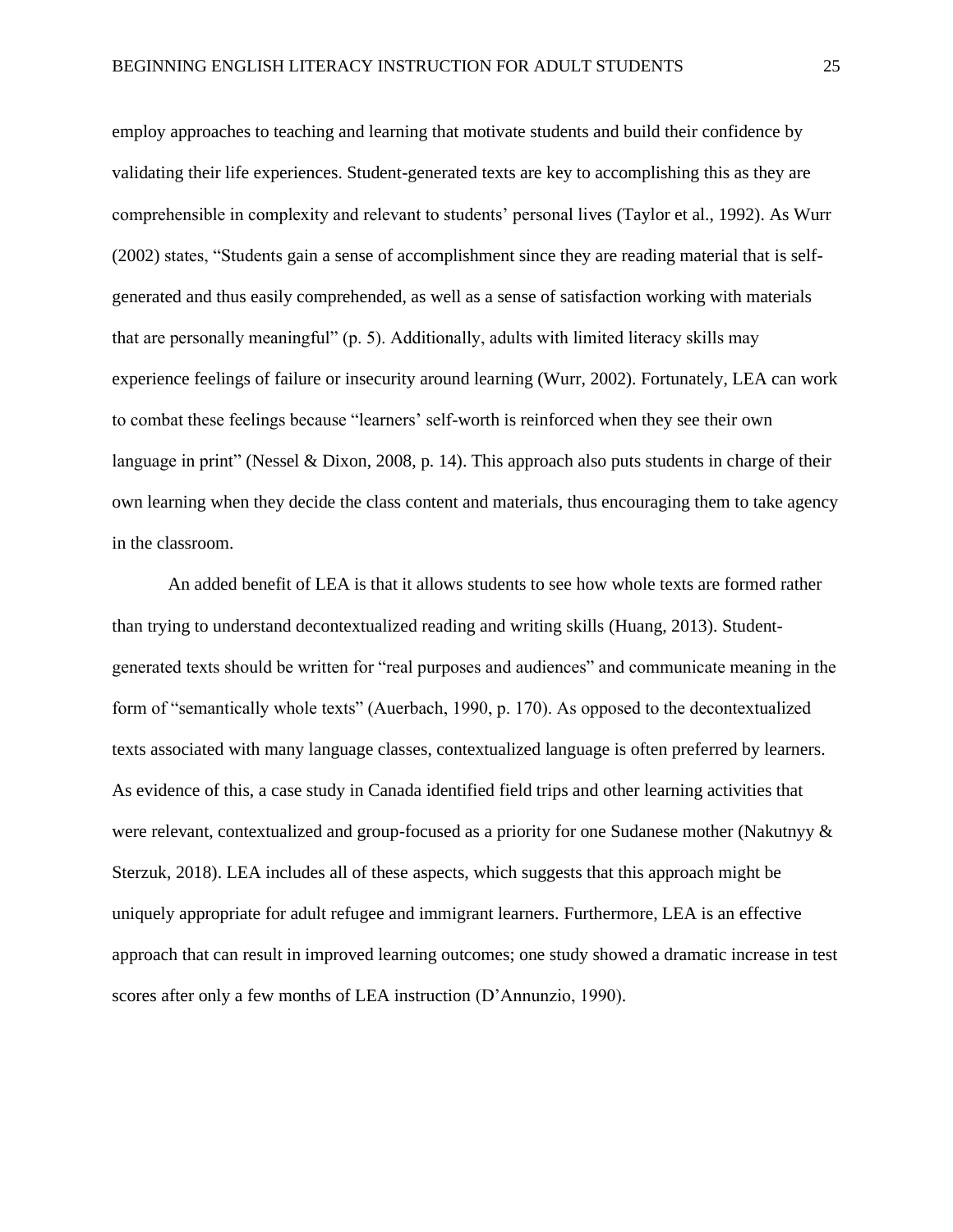#### <span id="page-26-0"></span>**The Whole Language Approach**

The Whole Language Approach (WLA) is a broad philosophy to language learning that includes more specific techniques such as LEA. As the name would suggest, WLA is based on the idea that language should be taught as a whole (Çekiç, 2010). On the surface, this means that the four skills are of equal importance and therefore should be learned simultaneously; that is, learning is not linear. However, the idea of a whole language goes much farther than that. WLA places notable value on meaning, the development of learning strategies, authentic materials and social interaction in learning. As in LEA, WLA encourages student leadership in the classroom in an effort to move away from the banking model of education criticized by Paulo Freire. Çekiç (2010) describes it as such: "The principle of knowledge in the WLA is that it is socially constructed rather than received or discovered, in this way the WLA emphasizes on students choice and collaboration" (p. 227). WLA also avoids the immediate correction of errors so as not to interrupt fluency and meaning (Çekiç, 2010).

Malicky and Norman (1989) concluded that the Whole Language Approach is viable after their study of adult learners at the beginning literacy level in Canada. Croydon (2005) also makes an argument for the use the meaning-based approaches described in WLA; however, she makes it clear that English literacy students learn best when they are introduced to a mix of meaning-based and parts-to-whole approaches. This balance will be unique to each student and should be decided according to their learning preferences. Parts-to-whole approaches differ from WLA because they break down language into letters, sounds, etc. (Croydon, 2005). Nessel and Dixon (2008) support the use of meaning-based approaches before introducing students to "systematic reading instruction" so that they can build a foundational familiarity with the English language and its print form (p. 29).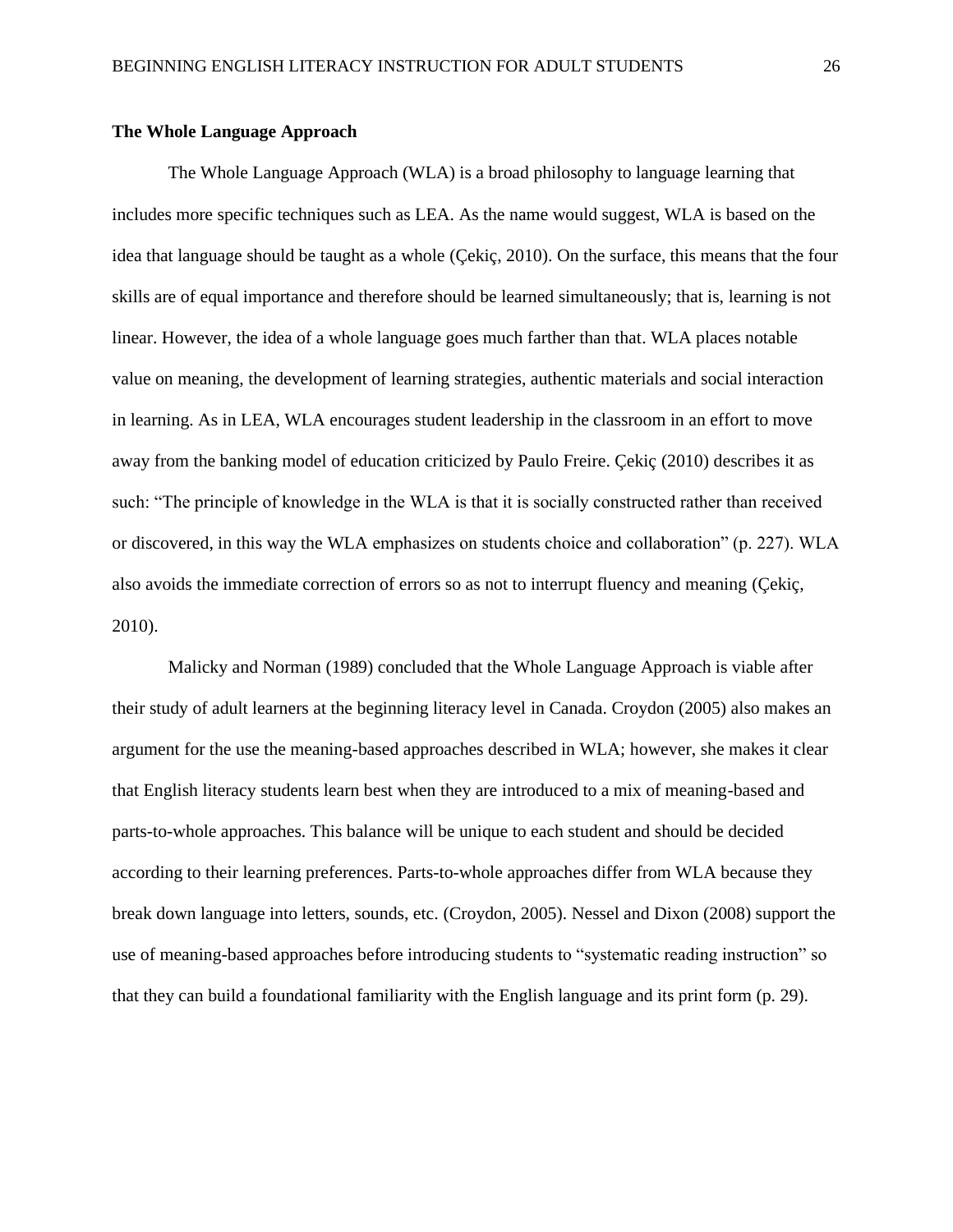#### **Suggestions for Teaching**

#### <span id="page-27-1"></span><span id="page-27-0"></span>**General Suggestions**

- Exposure is key to English literacy learning. Students need to hear, see and practice with new language in a range of contexts and over an extended period of time (Croydon, 2005). Vocabulary and other language structures should be recycled into many different activities as a way to review until students can easily recall them.
- It's important to teach basic reading skills along with specific language features (Huang, 2013). Reading skills, whether introduced explicitly or implicitly, equip students with the resources to understand the meaning of texts beyond the surface level and further develop their language skills.
- Realia, or tangible objects, are a strong tool in the English literacy classroom. They can be used to scaffold learning and also to give context to what students are discussing in class. For example, teachers can present students with images or objects and then ask them prompting questions such as Who, What, Where, When, and Why questions (Wurr, 2002). The responses to these questions can be used as a student-generated text or simply as a conversational activity to review vocabulary.
- Nessel and Dixon (2008) recommend that students interact in small groups at "activity" centers" that instructors set up in the classroom (p. 11). These activity centers might include a collection of images, songs and other audio tapes, videos, reading materials such as magazines or books, or other objects that students may choose from to spark conversation and serve as the basis for a reading or writing activity.

#### <span id="page-27-2"></span>**Specific Needs of Beginning Literacy Students**

• Croydon (2005) differentiates between pre-literate, non-literate, semi-literate and non-Roman alphabet literate students. Pre-literate students speak an oral language with no written form,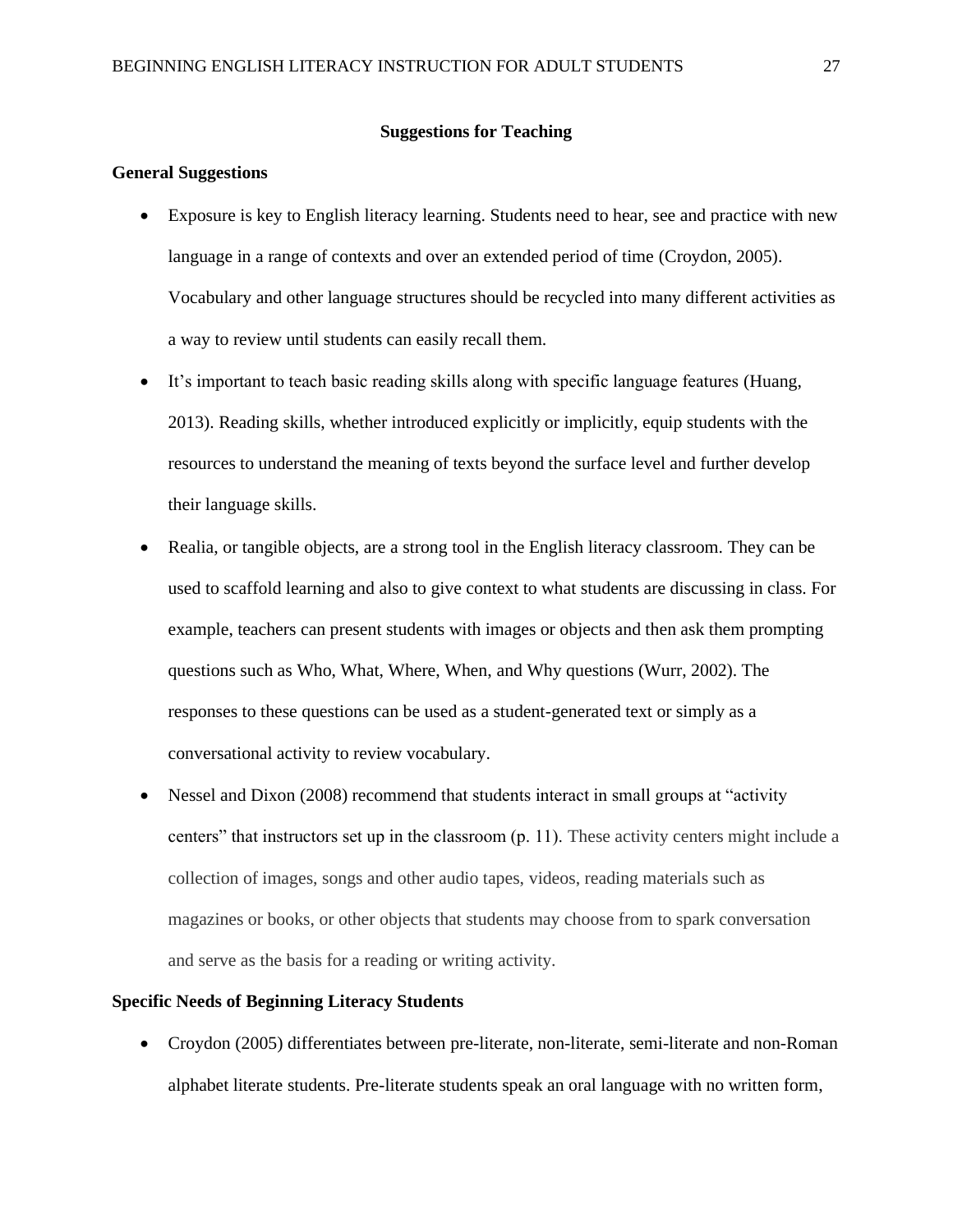whereas non-literate and semi-literate students speak a language for which there is a written form but they have no or limited familiarity with it. Non-Roman alphabet literate students are literate in a language that uses a writing system other than the Roman alphabet. It may be useful to familiarize yourself with the category that each student falls into, as the specific needs of each differ. In this paper, all of these learners are generally referred to as beginning literacy students.

- Beginning literacy students may be unfamiliar with graphic organizers commonly used in the classroom such as graphs, maps, and charts, and therefore may struggle to understand them (Croydon, 2005). In this case, it will be necessary for the instructor to teach students how to read such schematics; in the meantime, instructors should consider using other tools to support literacy learning. However, once students understand how to make sense of them, simple grids can be very useful in beginning literacy instruction. For example, students might choose from slips of paper with vocabulary words and place them in the correct position in a grid, effectively practicing literacy without actually having to write.
- Beginning literacy students may need to learn basic literacy skills such as holding a pen or pencil, making shapes, tracing, reading from left to right and from bottom to top in English (even students literate in non-Roman alphabet languages may need help with this), and other organizational and study skills (Croydon, 2005).
- It can be helpful to incorporate Total Physical Response (TPR) and tactile-kinesthetic activities into instruction. For example, students who are learning the Roman alphabet sometimes benefit from using physical letters such as blocks, magnets or foam to identify letters and spell out words.
- Label everything! If students cannot yet write their own labels, instructors can assist them. As Nessel and Dixon (2008) assert, "The intent is not to teach recognition of the written words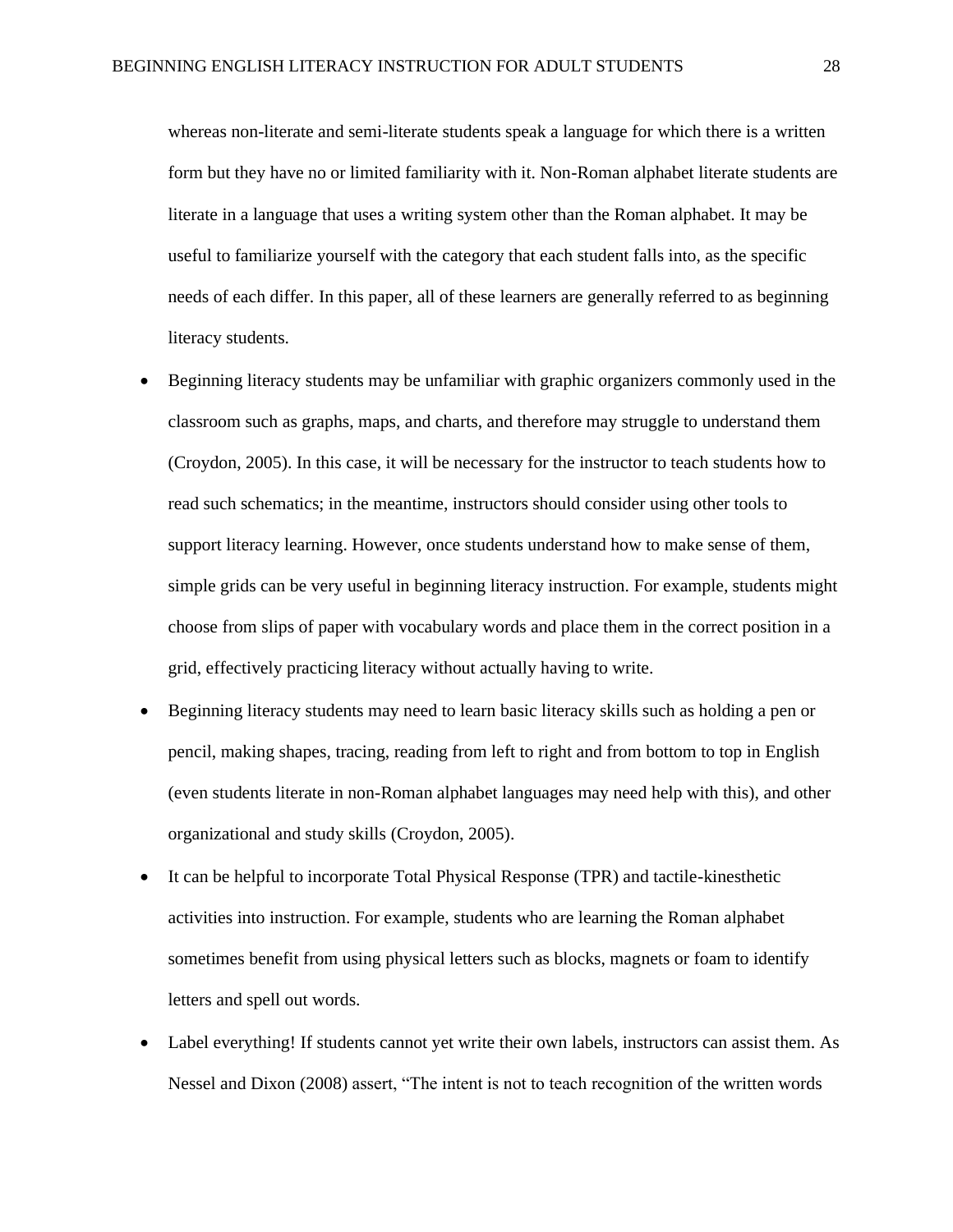but rather to familiarize students with the look of English. Seeing the labels, students can acquire the concept of a written language in a natural manner, just as native English speakers often acquire the concept of reading through noting signs and labels around them" (p. 23). Labelling objects so that students become familiar with the way written English looks is not the same as teaching new vocabulary with the aim of students understanding and remembering the meaning; as such, instructors should not be concerned about over-labelling. Eventually, the labels can be used for vocabulary practice as well.

- Literacy learning requires consistency and practice. It may help to integrate a number of classroom routines that encourage students to practice simple reading and writing tasks every day (Croydon, 2005). For example, students might sign in by checking off their names on an attendance sheet, select their name tags out of a pile each day, or write their names and the date on every assignment.
	- o Before students can write out their own personal information, instructors can write them on slips of paper so that students can become familiar with how they look. Students can ask each other bits of personal information and hold up the slips of paper with the correct response. Eventually, students can practice tracing the words and then writing them on their own.
- When teaching literacy at the beginning level, it's important to include a mix of meaningbased approaches and systemic reading instruction. Generally, parts-to-whole instruction such as sounds, syllables, parts of speech, and more, should be introduced after students are able to readily identify a selection of written words (Nessel & Dixon, 2008).

#### <span id="page-29-0"></span>**Building Vocabulary**

• Instructors should help learners establish a personalized vocabulary list based on the words that students are curious about or know will be helpful in their lives (Nessel & Dixon, 2008).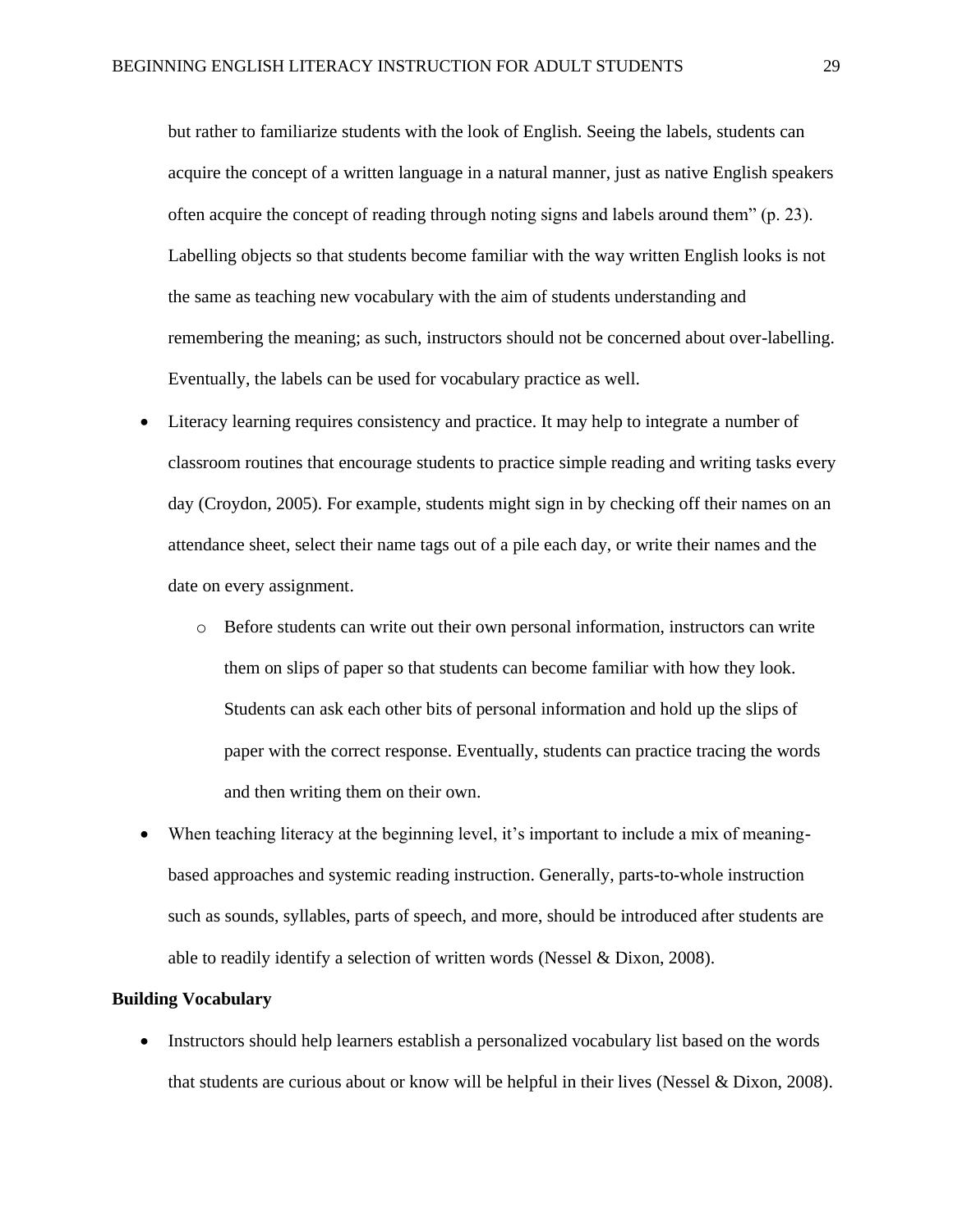Consider including some sight words (i.e. common words that readers should be able to recognize instantly) in that list so that students will be able to read longer phrases later on. Inclass activities and at-home assignments can be organized so that students can identify the words they want to add to their vocabulary list. For example, students might point out objects in the classroom or their home that they want to learn, or they could take pictures during a class field trip to add labels and captions later on.

- Once students have a foundational vocabulary list, they will need to practice using these words over and over and in a multitude of contexts (Nessel & Dixon, 2008). For example, students can search for the words in other texts such as magazines and online posts or use these words to label an image and/or generate their own texts. In order to become familiar with how these words sound in the context of full sentences, teachers can read a story using students' vocabulary lists and point out the key words as they read. Students can also play games such as Go Fish or Bingo with their vocabulary lists (Croydon, 2005). These games can be modified to be more or less difficult – for example, instead of crossing out specific words on a Bingo card, students might be asked to cross out words that begin with a certain letter or sound.
- Croydon (2005) outlines some of the main types of vocabulary practice activities such as sorting, categorizing, ordering, sequencing and matching. These activities can be done individually or in groups and have nearly infinite variations. For example, if students want to practice listening with their new vocabulary, they can circle the words their partner says from a list. As an added challenge, students might choose from minimal pairs in order to practice sound discrimination.
- For students at the beginning literacy level, instructors can support them in generating their own texts by modelling simple grammatical structures that students can replicate with words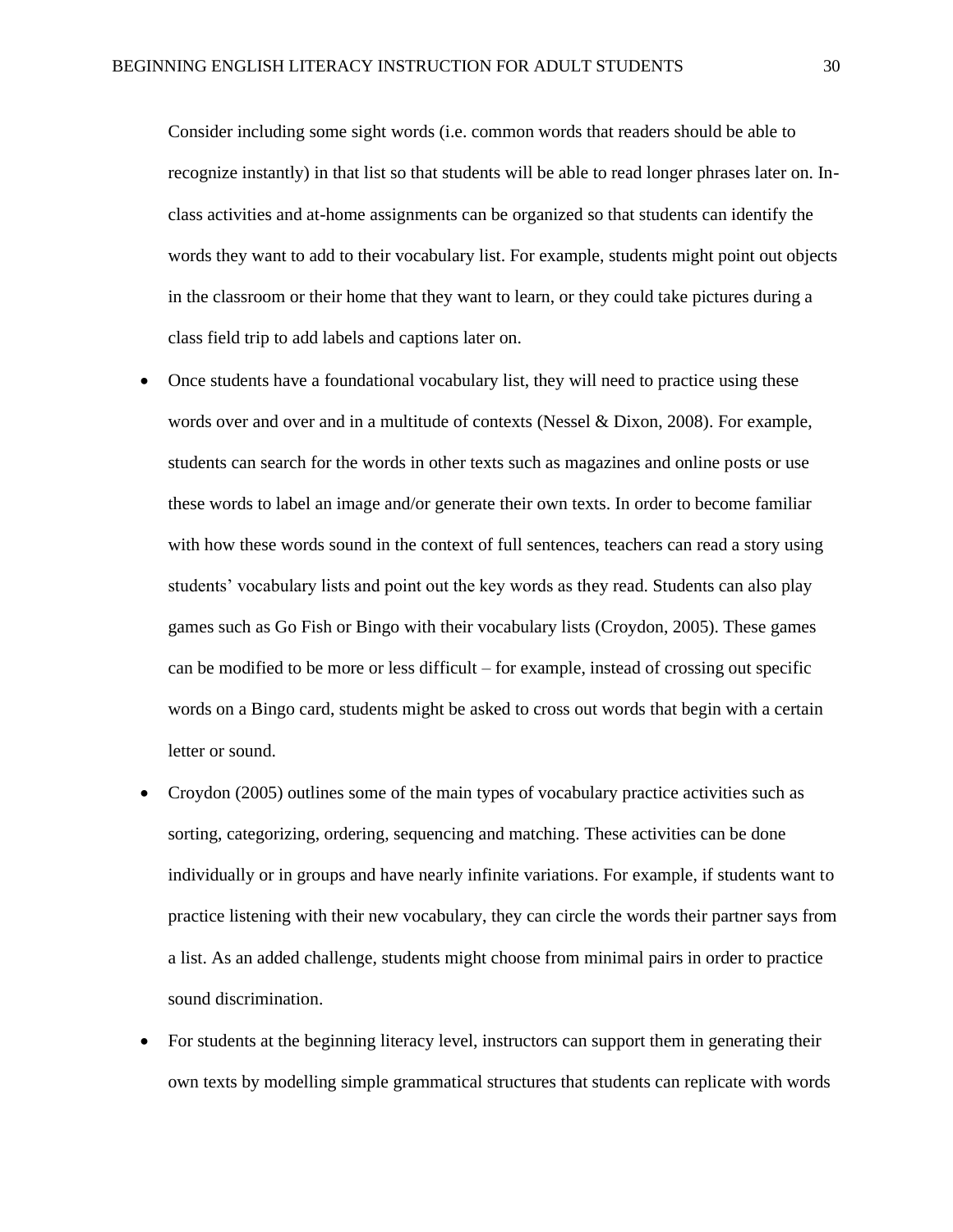in their vocabulary list. Once students understand the grammatical pattern, they can create their own phrases and sentences (Nessel & Dixon, 2008). Huang (2013) recommends asking learners to reorganize scrambled sentences from student-generated texts so that they can continue practicing these language patterns.

- In order to move away from the deficit model, consider asking students to practice vocabulary by identifying the words they *do* know rather than those they don't. Provide opportunities for self-directed learning and collaboration by encouraging students to share their personalized vocabulary lists with one another when working on activities (D'Annunzio, 1990).
- Oldrieve (2012) suggests that teachers compose a "word wall" for the classroom with all relevant vocabulary and sight words that students can add to and refer back to.

#### **Instructional Goals and Example Lesson Plans**

<span id="page-31-0"></span>As an English language instructor, I feel that it's essential to guide adult learners in the development of their literacy skills in a way that is not only effective but also intentionally disruptive to the colonial structures of power that work to uphold the English language and whiteness as superior to other languages, ethnicities and funds of knowledge. However, it's important to note that I am a white, Western-born woman and therefore not in the position to create "a liberating education" on behalf of my students (Freire, 1970/2000, p. 54). For these reasons, I have designed the following lessons plans in such a way that the content is determined by students' unique needs and interests, and that the instructor subordinates their knowledge to that of their students. It is not my expectation for these lessons plans to be suitable as-is for all classes of learners; rather, instructors should understand that the content and their approach should be modified and personalized to each group of students, with priority given to input and preferences provided by said students.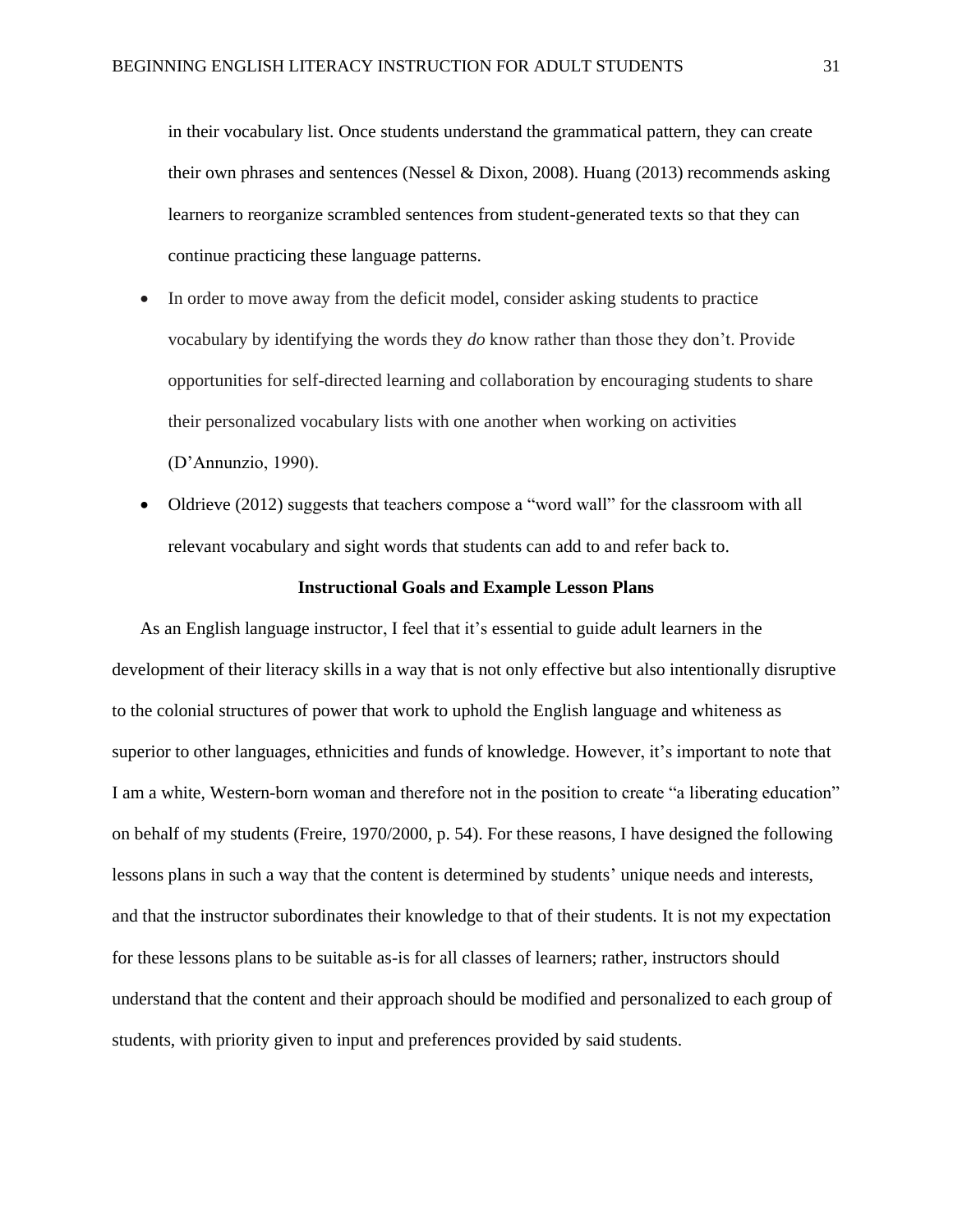The main considerations I have taken into account in this teaching plan are as follows:

- 1. Expose students to content (e.g. vocabulary and reading texts) that is uniquely relevant and engaging to them. Relevant content should be of immediate interest to and practical for the student, as well as both age- and level-appropriate. The most relevant content is often student-generated.
- 2. Provide students with ample opportunities to share their own stories, perspectives and experiences in the classroom and beyond. The goal of equipping students with English literacy skills is so that they can communicate their own thinking, not regurgitate information that has been fed to them.
- 3. Focus on those activities which are highly participatory and collaborative in nature. Activities that incorporate tactile and kinesthetic learning can help students acquire and retain literacy skills.
- 4. Create a learning environment in which students not only are allowed agency but feel encouraged to actively take agency for themselves. Students should have decision-making power in all areas of their learning and feel that this agency can extend outside of the classroom as well. The instructor's role is that of a co-learner or guide rather than an expert or authority figure. As such, teachers should support their students in building the skills they need to engage in self-directed learning.
- 5. As the instructor, take time to explore the funds of knowledge and beliefs around teaching and learning specific to your students and their cultural backgrounds. Engage in discussion with students and use these findings to inform your teaching as much as possible.

I've outlined a number of activities below, geared towards adult immigrant and refugee students ranging from the pre-beginner to high beginner levels. Please note that most of these activities will need to be covered over a period of days or even weeks in order for students to retain the material.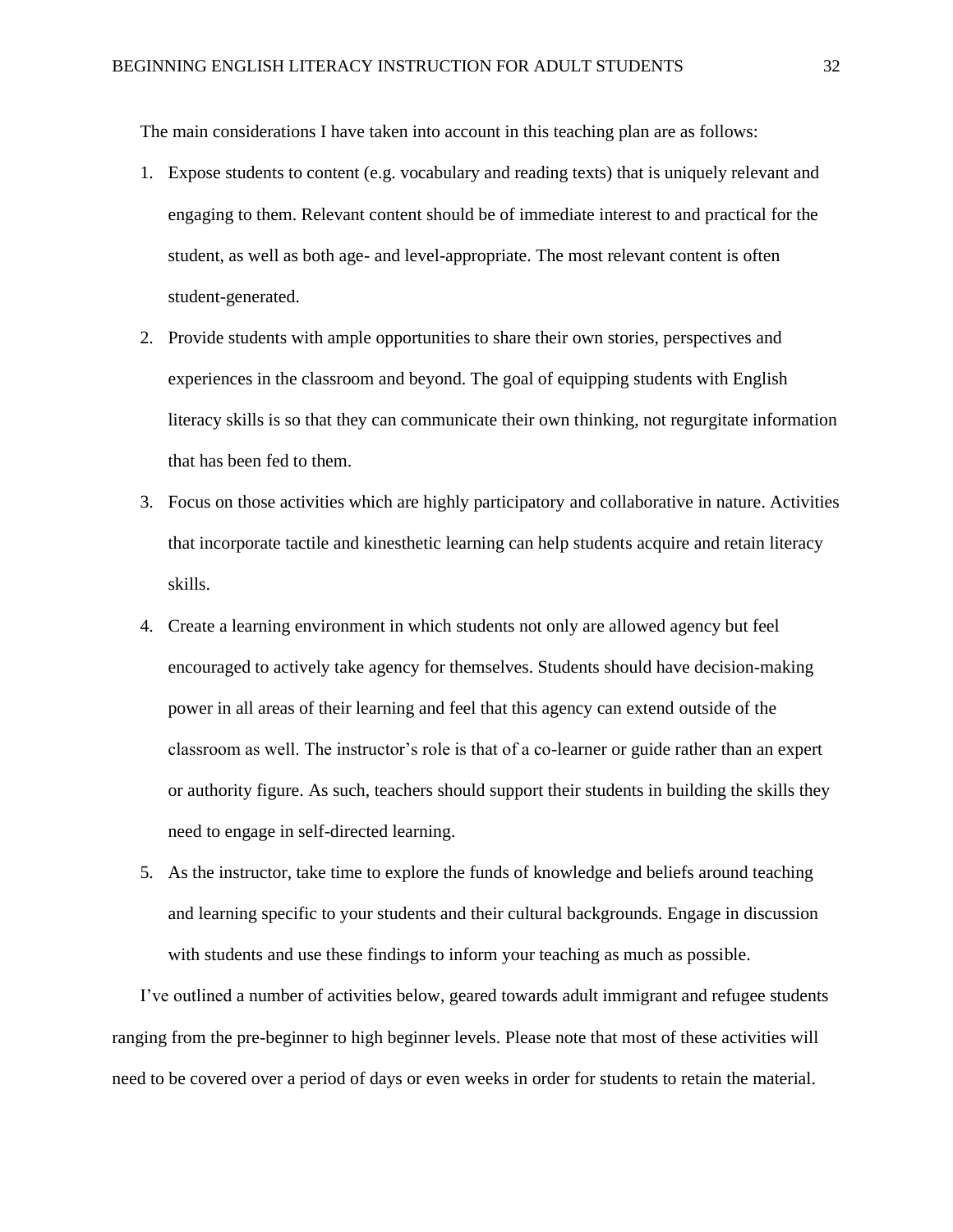The same material will need to be recycled over time and in a variety of contexts while slowly

adding new information. Check in with students to determine whether they need to continue

reviewing material or if they're losing interest and are ready to move on to the next thing – there is

no standard or ideal time frame for learning.

<span id="page-33-0"></span>

| <b>Activity 1: Learning the Alphabet with Names</b> |  |  |  |  |  |  |  |
|-----------------------------------------------------|--|--|--|--|--|--|--|
|-----------------------------------------------------|--|--|--|--|--|--|--|

| <b>Level: Pre-Beginner</b>                                                                                                                                                                                                                                                                                                                                                                                               |                                                                                                                                                                                                                                                                                                                                                                                                  |  |
|--------------------------------------------------------------------------------------------------------------------------------------------------------------------------------------------------------------------------------------------------------------------------------------------------------------------------------------------------------------------------------------------------------------------------|--------------------------------------------------------------------------------------------------------------------------------------------------------------------------------------------------------------------------------------------------------------------------------------------------------------------------------------------------------------------------------------------------|--|
| <b>Description</b>                                                                                                                                                                                                                                                                                                                                                                                                       | <b>Rationale</b>                                                                                                                                                                                                                                                                                                                                                                                 |  |
| Introduce letters of the alphabet – capital letters<br>followed by lowercase letters. Ss can trace<br>letters while saying them, then choose the<br>appropriate letter from foam cutouts or<br>magnets, then play bingo.<br>Note: When tracing, take time to explain to Ss<br>that in English we write from top to bottom and<br>left to right. Demonstrate the hand motions they<br>can use to write letters with ease. | Ss retain more info when they use the same<br>information in a variety of contexts and by<br>participating in a combination of activities.<br>Tracing, foam cutouts and bingo help with<br>tactile-kinesthetic learning.                                                                                                                                                                         |  |
| Once both capital and lowercase are introduced,<br>play matching memory game to match capital<br>letters to their lowercase equivalents.                                                                                                                                                                                                                                                                                 | Memory game can be either on an electronic<br>device or with slips of paper. Uses technology<br>to support learning.                                                                                                                                                                                                                                                                             |  |
| Show Ss how to write their names. Point to each<br>letter in their name while saying the letter, have<br>students pick that same letter from foam or<br>magnetic alphabet until their entire first name is<br>spelled out. Ss then write their names on their<br>own.                                                                                                                                                    | Start with words that are most familiar to Ss<br>(ex: their name). Continue practicing<br>differentiating, listening to, and writing letters<br>to reinforce learning.                                                                                                                                                                                                                           |  |
| Ss introduce themselves to the class by saying<br>their name and spelling it aloud (if appropriate,<br>Ss can practice the phrase "My name is<br>while introducing themselves). Other Ss<br>practice spelling the speaking S's name by<br>listening, then the speaking S can spell their<br>name on the board for other Ss to check.                                                                                     | Encourages direct S to S interaction and teaches<br>a common spoken phrase ("My name is<br>$\cdots$<br>Even if students aren't learning to write the<br>entire phrase yet, learning the spoken form of<br>this phrase can help put them in a better<br>position to learn how to write it later. Ss<br>continue practicing listening to and writing<br>letters while learning each other's names. |  |
| Once all names are written, Ss practice<br>grouping them by letter. Ss can work in small<br>groups to organize them alphabetically or match<br>names to others that begin with the same letter,<br>have the same number of total letters, or any<br>other similarities they can identify.                                                                                                                                | Using the new information (classmates' names)<br>in a range of different contexts helps cement<br>their learning of letters and start matching these<br>combinations of letters to how they sound. Ss<br>remain engaged because they are working with<br>the same material but by doing new things.                                                                                              |  |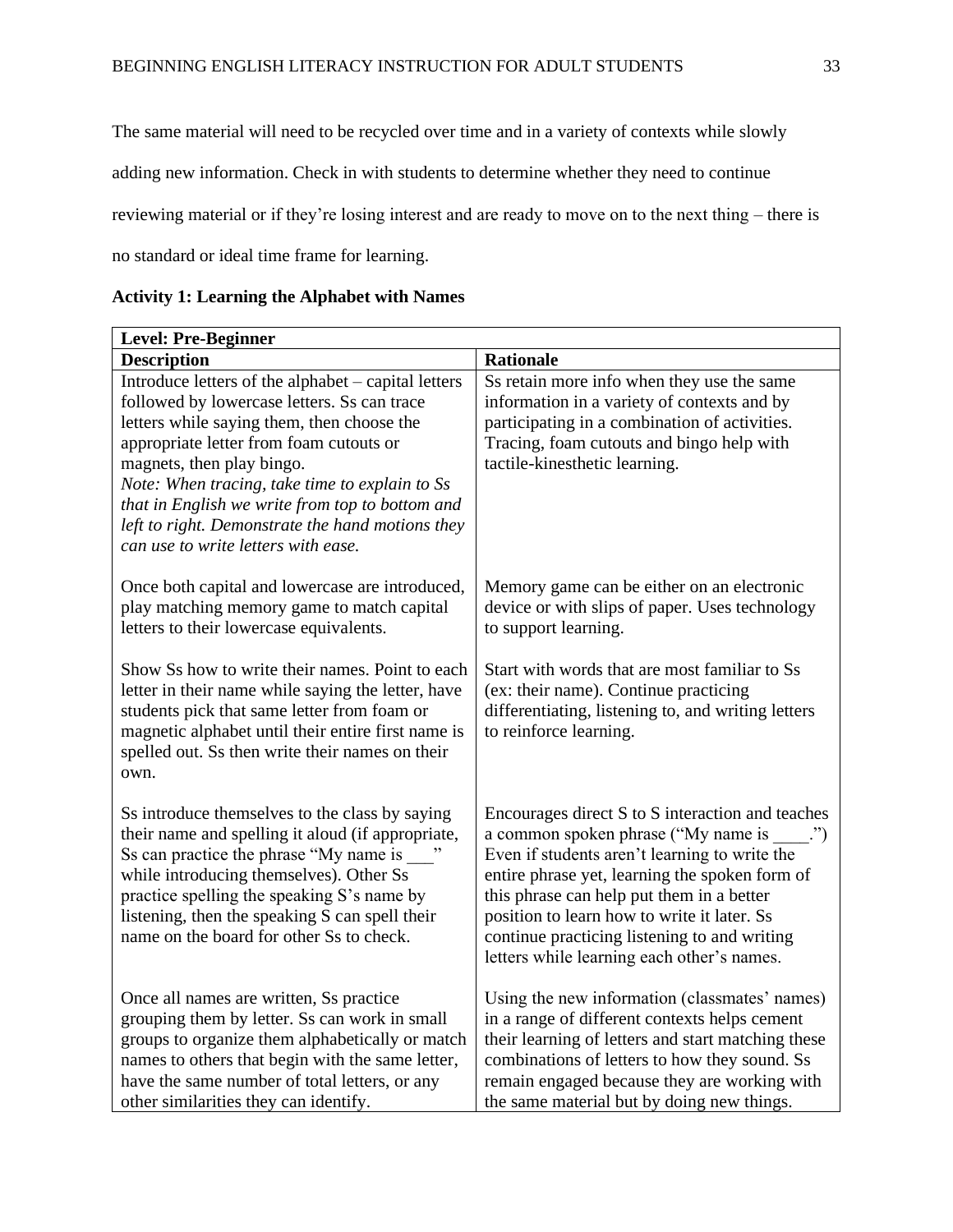| Ss create name tags for themselves to wear in<br>class. Ss walk around introducing themselves to<br>their classmates, helping each other connect the<br>pronunciation of their names with the spelling<br>in English.                                                                                                                                                                                                                                                                        | Group work leverages all Ss' knowledges and<br>strength so that they learn from each other.<br>Leave activities open ended so that Ss can take<br>charge of how they learn and what they notice<br>about the written language.<br>The goal of seeing each other's name tags is not<br>to learn how to <i>read</i> the names, but rather<br>become familiar with the look of written<br>English and start to associate certain letters and<br>letter combinations with their corresponding<br>sounds. Learning classmates' names is also<br>important for creating a sense of community<br>between Ss. By teaching each other how to<br>pronounce their names, Ss get used to playing |
|----------------------------------------------------------------------------------------------------------------------------------------------------------------------------------------------------------------------------------------------------------------------------------------------------------------------------------------------------------------------------------------------------------------------------------------------------------------------------------------------|--------------------------------------------------------------------------------------------------------------------------------------------------------------------------------------------------------------------------------------------------------------------------------------------------------------------------------------------------------------------------------------------------------------------------------------------------------------------------------------------------------------------------------------------------------------------------------------------------------------------------------------------------------------------------------------|
|                                                                                                                                                                                                                                                                                                                                                                                                                                                                                              | the role of the teacher in the classroom.                                                                                                                                                                                                                                                                                                                                                                                                                                                                                                                                                                                                                                            |
| Once Ss are comfortable spelling their own<br>names, ask them to sign themselves in on an<br>attendance list each day (if appropriate) and/or<br>write their names at the top of each paper they<br>write on. Eventually, this can include writing<br>the date, other personal information, how they<br>feel that day (for example, after a lesson on<br>emotions Ss might write 1-2 words to describe<br>how they are feeling each class as a way for the<br>T to check in with them), etc. | Basic literacy routines help Ss practice scanning<br>for information and writing using material that<br>they are most familiar with. Regular routines<br>like this can also serve as a record of Ss'<br>learning over time $-$ you can see how their<br>handwriting, spelling, etc. improves each class.                                                                                                                                                                                                                                                                                                                                                                             |

<span id="page-34-0"></span>

|  | <b>Activity 2: Basic Vocabulary</b> |  |
|--|-------------------------------------|--|
|  |                                     |  |

| <b>Level: Pre-Beginner</b>                                                                                                                                                                        |                                                                                                                                                                                                                                                                                                                 |
|---------------------------------------------------------------------------------------------------------------------------------------------------------------------------------------------------|-----------------------------------------------------------------------------------------------------------------------------------------------------------------------------------------------------------------------------------------------------------------------------------------------------------------|
| <b>Description</b>                                                                                                                                                                                | <b>Rationale</b>                                                                                                                                                                                                                                                                                                |
| Assist Ss in writing post-it note labels for key<br>items in their classroom, home or outside<br>environment. Ss choose which words they'd<br>like to learn, but limit it to $\sim$ 15 new words. | Students point out which items they would like<br>to learn how to say/spell. Start to develop key<br>vocab and sight words.                                                                                                                                                                                     |
| Ss stick foam letters under labels, matching the<br>letters and differentiating between capital and<br>lowercase.                                                                                 | Matching letters in a contextual scenario helps<br>cement learning and engages Ss; boosts<br>confidence and interest to see how learning<br>these letters translates into words.                                                                                                                                |
| Ss stand next to an item that starts with/contains<br>the letter "a," etc. or any other feature. Then<br>have Ss walk around in pairs, saying the words<br>for different objects aloud.           | Ss continue to differentiate letters and associate<br>the written letter with its name in English.<br>Standing up and walking over to objects rather<br>than just reading written words on slips of paper<br>increases engagement with the vocabulary. Pair<br>work is useful so that Ss can help each other if |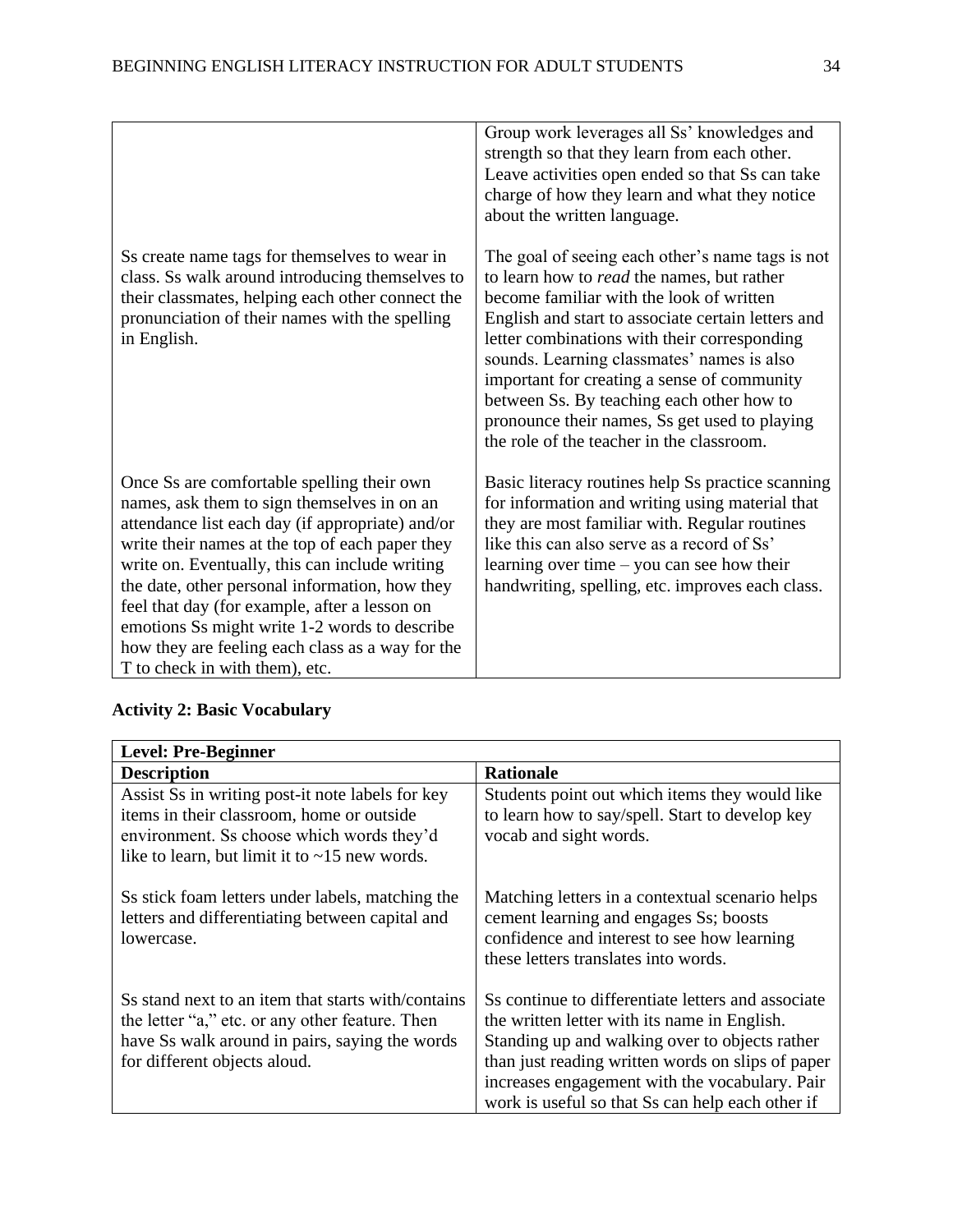|                                                                                                                                                                                                                                                                                                                                                                   | they get stuck on a word. Ss begin to associate<br>the written words with how they sound.                                                                                                                                                                                       |
|-------------------------------------------------------------------------------------------------------------------------------------------------------------------------------------------------------------------------------------------------------------------------------------------------------------------------------------------------------------------|---------------------------------------------------------------------------------------------------------------------------------------------------------------------------------------------------------------------------------------------------------------------------------|
| Once Ss feel fairly comfortable with the new<br>words, write them on a list on the board. Ss can<br>use this as a reference as they write the words<br>on a piece of paper. Ask Ss to circle the words<br>they remember how to read.                                                                                                                              | This serves as a kind of pre-assessment to see<br>how many words Ss can remember so far. Boost<br>Ss' confidence by circling the words they do<br>recognize as opposed to those they don't.                                                                                     |
| T takes pictures of the objects to use in a<br>PowerPoint presentation in the following class.<br>T writes a short story or series of short<br>sentences using the vocabulary Ss identified. T<br>reads the text aloud for Ss while displaying a<br>labeled picture of each vocabulary word. T<br>points out the picture/spelling as they say the<br>story aloud. | Ss start to hear and see the vocabulary words in<br>context of longer phrases/sentences. This helps<br>them contextualize what they're learning and<br>familiarize themselves with the sound of<br>English grammar. Images serve as a visual clue<br>to support their learning. |
| Ss work in small groups to match pictures to the<br>written words – could be made into a game such<br>as bingo or the memory game. Pictures could be<br>posted on the wall and students stick the correct<br>labels to each image. If Ss feel confident<br>enough, they can write out the labels on their<br>own from memory.                                     | More practice with the vocabulary in different<br>contexts, Ss have an opportunity to write as<br>well as read. Games increase engagement.                                                                                                                                      |
| Like before, Ss write the same list of words on a<br>new piece of paper and circle the ones they can<br>read.                                                                                                                                                                                                                                                     | Ss can visualize their progress by comparing the<br>number of words they recognize after additional<br>practice. Encourages Ss to self-monitor their<br>progress. Ss will be more motivated if their<br>improvement is evident.                                                 |

## <span id="page-35-0"></span>**Activity 3: Grocery Store 1**

| <b>Level: Beginner</b>                                                                                                                                                                                                                                               |                                                                                                                                                                                                                                                                                                                                                                                                                                                                             |
|----------------------------------------------------------------------------------------------------------------------------------------------------------------------------------------------------------------------------------------------------------------------|-----------------------------------------------------------------------------------------------------------------------------------------------------------------------------------------------------------------------------------------------------------------------------------------------------------------------------------------------------------------------------------------------------------------------------------------------------------------------------|
| <b>Description</b>                                                                                                                                                                                                                                                   | <b>Rationale</b>                                                                                                                                                                                                                                                                                                                                                                                                                                                            |
| Class walks to a nearby grocery store to learn<br>English words for common foods. Ss walk<br>around the store in pairs, pointing out foods<br>they already know in English, saying them<br>aloud and writing them in a notebook (if they<br>know how to spell them). | So are able to contextualize the language by<br>seeing the physical food items in the grocery<br>store. Hopefully, going on a small field trip is<br>more engaging than sitting in class and learning<br>from a textbook. Asking Ss to identify the<br>words they already know works against the<br>deficiency model by encouraging Ss to see how<br>much they already know about the topic. This<br>also serves as a warm-up activity before getting<br>into new material. |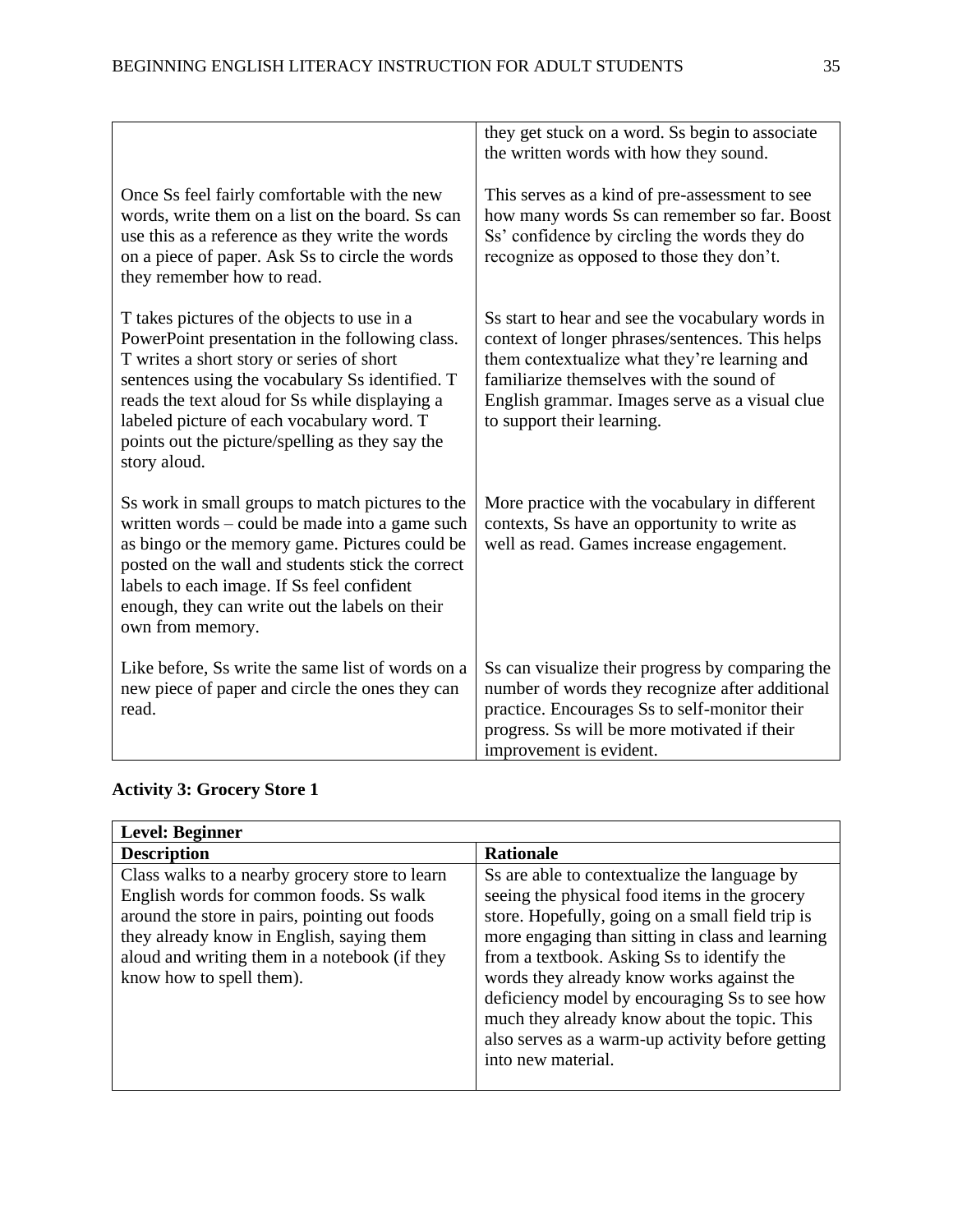| Ss walk around the store again, this time<br>collecting the food items they are unfamiliar<br>with and want to learn in a basket (maybe put a<br>$max$ on this – for example, 5-10 new foods per<br>pair). Once each pair of Ss has 5-10 items, they<br>bring them to the T and T tells Ss the names for<br>these items in English. Ss write them down in<br>their notebooks and then return the items to<br>their place in the store, saying the name of each<br>item aloud to their partner as they do so. T<br>should also write down these new words for the<br>next activity. | Ss get to identify which new vocabulary they<br>are interested in learning most. Because each<br>pair of Ss picks a number of new words that is<br>then incorporated into a larger vocabulary list<br>for the whole class, all Ss' interests are<br>represented. Working in pairs also helps shyer<br>Ss feel comfortable expressing the words they<br>want to learn. |
|------------------------------------------------------------------------------------------------------------------------------------------------------------------------------------------------------------------------------------------------------------------------------------------------------------------------------------------------------------------------------------------------------------------------------------------------------------------------------------------------------------------------------------------------------------------------------------|-----------------------------------------------------------------------------------------------------------------------------------------------------------------------------------------------------------------------------------------------------------------------------------------------------------------------------------------------------------------------|
| For the next class period, T prepares printed<br>photos of the new words that Ss learned at the<br>grocery store. Note that some Ss' new words<br>may be already familiar to other Ss. That's<br>okay. Ss walk around matching the words in<br>their notebooks to the corresponding images,<br>and also may write down any additional food<br>items they are unfamiliar with.                                                                                                                                                                                                      | Ss see the words they were exposed to in the<br>previous lesson, thus reinforcing their learning.<br>They also have an opportunity to add additional<br>new words to this vocabulary list. By re-reading<br>the words they wrote down last class, they start<br>to match the spoken words to their written form.                                                      |
| Ss work in pairs again. Each pair receives<br>printed pictures of each food item and written<br>labels. Ss work together to match labels with<br>the picture, then write the English word for the<br>food on each picture (like a caption).                                                                                                                                                                                                                                                                                                                                        | As Ss are still becoming familiar with the<br>written form of new food items, they begin by<br>matching the written form with the picture.<br>Then, they further their learning by spelling and<br>writing out the captions themselves.                                                                                                                               |
| T introduces the difference between a fruit,<br>vegetable, grain, meat, or any other food<br>category relevant to the food items Ss chose at<br>the grocery store. In pairs, Ss organize the<br>labeled pictures into categories.                                                                                                                                                                                                                                                                                                                                                  | Ss learn food-related vocabulary that they can<br>use to continue reinforcing these new food<br>items. Categorizing the items cements learning<br>by using the language in new contexts.                                                                                                                                                                              |
| T writes the word for each category on a<br>whiteboard. Each pair of Ss places all the<br>pictures of food items for one category under<br>the word written on the board (for example, one<br>pair puts up all the vegetables, another fruits,<br>etc.). Once all the pictures are up on the board,<br>T points to each picture in each category asking,<br>What is this? Is it a fruit/vegetable/etc.?                                                                                                                                                                            | Ss have done a lot of pair work at this point.<br>Switching to work as a whole class helps make<br>sure that more Ss learning preferences are met.<br>T asking questions aloud to the class helps Ss<br>become familiar with how this food vocabulary<br>might be used in the context of complete<br>sentences. Ss start to hear common grammar<br>structures.        |
| T introduces the statements, I like / I don't like<br>. T demonstrates by telling Ss some foods<br>from the list that they do / do not like. Then, Ss<br>pair up and tell each other which foods they do /<br>do not like. So can point to the picture of the                                                                                                                                                                                                                                                                                                                      | Again, Ss are introduced to full sentences and<br>simple grammatical concepts. Ss use the same<br>food vocabulary in another context. Working on<br>spoken fluency first should help Ss feel more                                                                                                                                                                     |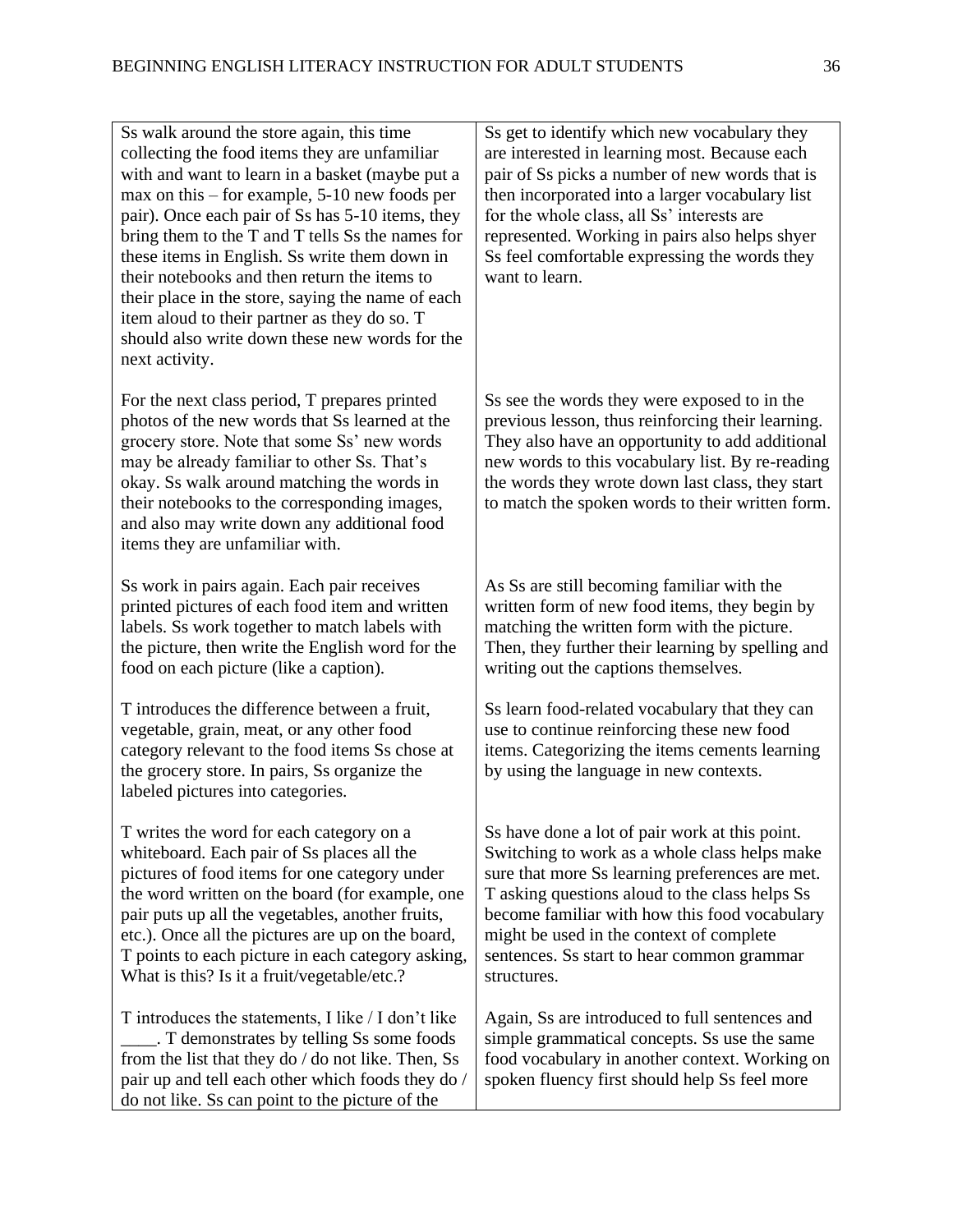| food they're talking about as they make these                                                                                                                                                                               | comfortable practicing the written form of these |
|-----------------------------------------------------------------------------------------------------------------------------------------------------------------------------------------------------------------------------|--------------------------------------------------|
| statements.                                                                                                                                                                                                                 | sentences later.                                 |
| Finally, Ss work individually to write a list of $3 - \vert$ Ss practice writing out the phrases that they<br>5 food items they do and do not like. So practice   have been using in class.<br>writing out whole sentences. |                                                  |

## <span id="page-37-0"></span>**Activity 4: Grocery Store 2**

| <b>Level: Beginner</b>                                                                                                                                                                                                                                                                                                                                                                                                                                                                                                            |                                                                                                                                                                                                                                                                                                                                                                                                                                                                                                                                                                                                      |  |
|-----------------------------------------------------------------------------------------------------------------------------------------------------------------------------------------------------------------------------------------------------------------------------------------------------------------------------------------------------------------------------------------------------------------------------------------------------------------------------------------------------------------------------------|------------------------------------------------------------------------------------------------------------------------------------------------------------------------------------------------------------------------------------------------------------------------------------------------------------------------------------------------------------------------------------------------------------------------------------------------------------------------------------------------------------------------------------------------------------------------------------------------------|--|
| <b>Description</b>                                                                                                                                                                                                                                                                                                                                                                                                                                                                                                                | <b>Rationale</b>                                                                                                                                                                                                                                                                                                                                                                                                                                                                                                                                                                                     |  |
| T brings one of their favorite dishes for the<br>class to share. T describes the dish and all<br>necessary ingredients, then Ss try the dish. T<br>asks, Do you like it? Elicit from students<br>whether they liked the dish or not.                                                                                                                                                                                                                                                                                              | T starts by sharing about themselves, therefore<br>establishing a level of trust with Ss. This also<br>serves as a way to introduce Ss to the lesson. By<br>asking whether Ss like the dish, T is reviewing a<br>grammar concept covered in the previous<br>lesson.                                                                                                                                                                                                                                                                                                                                  |  |
| T asks Ss about their favorite dishes to cook. Ss<br>have a few minutes to think of their favorite<br>dish and the ingredients needed to prepare it.<br>Then, they share out $l$ oud $-$ they should say the<br>ingredients they know in English in English, but<br>any others can be said in their home language.<br>Other Ss and T work together to translate these<br>words. T writes the dish and ingredients for<br>each S on the board; Ss should write down the<br>ingredients for their own dishes in their<br>notebooks. | Ss get to share about themselves and aspects of<br>their home culture. Ss have an opportunity to<br>share what they already know by using some<br>English, but should also feel comfortable not<br>knowing some of the ingredients in English.<br>Working together to translate any other<br>ingredients puts Ss in charge of their own<br>learning / in the role of the teacher. This also<br>signals that their home languages are welcome<br>in the classroom if it will help them<br>communicate. Ss get a chance to see these<br>ingredients in written form and write the words<br>themselves. |  |
| T introduces the sentence, I need _____. Ss work<br>in pairs, telling their partners which ingredients<br>they need to make their dish. Then, Ss write the<br>full sentences in their notebook. T asks each S<br>to share aloud with the class which ingredients<br>they need.                                                                                                                                                                                                                                                    | Ss learn a new verb $-$ to need. Ss continue<br>practicing the new vocabulary in the context of<br>a full sentence. Ss become familiar speaking the<br>sentences aloud before attempting to write them<br>down. Sharing what they wrote aloud<br>encourages Ss to read sentences that should be<br>very familiar at this point.                                                                                                                                                                                                                                                                      |  |
| Class goes to a grocery store and Ss collect all<br>the ingredients from their list in a shopping<br>basket. When they've found all the necessary<br>ingredients, Ss bring their baskets to the T and<br>point out each ingredient, saying it aloud in<br>English. T purchases all Ss' ingredients.*<br>*This part of the lesson requires that the<br>English literacy program and/or instructor has                                                                                                                              | Ss continue practicing the new vocabulary by<br>reading their shopping list and picking out the<br>appropriate items at a store. In the case of<br>packaged items and spices, being at the store<br>will give Ss a chance to become even more<br>familiar with these words in their written form.<br>They may have to match what's written in their<br>notebooks with what's written on a package.                                                                                                                                                                                                   |  |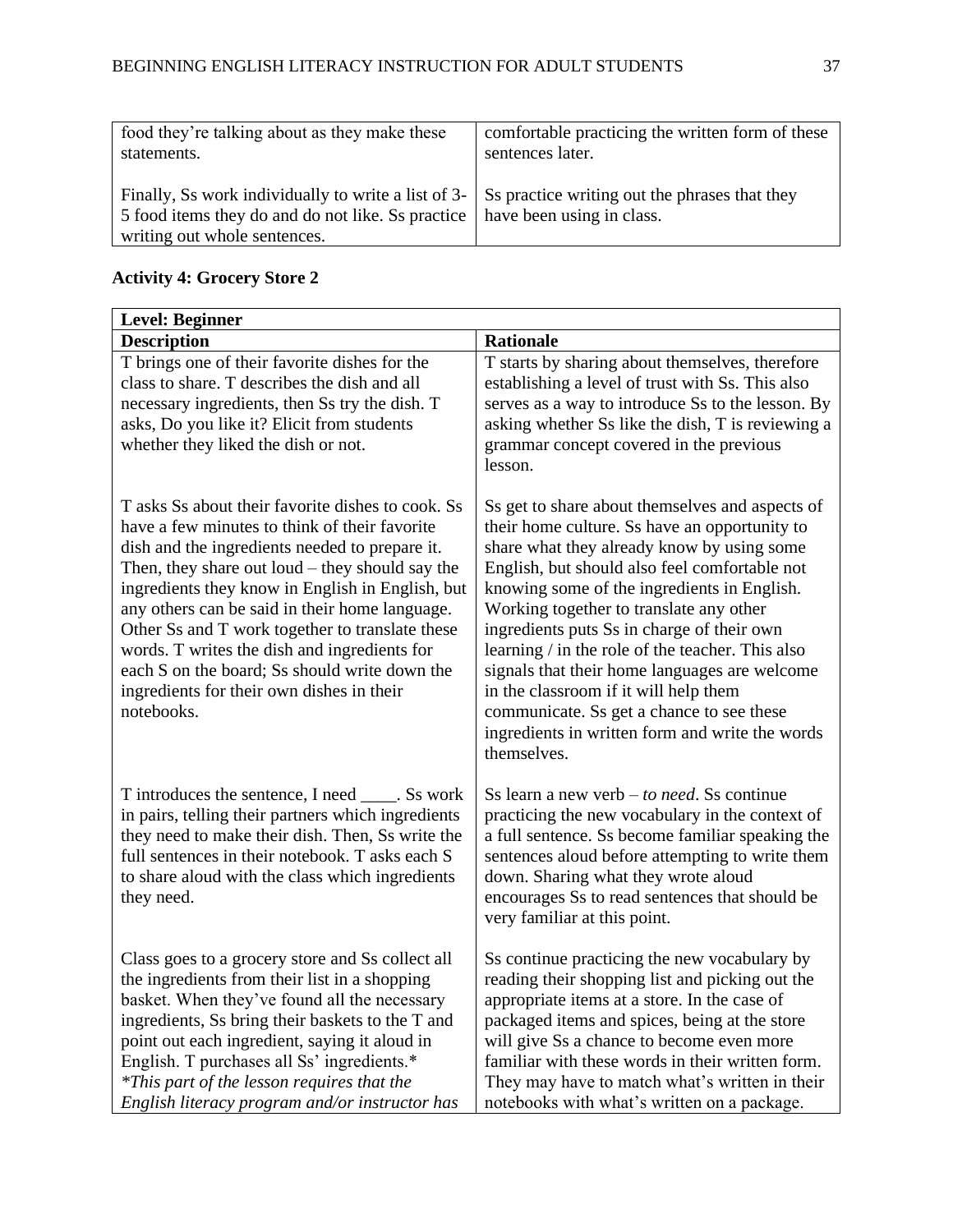| access to funding in order to purchase supplies.<br>However, the lesson can be modified so that it<br>doesn't include grocery shopping.                                                                                                                                                                                                                                    |                                                                                                                                                                                                                                                      |
|----------------------------------------------------------------------------------------------------------------------------------------------------------------------------------------------------------------------------------------------------------------------------------------------------------------------------------------------------------------------------|------------------------------------------------------------------------------------------------------------------------------------------------------------------------------------------------------------------------------------------------------|
| Back in class, Ss write the names of all the<br>ingredients they purchased at the store. Ss<br>organize their ingredients in alphabetical order,<br>then group together those ingredients with the<br>same number of letters.                                                                                                                                              | Continued practice writing the same<br>vocabulary. Use a wide variety of activities to<br>further cement learning.                                                                                                                                   |
| T asks Ss, Who has $a/n \_\_\_\$ ? Ss with that<br>ingredient in front of them raise their hands.                                                                                                                                                                                                                                                                          | Spoken practice.                                                                                                                                                                                                                                     |
| Ss take their ingredients home to prepare their<br>favorite dish to share with the class – potluck!                                                                                                                                                                                                                                                                        | Ss get to share their culture and their food<br>preferences with the class. Builds community.                                                                                                                                                        |
| After sharing the food their classmates have<br>created, Ss write about the dishes they liked. T<br>demonstrates the possessive 's first: I like<br>[student name]'s dish. Then Ss write this same<br>sentence with the dishes they liked, and share<br>aloud with the class.                                                                                              | This acts as a review of language Ss learned in a<br>past lesson: I like _____. However, it also builds<br>on this knowledge by introducing a new<br>grammar concept, the possessive 's. Ss see how<br>languages builds on itself to create meaning. |
| Note: For more advanced Ss or as additional<br>practice, T can teach the difference between<br>count and noncount nouns, and/or ask Ss to<br>write the quantity of each ingredient they need.<br>Ss can also learn the difference between I need<br>and I have so that they can talk and write about<br>the ingredients in full sentences after they've<br>been purchased. |                                                                                                                                                                                                                                                      |

## <span id="page-38-0"></span>**Activity 5: Take a Walk (Language Experience Approach in Action)**

| <b>Level: High Beginner</b>                                                                         |                                                                                                                                                                                                 |  |
|-----------------------------------------------------------------------------------------------------|-------------------------------------------------------------------------------------------------------------------------------------------------------------------------------------------------|--|
| <b>Description</b>                                                                                  | <b>Rationale</b>                                                                                                                                                                                |  |
| Go on a walk with $S_s$ – this could be to a<br>destination such as a park, or just around the      | Walking is an active form of learning that may<br>engage some Ss more than sitting in a                                                                                                         |  |
| neighborhood. Ask S what they are seeing as                                                         | classroom. Asking Ss about what they see as                                                                                                                                                     |  |
| you walk. Have Ss either draw a picture or take<br>a photo of something that grabs their attention. | they walk serves as a kind of needs assessment<br>to determine what vocabulary they already<br>know and what they want to learn. Ss take a<br>picture of something that interests them, so they |  |
|                                                                                                     | get to choose the focus of the lesson's content.                                                                                                                                                |  |
| Back in the classroom, discuss the photos with                                                      | So generate reading materials based on what                                                                                                                                                     |  |
| the Ss. What do they see? Describe the photos.                                                      | they say to the T. By working with S-generated                                                                                                                                                  |  |
| Why did they want to take a picture of it? As                                                       | texts that should be familiar to them, Ss' energy                                                                                                                                               |  |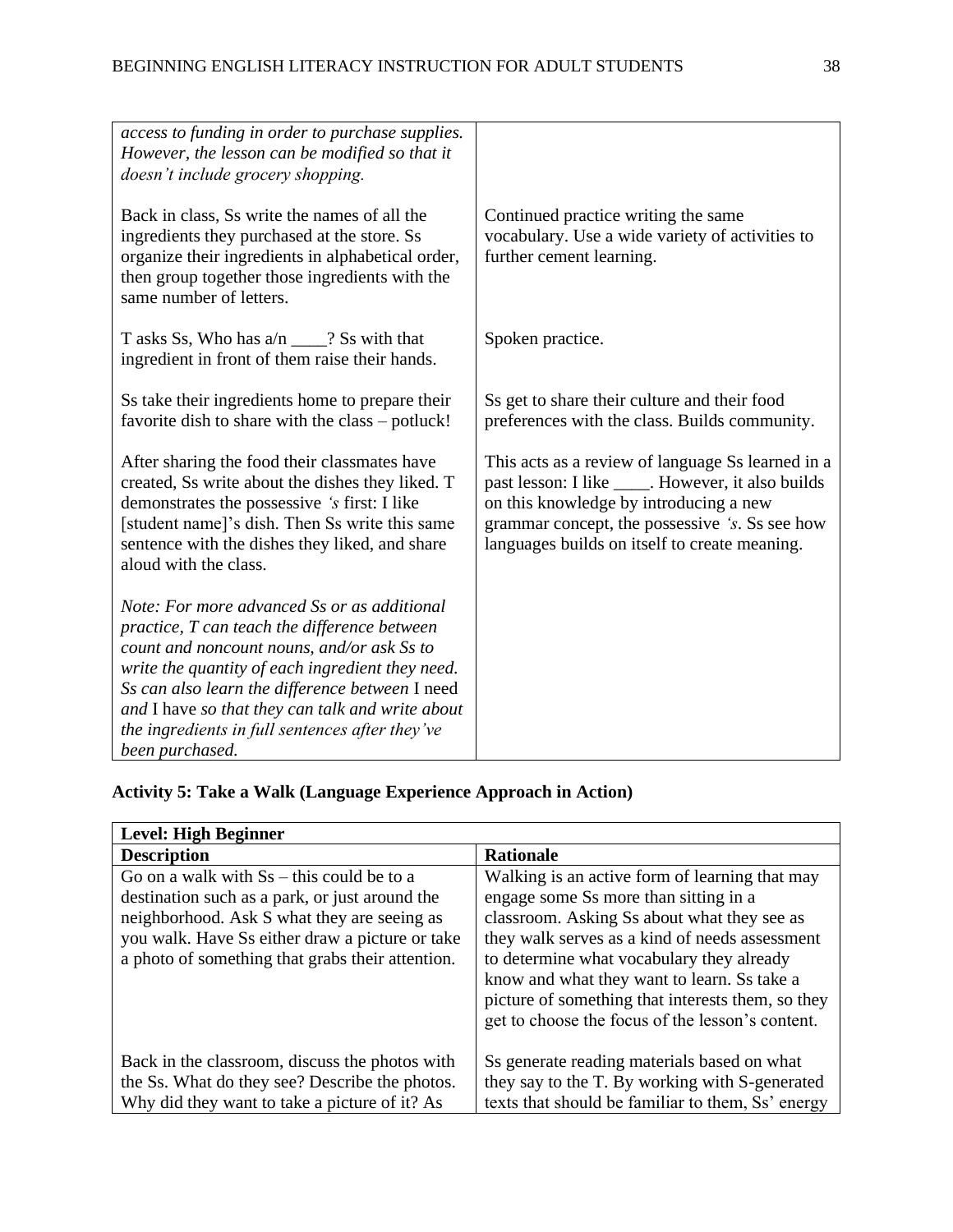| the Ss are talking, write down some key<br>sentences $(3-5)$ and read them back to them – is<br>this what they said? Is it a good summary of<br>what they see in the picture?                                                                                                                                                                                                                                                                                                                                       | is focused on the new info (letters and sounds)<br>rather than trying to understand the text itself.<br>Reading back their sentences and asking if it's<br>true to how they feel gives a sense of agency $-$<br>T not speaking for them (could misinterpret<br>what they said).                                                                                   |
|---------------------------------------------------------------------------------------------------------------------------------------------------------------------------------------------------------------------------------------------------------------------------------------------------------------------------------------------------------------------------------------------------------------------------------------------------------------------------------------------------------------------|-------------------------------------------------------------------------------------------------------------------------------------------------------------------------------------------------------------------------------------------------------------------------------------------------------------------------------------------------------------------|
| If yes, write the first sentence on the board so<br>the Ss can see. Ask Ss to read the sentence,<br>assisting them as needed. Ss writes down each<br>word on slips of paper, shuffles them, and then<br>puts them in the correct order – reading aloud as<br>they do so. Repeat all of the above for each<br>sentence (most likely over the course of<br>multiple class sessions). Once all sentences<br>have been reviewed, Ss write each sentence on<br>slips of paper and organize them in the correct<br>order. | Using the same text in a variety of ways and<br>using a combination of different learning styles<br>helps new info stick. Scaffolding learning so<br>that Ss continue to add to their learning until<br>they've produced the final text. Each smaller<br>segment should be fully understood by Ss<br>before moving on to the next thing and adding<br>complexity. |
| Ss and T read the entire passage to each other a<br>number of times and work through any tricky<br>sound combinations, spelling exceptions, etc.<br>together. Once Ss feel very comfortable reading<br>the passage, they write the paragraph in its<br>entirety under the drawing or photo from their<br>walk and keep it to refer back to.                                                                                                                                                                         | Ss and T are co-learners in this process. Work<br>through all questions at Ss' pace and allow Ss to<br>lead the direction of the instruction; Ss are in<br>control of their own learning. Ss keep their final<br>product not only to use in later lessons, but also<br>as a record of what they've learned and<br>achieved $\rightarrow$ boost confidence.        |
| If appropriate, this passage can be used to learn<br>aspects of grammar in addition to spelling and<br>sounds. Ss can make revisions to what they<br>initially said if they notice grammatical errors.                                                                                                                                                                                                                                                                                                              | Ss self-correct and make own revisions (can do<br>peer reviews if there is more than one S); the<br>process of noticing and self-correcting cements<br>learning.                                                                                                                                                                                                  |

#### **Conclusion**

<span id="page-39-0"></span>Although many organizations in the Bay Area offer free English classes to refugees and immigrants at a variety of levels, very few offer beginning *literacy* classes targeted at those students who are not familiar with the English alphabet. Students whose language(s) use a different writing system and/or those who are not literate in their own language(s) are at a particular disadvantage. At my last teaching position in the San Francisco Bay Area, our beginning class included a brief review of the alphabet in the first one or two class sessions but did not focus on literacy from the beginning stages; instead, the curriculum assumed that learners are familiar with the English alphabet. For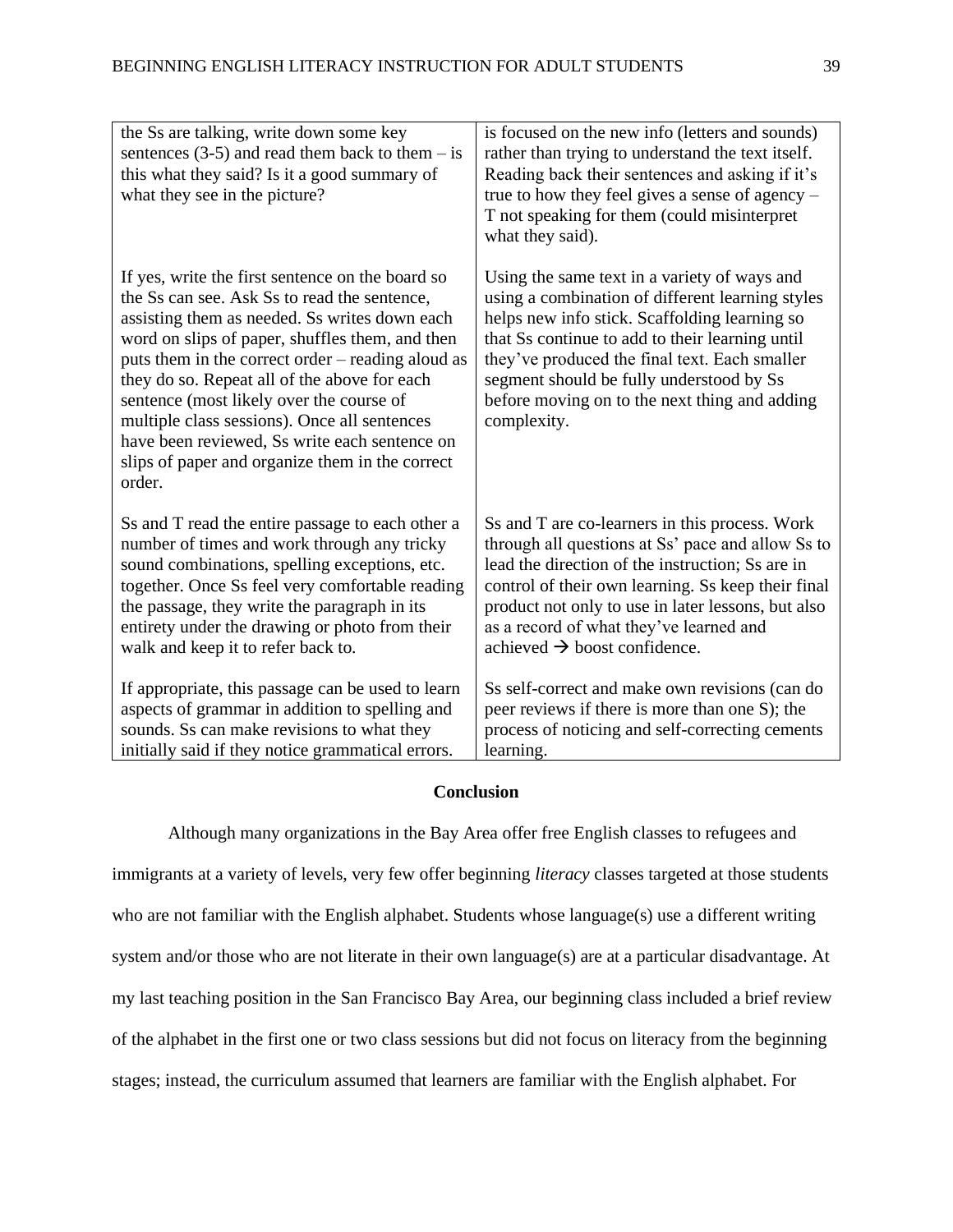many students, this was true; however, each term there were a number of interested students who would be left out of our course offerings because our classes did not account for those who are unfamiliar with the English alphabet.

Unfortunately, I found it difficult to find any organization in the Bay Area that offers such a class free of charge. Due to limited funding, many ESL programs are not able to hold separate beginning literacy classes for the minority of interested students who need them. This is concerning because it means that these potential students, who already face additional barriers due to their limited English literacy, do not have the opportunity to participate in classes and overcome some of these barriers. Aside from feelings of rejection, being excluded from ESL classes may impact their ability to secure employment, navigate processes such as submitting housing applications and opening bank accounts, become citizens and participate in their communities in a number of other ways. For these reasons, I think it's important that ESL programs begin to prioritize beginning literacy classes for adult immigrants and refugees who would benefit from them – but how?

From what I've learned in my past position at a Bay Area nonprofit organization, funding is the main issue. Organizations can't justify holding classes for a small handful of students on such a tight budget. Additionally, ESL teachers often aren't adequately trained on how to teach the alphabet and the basics of reading and writing to adults. Creating a successful beginning literacy program in the Bay Area would likely require a collaborative effort on the part of multiple organizations who serve low-income refugees and immigrants. A plan of action might look like this:

1. Coordinate across multiple organizations to determine the true number of clients and/or students who would benefit from a beginning-level English literacy course catered toward those students who are not yet familiar with the English alphabet. Conduct surveys to illustrate why there is a need and how this kind of course offering would be uniquely valuable.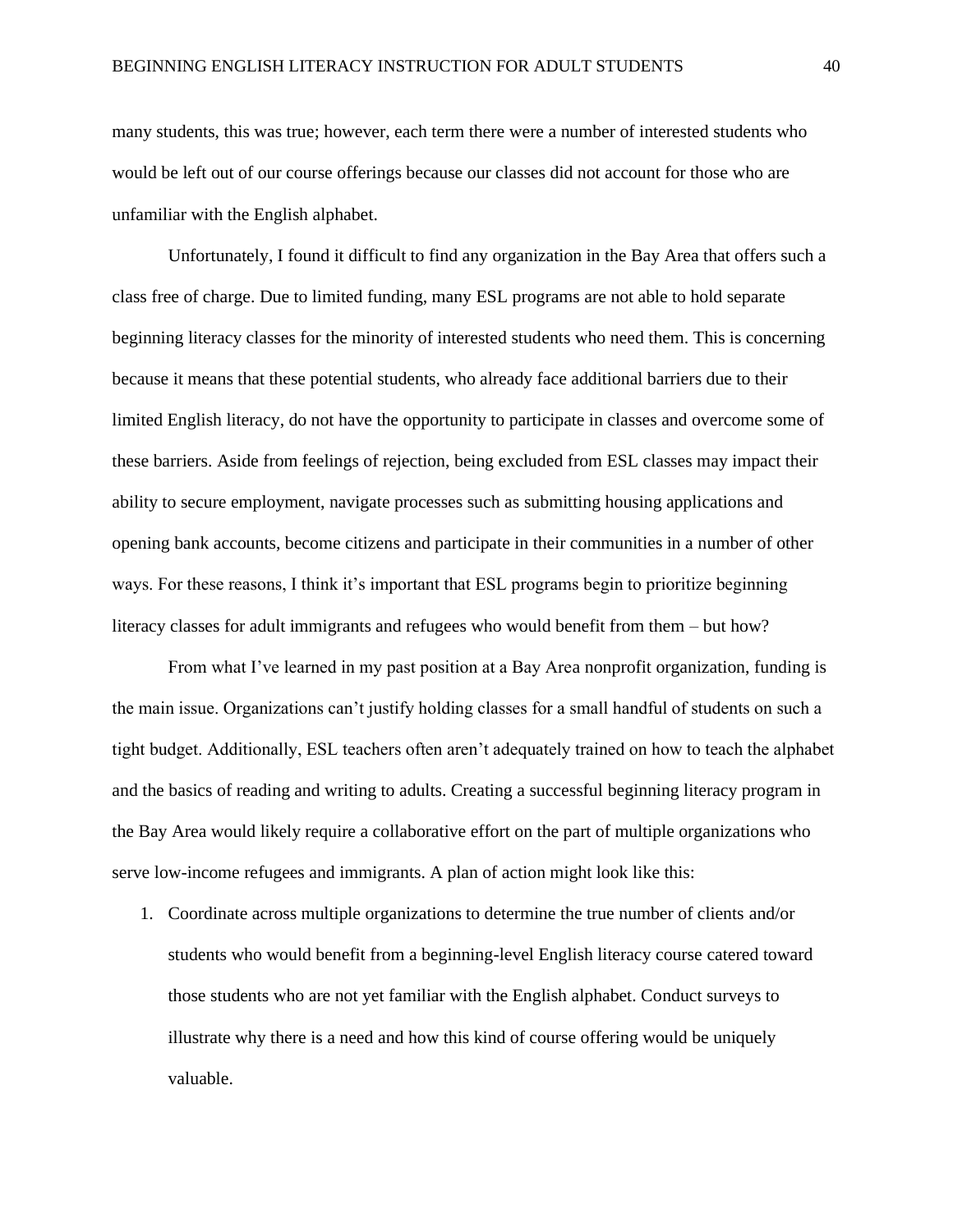- 2. Request additional funding to cover the costs of the course.
	- a. It might make sense to propose a collaborative project between several agencies, as mentioned in #1. This would help solve the issue of low enrollment numbers since there would be access to multiple networks of clients (i.e. potential students) and individual donors. Agencies would also be able to share best practices, support each other to meet students' needs outside of ESL instruction, and pool resources.
	- b. Part of the funds might come from public funding sources focused on civics education and/or citizenship preparation, since the ability to read and write in English is a requirement of the U.S. citizenship test.
	- c. Private funders might be ideal since they are less likely to request as much "proof" of students' learning outcomes. Most public sources of funding use standardized tests to determine learning achievements, but learning to read and write in a new language can be a very slow process that does not necessarily follow standardized benchmarks.
- 3. Create and offer in-depth training for instructors around beginning English literacy instruction for adult refugees and immigrants. Training should include not only practical suggestions for teaching, but also a self-reflective aspect in which instructors examine their preconceptions about written literacy and beginning literacy students.

My hope is that this paper might serve as a general guide for the trainings mentioned in #3, as well as inform the creation of curriculum for beginning level English literacy courses. Because of the Western values implicit in written literacy instruction – values that view oral language as less than written language – and the history of English as a tool to force Western beliefs on and oppress others, I feel it's our responsibility as English literacy instructors to recognize this history and actively work to avoid perpetuating these harmful impacts in our own instruction. Additionally, I feel we have a lot to learn about learning from our students themselves – another reason to shift the Western teacher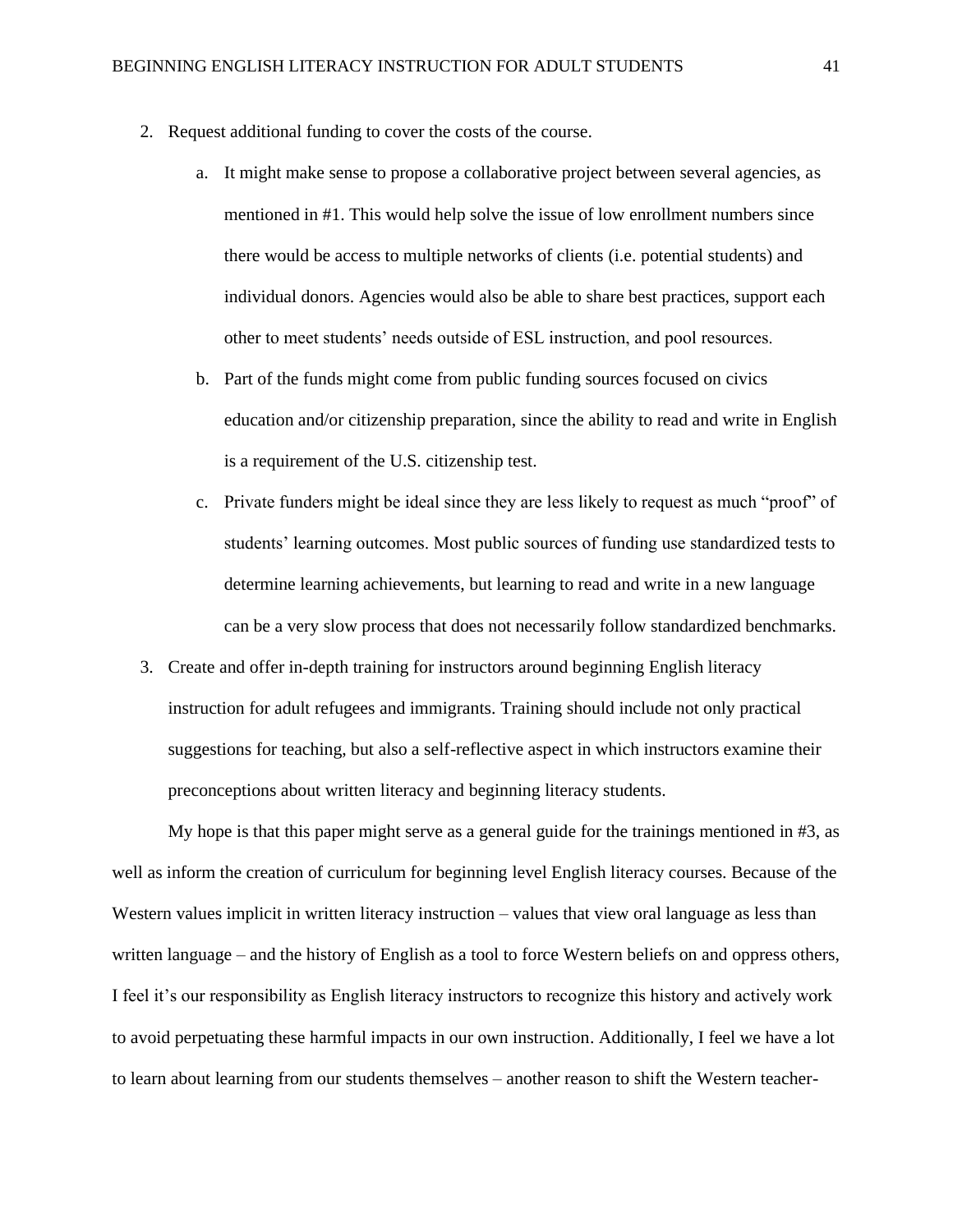student hierarchy to a co-learner relationship where students exercise a high level of agency and decision-making power in the classroom. In an effort to move towards instruction that is both more effective and less problematic, instructors should place value on learners' prior knowledge and cocreate materials informed by their cultural backgrounds and motivations for learning. Of course, this is just the start – I don't intend to imply that the sample lesson plans in this paper represent a fully decolonized form of English literacy instruction. However, for those white and Western-born instructors who want to start to move away from teaching models that uphold Western values and colonial power structures, I hope this paper provides some insight into how we might be able to take those first steps. As you continue to explore this topic, I encourage you to read articles by non-white and non-Western researchers and philosophers and engage in discussion with students and fellow instructors from these backgrounds, as they can provide much more insight than I ever can.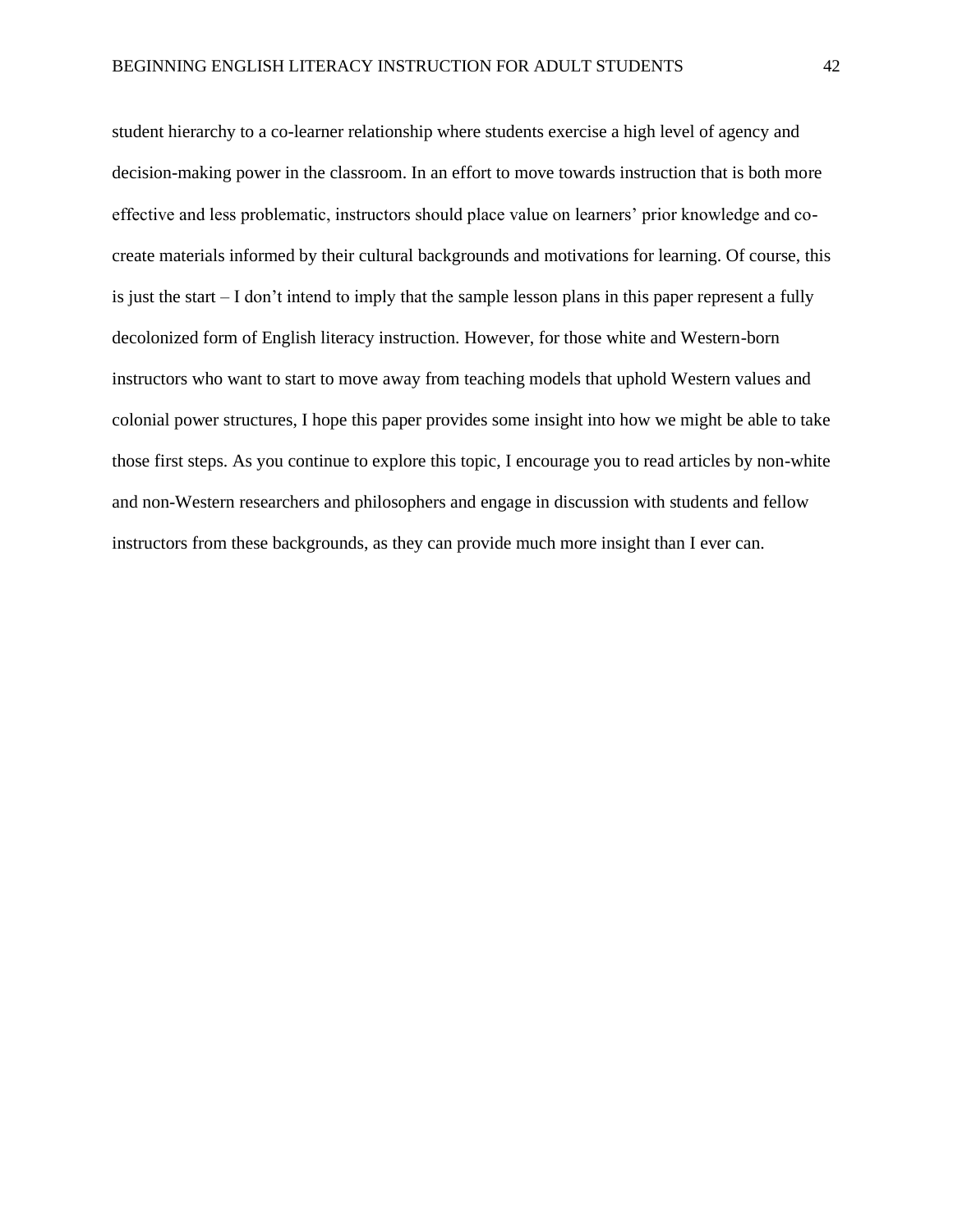#### **References**

- <span id="page-43-0"></span>Ammar, A. A., Sondergeld, T. A., Provinzano, K., & Delaney, B. (2021). Exploring the impact of a community school reform initiative on the literacy achievement of middle level English language learners. *Research in Middle Level Education Online*, *44*(4), 1–16. https://doi.org/10.1080/19404476.2021.1893909
- Auerbach, E. (1990). *Making meaning, making change: A guide to participatory curriculum development for adult ESL and family literacy* (ED321593). ERIC.
- Beach, S. A., Nyirumbe, S. R., Monk, D., & Pia Okecha, S. E. (2020). Decolonizing beginning literacy instruction: Views from Ugandan teachers. *The Reading Teacher, 74*(2), 217– 222. https://doi.org/10.1002/trtr.1937
- Becker, P. V., & Alcaide, J. J. (2020). Popular education as an antiracist approach: Pedagogical experiences for a decolonial learning. *Journal for Critical Education Policy Studies*, *18*(1), 63–97.
- Bigelow, M., Vanek, J., King, K., & Abdi, N. (2017). Literacy as social (media) practice: Refugee youth and native language literacy at school. *International Journal of Intercultural Relations*, *60*, 183–197.
- Carroll, J. (2017). Literacy for families who are English language learners: The Florey Family Literacy Project. *Practical Literacy: The Early & Primary Years*, *22*(2), 24–28.
- Çekiç, A. (2010). The basis and applications of the Whole Language Approach to ELT: Bazele şi aplicaţiile abordării integrale a limbajului în predarea limbii engleze. *Petroleum - Gas University of Ploiesti Bulletin, Educational Sciences Series*, *62*(1A), 223–229.
- Condelli, L., Wrigley, H. S., & Yoon, K. (2002). *What works study for adult ESL literacy students: Study summary* (ED482789). ERIC. https://eric.ed.gov/?id=ED482789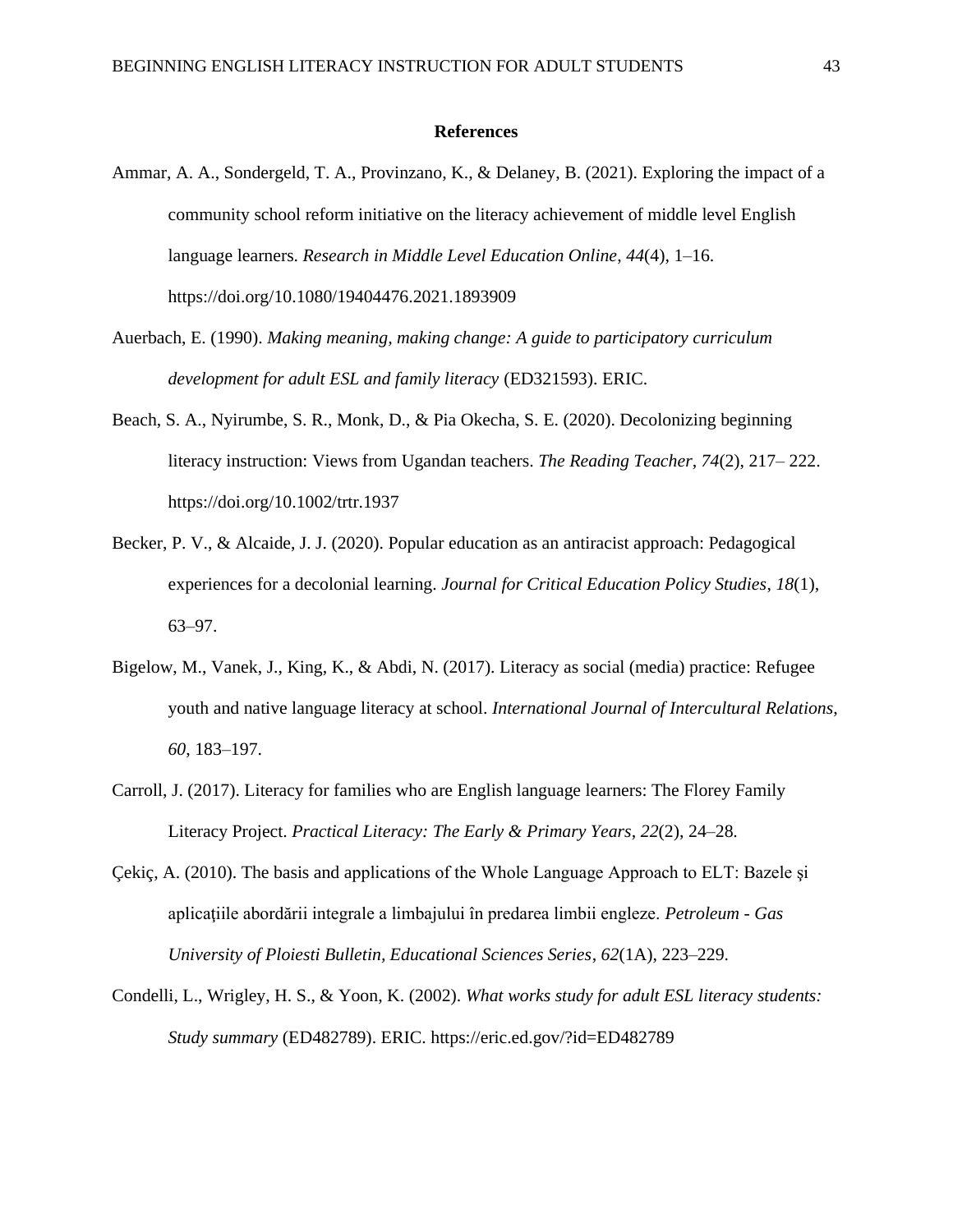- Croydon, A. B. (2005). *Making it real: Teaching pre-literate adult refugee students*. Tacoma Community House Training Project. https://www.tacomacommunityhouse.org/wpcontent/uploads/2014/08/Making-it-Real.pdf
- D'Annunzio, A. (1990). A nondirective combinatory model in an adult ESL program. *Journal of Reading*, *34*(3), 198–202.
- Davidson, J. L., & Wheat, T. E. (1989). Successful literacy experiences for adult illiterates. *Journal of Reading*, *32*(4), 342–346.
- DeCapua, A., Marshall, H. W., & Frydland, N. (2018). The transformational learning journey of a novice ESL teacher of low-literate adults. *Journal of Transformative Education*, *16*(1), 17– 38.
- Ewert, D. E. (2014). Content-learning tasks for adult ESL learners: Promoting literacy for work or school. *TESOL Journal*, *5*(2), 265–287.
- Freire, P. (with Macedo, D.). (2000). *Pedagogy of the oppressed* (M. Bergman Ramos, Trans.) (30th anniversary ed). Continuum. (Original work published 1970)
- Gonzalez, N., Moll, L. C., & Amanti, C. (2005). *Funds of knowledge: Theorizing practices in households, communities, and classrooms*. Routledge.
- Hasan, M., Islam, A. B. M. S., & Shuchi, I. J. (2020). Translanguaging as an instructional strategy in adult ESL classrooms. *ELT-Echo*, *5*(2), 93–107.
- Huang, J. (2013). Bridging authentic experiences and literacy skills through the Language Experience Approach. *Journal of Adult Education*, *42*(1), 8–15.
- Kaur, T. (2016). Everyday literacy practices of a former Syrian refugee: Strengths and struggles. *Waikato Journal of Education*, *21*(1), 29–39.
- Kee, J. C. & Carr-Chellman, D. J. (2019). Paulo Freire, critical literacy, and Indigenous resistance. *Educational Studies, 55*(1), 89–103. https://doi.org/10.1080/00131946.2018.1562926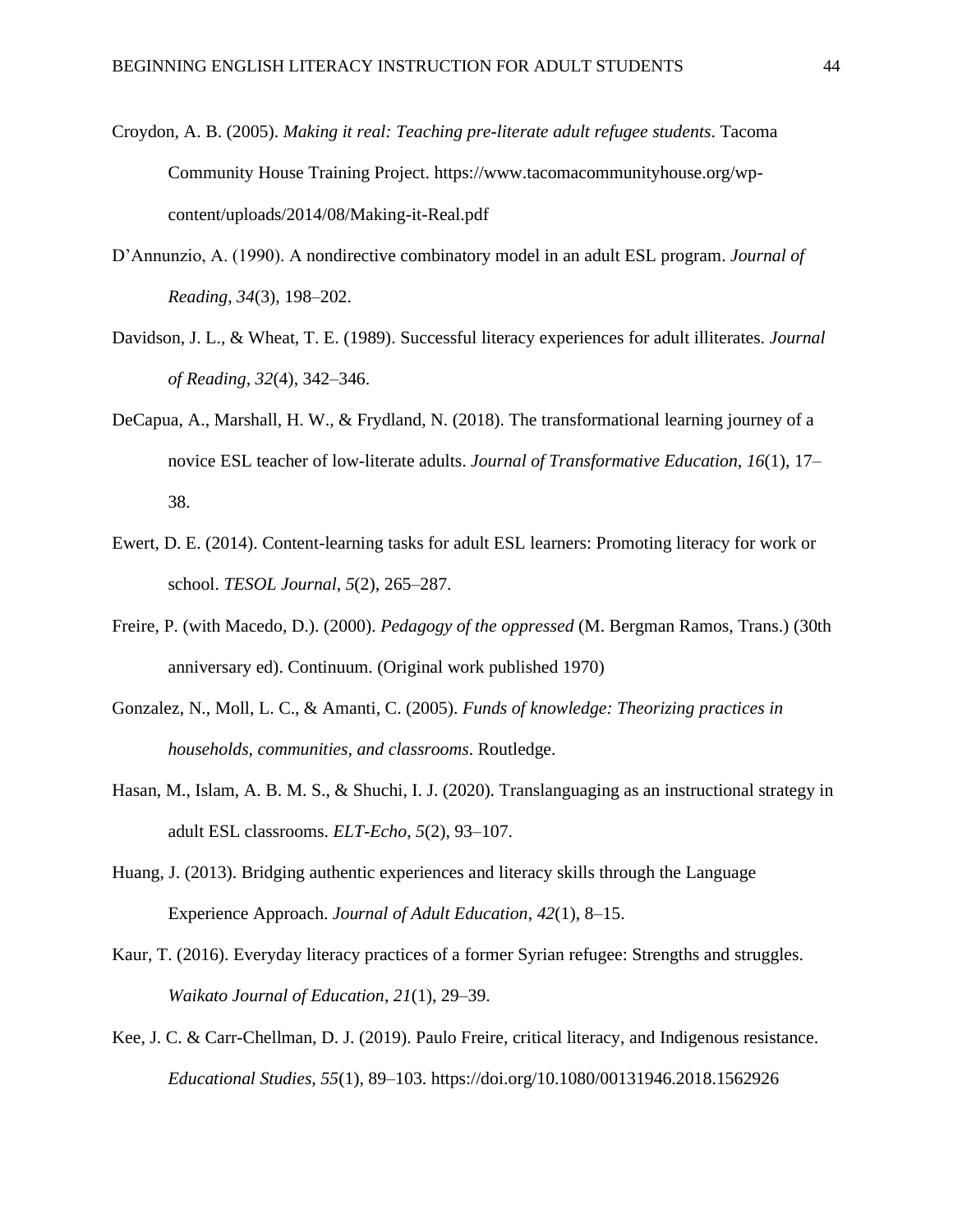- Larrotta, C., & Chung, H. (2020). Foreign-born TESOL instructors assisting adult immigrant learners to develop civic literacy skills: A pen pal project. *International Journal of Education and Literacy Studies*, *8*(2), 1–9.
- Lee, K. (2016). Using Collaborative Strategic Reading with refugee English language learners in an academic bridging program. *TESL Canada Journal*, *33*, 97–108.
- MacDonald, M. T. (2017). "My little English": A case study of decolonial perspectives on discourse in an after-school program for refugee youth. *Community Literacy Journal*, *11*(2), 16–29.
- Malicky, G., & Norman, C. A. (1989). The reading concepts and strategies of adult nonreaders. *Journal of Reading*, *33*(3), 198–202.
- Moore, S. H. (2007). Researching appropriate assessment' for low/pre-literacy adult ESL learners: Results, issues and challenges. *Prospect*, *22*(2), 25–38.
- Nakutnyy, K., & Sterzuk, A. (2018). Sociocultural literacy practices of a Sudanese mother and son in Canada. In S. Shapiro, R. Farrelly, & M. J. Curry (Eds.), *Educating refugee-background students: Critical issues and dynamic contexts* (pp. 82–91). Multilingual Matters. https://doi.org/10.21832/9781783099986-010
- Nessel, D. D., & Dixon, C. N. (2008). *Using the language experience approach with English language learners: Strategies for engaging students and developing literacy*. Corwin Press.
- Nwude, A. U., & Zajicek, A. (2021). Examining the impact of workplace literacy programs on the structure of social networks: A study of low-income Somali refugee workers. *Adult Literacy Education*, *3*(1), 18–33.
- Nykiel-Herbert, B. (2010). Iraqi refugee students: From a collection of aliens to a community of learners - The role of cultural factors in the acquisition of literacy by Iraqi refugee students with interrupted formal education. *Multicultural Education*, *17*(3), 2–14.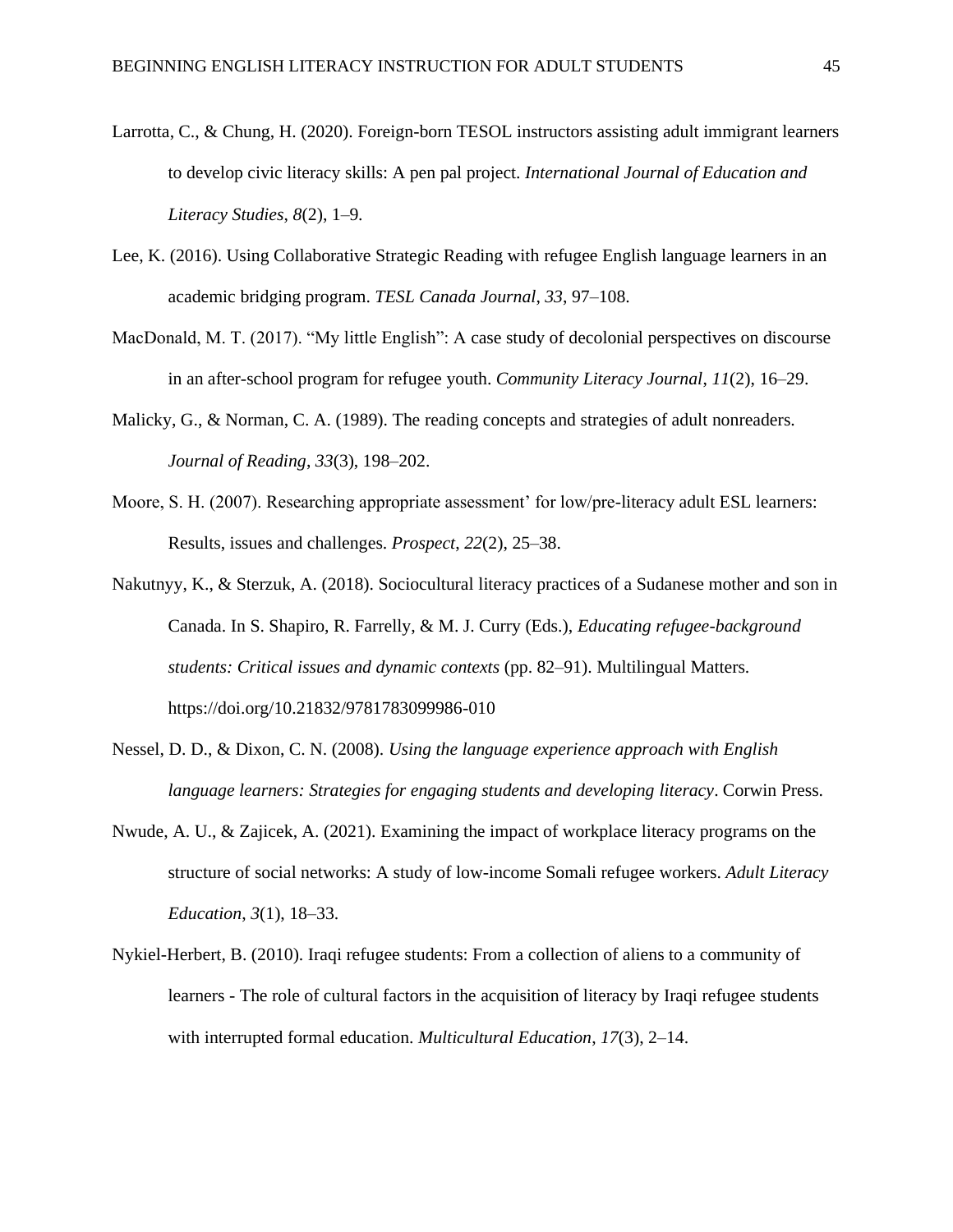- Oldrieve, R. (2012). Magic Paper: Using a modified Language Experience Approach to teach sight words and vocabulary. *California Reader*, *46*(2), 29–34.
- Osterling, J. P. (2001). Waking the sleeping giant: Engaging and capitalizing on the sociocultural strengths of the Latino community. *Bilingual Research Journal*, *25*(1–2), 59–88.
- Pappamihiel, N. E., & Knight, J. H. (2016). Using digital storytelling as a Language Experience Approach activity: Integrating English language learners into a museum field trip. *Childhood Education*, *92*(4), 276–280.
- Perry, K. H., & Moses, A. M. (2011). Television, language, and literacy practices in Sudanese refugee families: "I learned how to spell English on channel 18." *Research in the Teaching of English*, *45*(3), 278–307.
- Rodrigues, W., Edviges Albuquerque, F., & Miller, M. (2019). Decolonizing English language teaching for Brazilian Indigenous peoples: Decolonizando o ensino de língua inglesa para populações indígenas brasileiras. *Educação e Realidade*, *44*(2), 1–15. https://doi.org/10.1590/2175-623681725
- Severinsen, D. J., Kennedy, L. K., & Mohamud, S. H. (2018). Teaching strategies that motivate English language adult literacy learners to invest in their education: A literature review. *Literacy & Numeracy Studies*, *26*(1), 25–42.
- Taylor, M. (1992). *The Language Experience Approach and adult learners* (ED350887). ERIC. https://files.eric.ed.gov/fulltext/ED350887.pdf
- Thompson, L. W. (2015). *Teaching nonliterate adults in oral cultures: Findings from practitioners* (ED570509). ERIC. https://files.eric.ed.gov/fulltext/ED570509.pdf
- Walter, P. (1998). Southeast Asian refugees' strategies for meeting English literacy demands: An exploratory study. *Adult Basic Education*, *8*(3), 123.